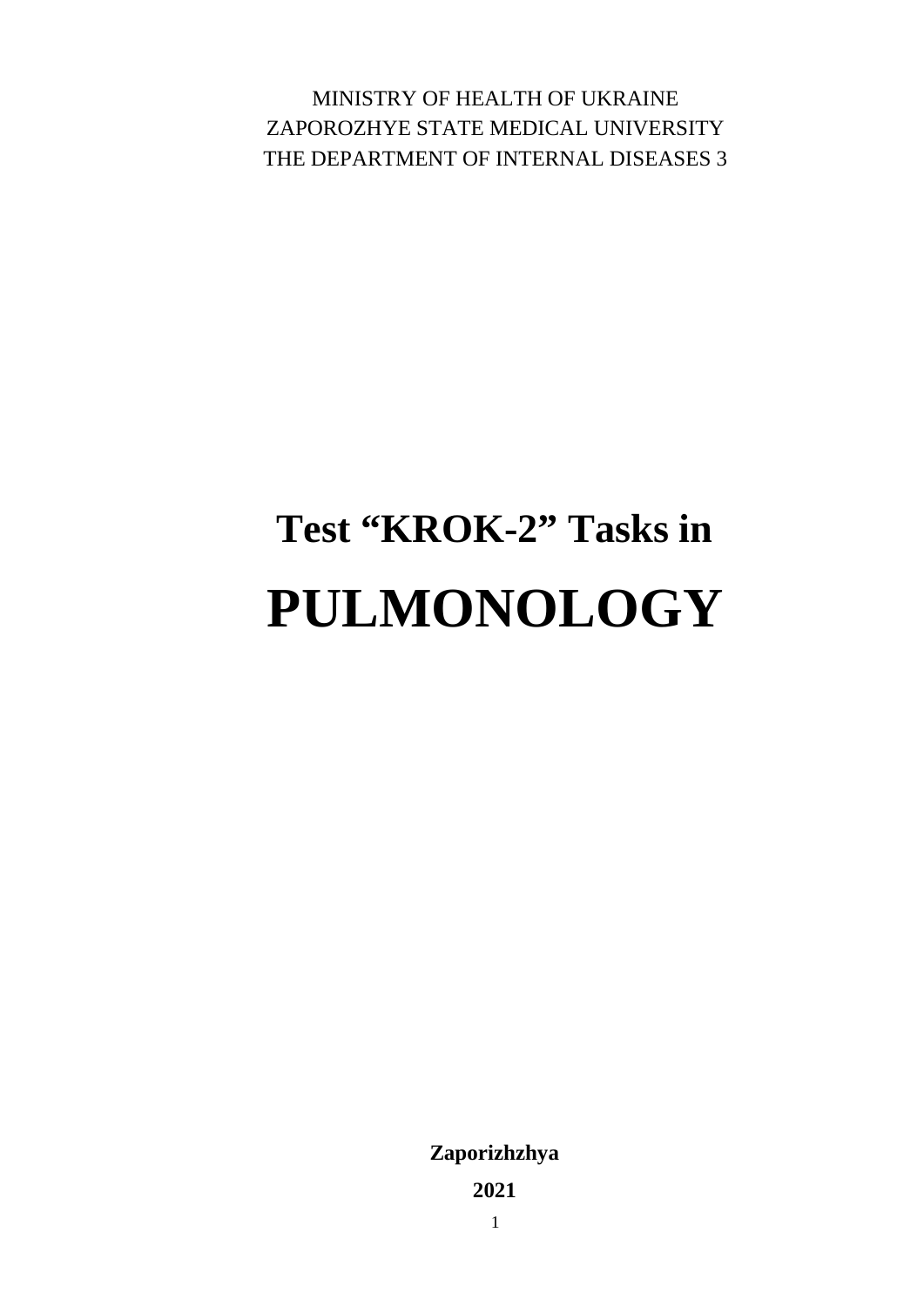*Approved by the Central Methodical Council of ZSMU (protocol № \_\_\_ from "\_\_\_" \_\_\_\_\_\_2021) and recommended for use in the educational process*

#### **Authors:**

Dotsenko S.YA., Rekalov D.H., Chorna I.V., Shekhovtseva T.H., Samura B.B., Kulynych R.L., Kravchenko V. I., Shevchenko M .V., Sklyarova N.P., Svystun S.I., Sychov R.O., Tyahla O.S., Yatsenko O.V.

### **Reviewers:**

*Kraydashenko O.V.* - Professor, Doctor of Medical Sciences, Head of the Department of Pharmacology, Pharmacy, Pharmacotherapy and Cosmetology of **ZSMU** 

*Svintozevsky O.O.* - Associate Professor of the Department of Clinical Pharmacology, Pharmacy, Pharmacotherapy with a course of cosmetology at Zaporizhzhya State Medical University, Candidate of Medical Sciences,

З 36 **Test "KROK-2" tasks in pulmonology:** a collection of test tasks in the discipline "Internal Medicine" for students of the 6th year of medical faculty, specialty "Medical business", "Pediatrics" / Dotsenko S.YA., Rekalov D.H., Chorna I.V. [et al.]. – Zaporizhzhya, 2021. – 77 p.

Збірник тестових завдань "Тестові завдання КРОК-2 з пульмонології " - для підготовки до практичних занять з дисципліни "Внутрішня медицина" іноземним студентам 6-го курсу медичного факультету, які навчаються англійською мовою за спеціальністю "Лікувальна справа".

УДК: 616.24(079.1)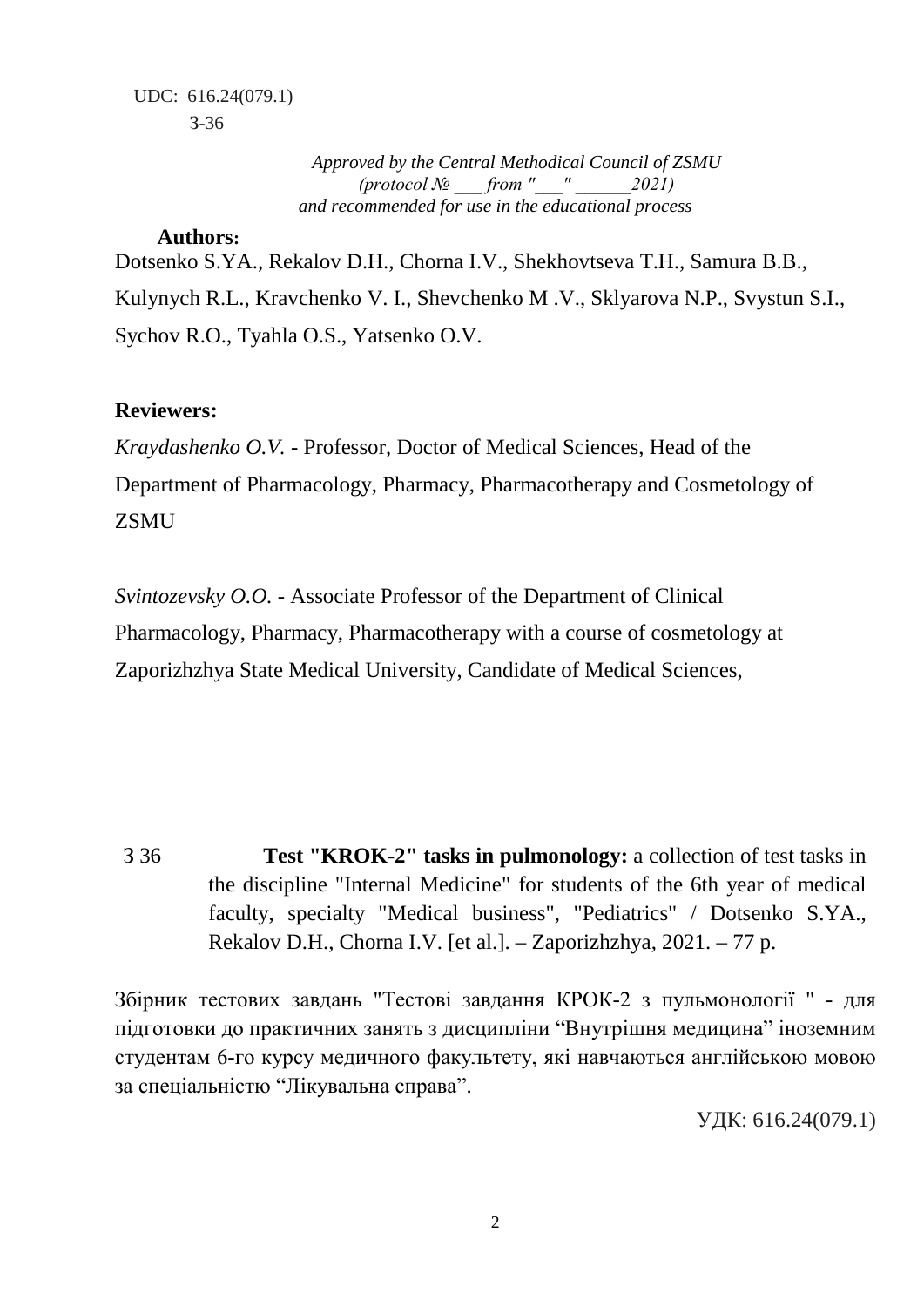#### **INTRODUCTION**

The collection of test tasks "Test "KROK-2" Tasks in PULMONOLOGY" is designed to improve the quality of training of future general practitioners, including general practitioners / family doctors, since in recent decades there has been a significant spread and growth of the pathology of internal organs, especially pulmonological diseases.

In the presented collection of test questions, questions are considered that will be useful in practical work of therapists and will provide substantial assistance to students, interns, general practitioners, family doctors in mastering the problems of diagnosis and differential diagnosis of pulmonological diseases.

The collection of test tasks is built on the basis of the curriculum for the discipline "Internal Medicine", contains a sufficient number of test tasks that reveal the general provisions and a special part of the pathological states in pulmonology. The workshop includes test tasks from recent years from the Testing Center at the Ministry of Health of Ukraine.

The presented collection of test tasks is a rather relevant form of teaching students in higher educational institutions of III-IV accreditation levels from the standpoint of the Bologna process, including preparation for the "KROK-2" licensing exam.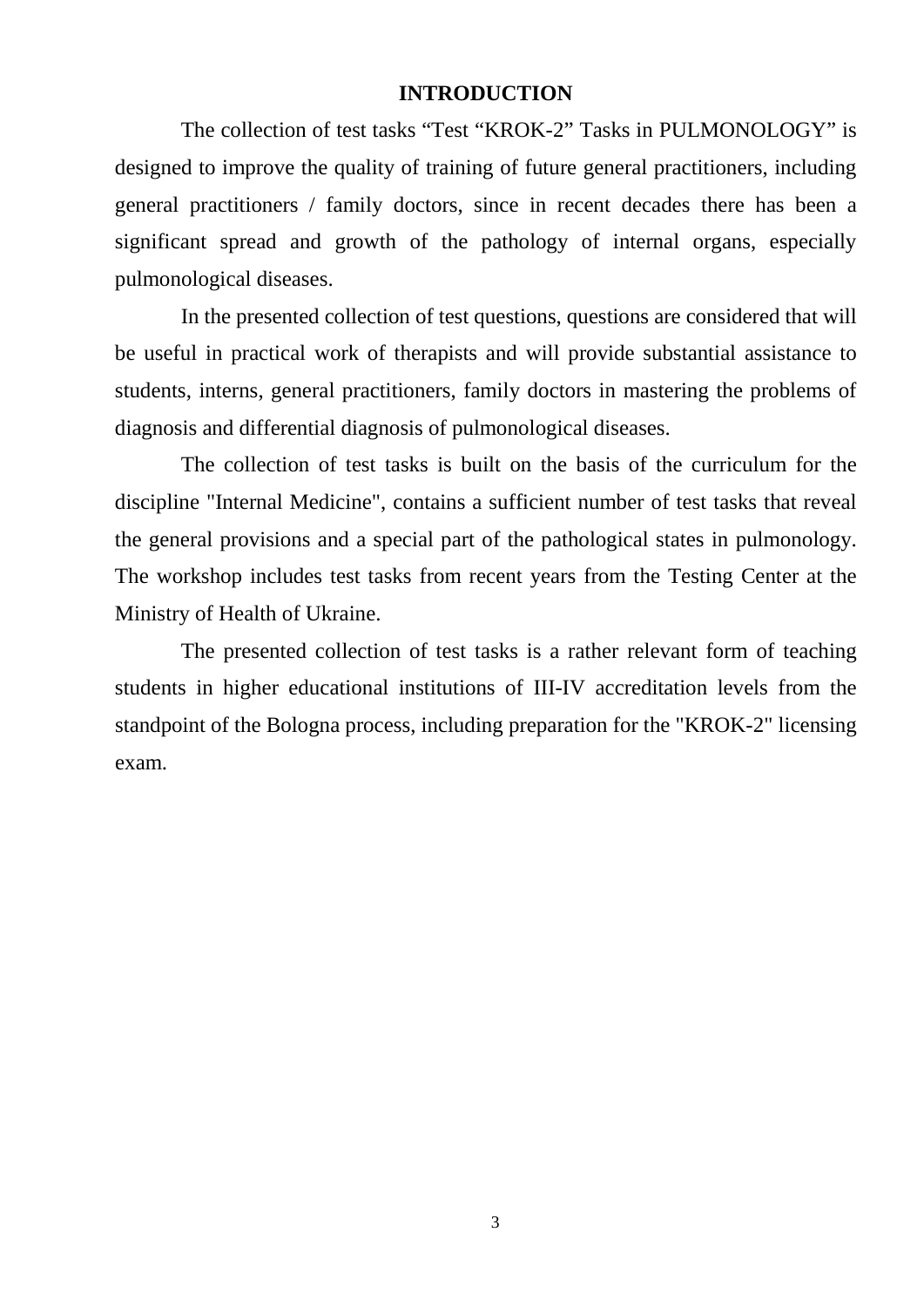1. The man, 68 years old, called a district doctor in connection with appearance of cough attacks with a small amount of rusty sputum, pain in the right side, associated with deep breathing and cough. In the anamnesis: diabetes mellitus, I type. At the inspection: body temperature 39,2°C, RR 24 per minute, heart rate 114 per minute, AP 110/70; dry skin, hyperemia of cheeks. At the auscultation of the lower lungs on the right: moist, sonorous smallbubly rales. The tactics of a district doctor:

- A. Hospitalization to the internal medicine unit
- B. Examination in policlinic
- C. Ambulatory treatment
- D. Hospitalization to the endocrinological unit
- E. Hospitalization to the intensive care unit

2. The man, 40 years old, complained on cough with yellow-brown sputum, pain in the right side, connected with deep breathing, sweating. Fell ill after hypothermia 6 days ago. At the inspection: body temperature 39,6°C, RR 26 per minute, heart rate 110 per minute, AP 110/70. In the lower lungs on the right: moist, sonorous smallbubly rales. At the roentgenological research: massive unhomogeneous infiltration with areas of clearing in the lower lobe of the right lung, sinus was differentiated. What complication of the disease developed at the patient?

- A. Fibrinous pleuritis
- B. Abscess
- C. Pleural empyema
- D. Spontaneous pneumothorax
- E. Lung atelectasis

3. The man, 39 years old, a driver-"long-ranger", complains on shortness of breath during physical exertion, cough with a small amount of mucous sputum in the morning. In the anamnesis: COPD for a long time; smokes, drinks alcohol occasionally. At the inspection: body temperature 36,5°C, RR 24 per minute, pulse 90 per minute, AP 120/80. At the auscultation: harsh breathing, a moderate amount of dry, whistling rales. Volume of the forced expiration for 1 sec. is 68% of the proper value. What prophylactic methods must be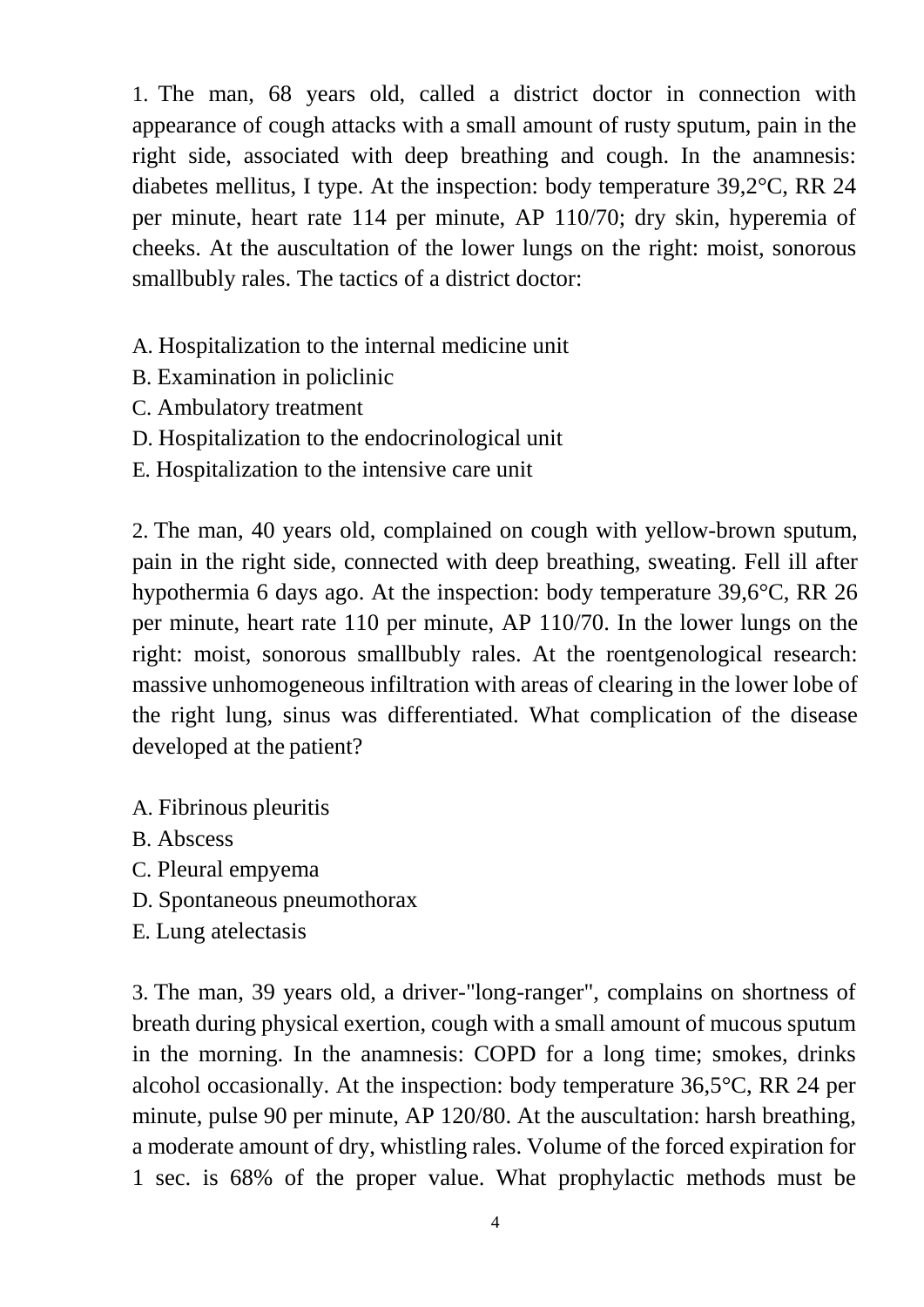primarily conducted to prevent flare of the disease?

- A. Rational employment
- B. Renunciation of alcohol
- C. Sanitation of chronic infection focuses
- D. Renunciation of smoking
- E. Moving to a different climate zone

4. The man, 26 years old, acutely fell ill 2 days ago, when headache, weakness, cough with rusty sputum appeared. At the inspection: hyperemia of face, body temperature 38°C, RR 36 per minute; dullness on percussion on the right and below the angle of scapula, bronchial breathing; AP 100/70, HR 98 per minute. In blood: L 17/10/9/l, blood sedimentation 32 mm/hr. At the roentgenological research: homogeneous shadow in the right lower lung. What is the most credible diagnosis?

- A. Pulmonary tuberculosis
- B. Bronchiectasis
- C. Acute bronchitis
- D. Exudative pleurisy
- E. Pneumonia

5. The patient N., 32 years old, complains on increase of body temperature to 39°C, breathlessness, unproductive cough. Fell ill two days ago. At the inspection: dullness on percussion, smallbubly rales on the left. RR 26 per minute. What research of lungs should be on the first place?

- A. Spirography
- B. Bronchography
- C. Bronchoscopy
- D. Radiography of the chest
- E. Pneumometry

6. The patient R., 40 years old, complains on fever up to 39,5°C, cough with rusty sputum, breathlessness, herpetic rash on the lips. RR 32 per minute. At the lung examination: enhancement of voice trembling, dullness on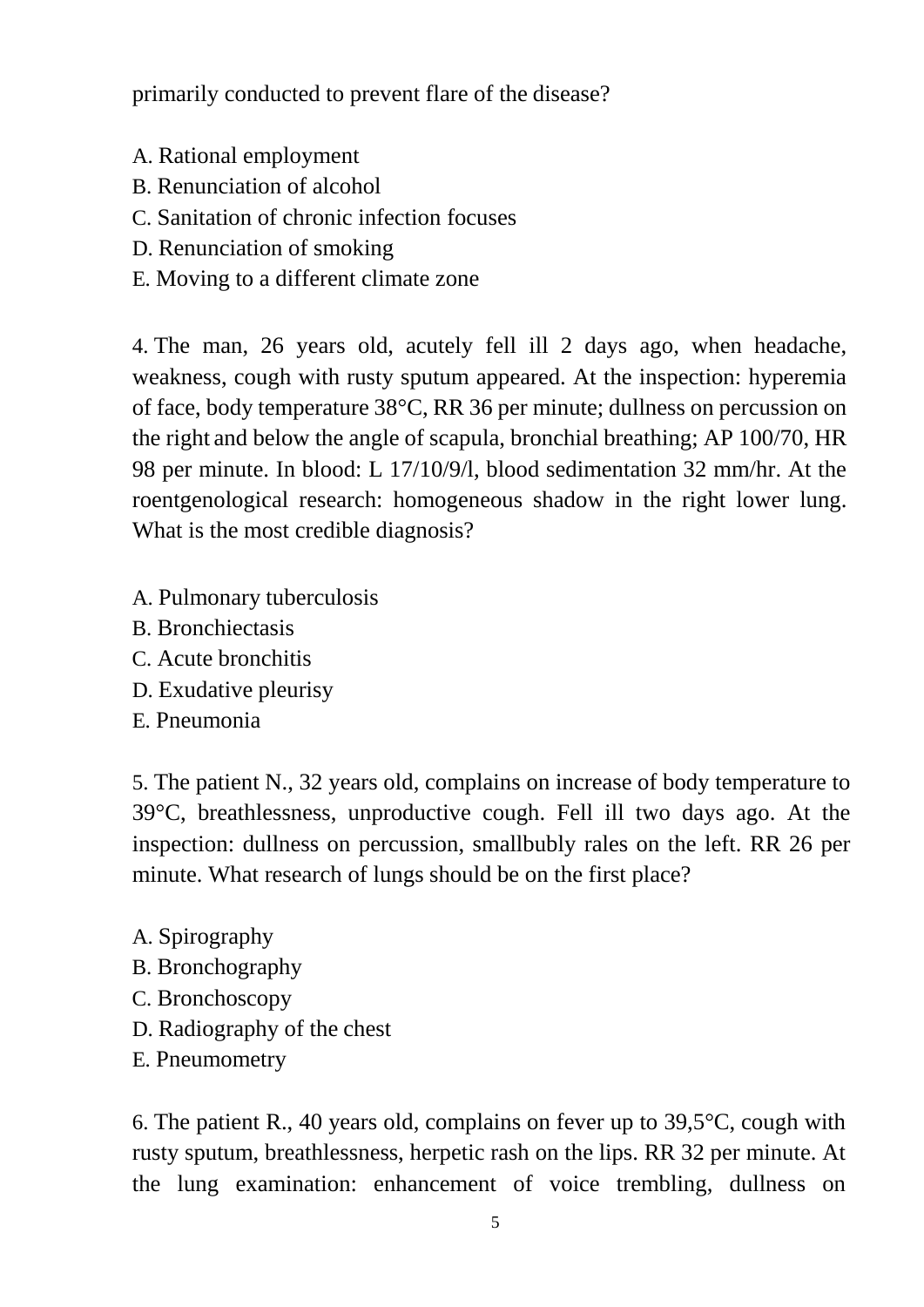percussion on the right under the scapula, on the background of bronchial breathing-crepitation. Blood tests: L 14/10/9/l, blood sedimentation 35 mm/hr. Your previous diagnosis?

- A. Exudative pleurisy
- B. Bronchiectasis
- C. Pulmonary tuberculosis
- D. Acute bronchitis
- E. Pneumonia

7. The man, 38 years old, complains on cough attacks with a small amount of rusty sputum, pain in the right side, associated with a deep breath and cough. Fell ill acutely after hypothermia. At the inspection: body temperature 39,2°C, RR 22 per minute, pulse 114 per min., AP 110/70; moisture skin, hyperemia of cheeks. At the auscultation of the lower lungs on the right: moist, sonorous smallbubly rales. What infectious agent caused the disease?

- A. Staphylococcus
- B. Pneumococcus
- C. Klebsiella
- D. Mycoplasma
- E. Enterococcus

8. The man, 60 years old, complains on shortness of breath with hard expiration, which increases at physical exertion, cough with a small amount of mucopurulent sputum mostly in the morning. In the anamnesis: COPD. At the inspection: body temperature 36,0°C, RR 22 per minute, pulse 84 per minute, AP 110/70. Moisture skin, diffuse cyanosis. At the auscultation: harsh breathing, scattered whistling rales. Volume of the forced expiration for 1 sec. is 62% of the proper value; pharmacological test with atroventincrease of 5%. What mechanism of bronchial obstruction development is the most credible?

A. Hypercrinia B. Inflammatory edema C. Bronchospasm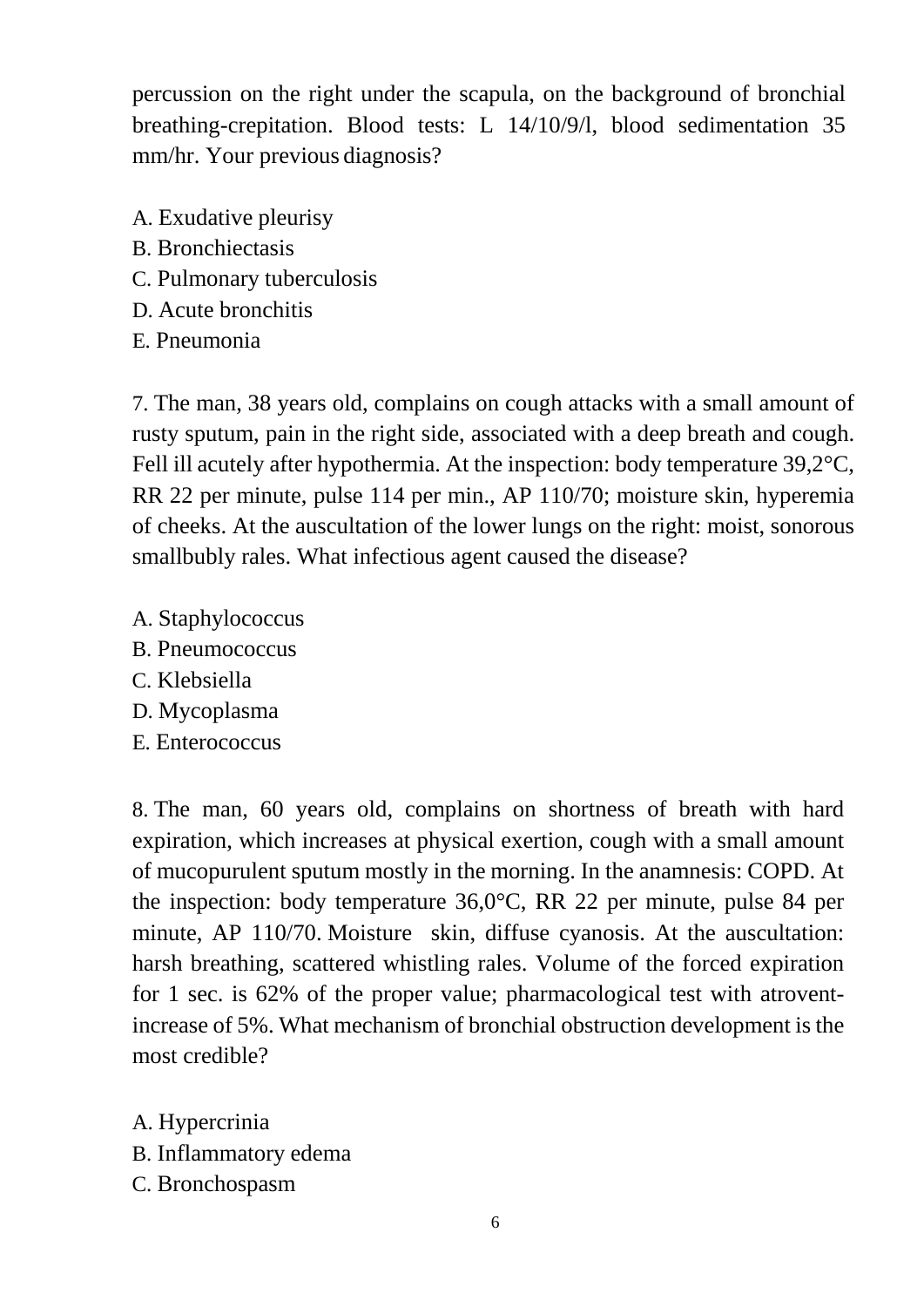D. Diffuse-sclerotic changes

E. Mucostasis

9. At the man, 35 years old, while lifting weights sharp pain in the left half of thorax, shortness of breath, dizziness appeared. At the examination of lungs: tympanic sound on the left, no breathing on auscultation. What is the most credible diagnosis?

- A. Spontaneous pneumothorax
- B. Pulmonary embolism
- C. Myocardial infarction
- D. Sinistral sternalis radiculitis
- E. Myositis

10. At the patient on the 4-th day after operation on the right ovary cyst, pain in the right half of thorax, shortness of breath, fever up to 37,7°C suddenly appeared. At the examination of lungs: RR 32 per minute, reduce of respiratory noises on the right. What is the most credible complication?

A. Lung abscess

- B. Pneumonia
- C. Thromboembolism of pulmonary artery
- D. Exudative pleurisy
- E. Pneumothorax

11. The patient, 43 years old, complains on cough with a small amount of sputum, pain in the right half of the thorax at breathing, shortness of breath, fever to 39°C. Fell ill acutely. At the inspection: herpetic rash on the lips. In the projection of the lower part of the right lung there are dullness on percussion, enhancement of voice trembling, bronchial breathing. At the roentgenological research: homogeneous shadow in the right lower lung with clear contours. What is the most credible etiology of pneumonia?

- A. Staphylococcus
- B. Pneumococcus
- C. Mycoplasma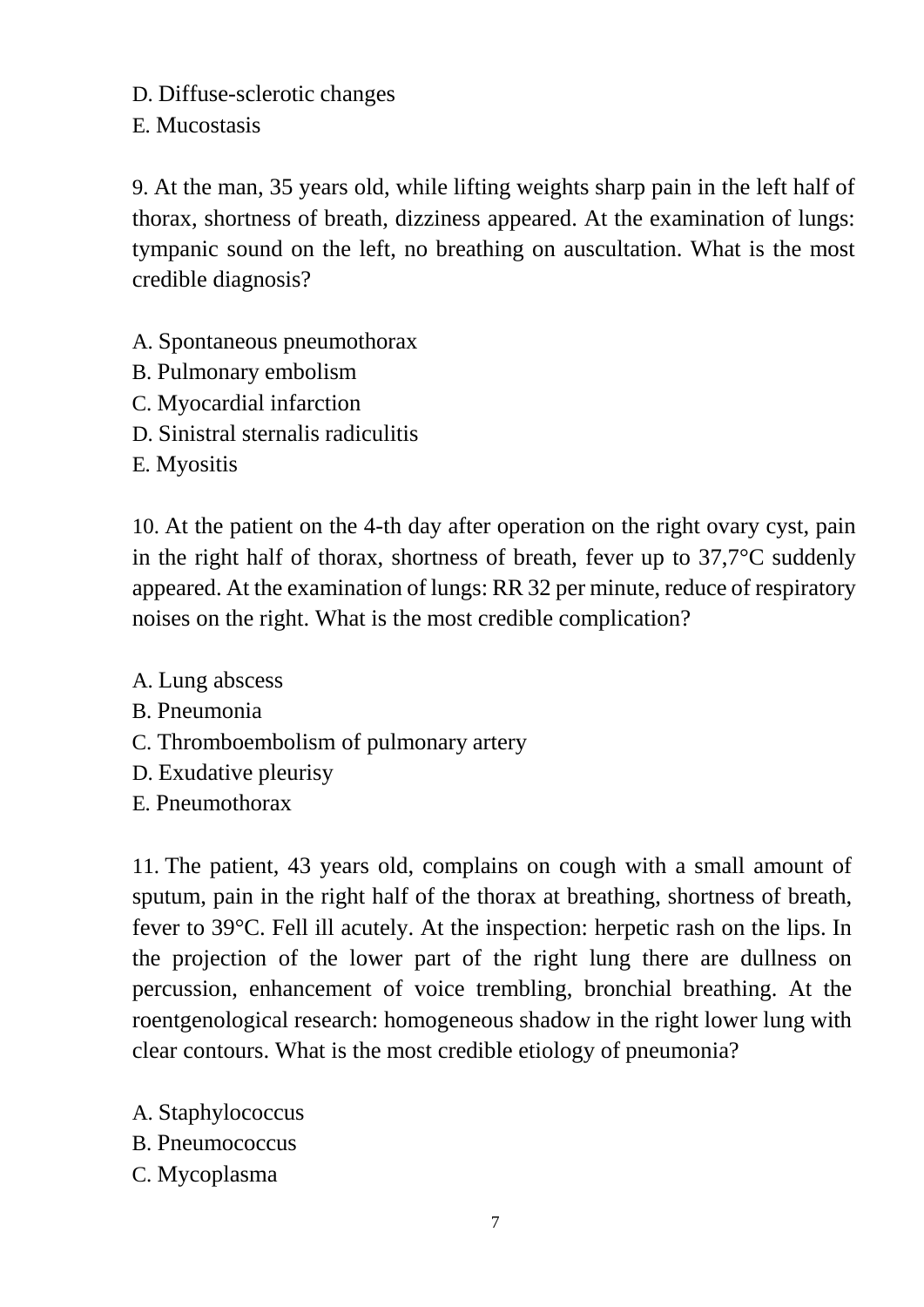D. Legionella E. Klebsiella

12. The man, 46 years old, was suffering on bronchial asthma during the last 10 years. During the work on the cottage area felt choking; cough, remote rales appeared. What pharmaceutical group drug is better to apply for removal of such asthma attacks?

- A. Methylxanthines
- B. B2-adrenergic blockers
- C. Blockers of membranstabilisating cells
- D. B2-adrenergic stimulants
- E. Oral glucocorticoids

13. After clinical, roentgenological and laboratory research of the patient M., 35 years old, the previous diagnosis was determined: pneumonia of mycoplasmic etiology, moderate severity, respiratory failure of I degree. What pharmaceutical group drug is it more reasonable to start treatment of this patient?

- A. Aminoglycoside
- B. Cephalosporin
- C. Beta-lactam antibiotics
- D. Phtorchinolones
- E. Macrolides

14. At the patient sharp pain in the right half of the thorax suddenly appeared. Rapidly shortness of breath intensified. At the inspection: general state was severe; expressed acrocyanosis; subcutaneous emphysema in the neck and upper chest area was determined. At the lung examination: boxing sound, no breathing over the right lung. HR 85-110 per minute, AP 100/60. What complication developed at the patient?

A. Exudative pleurisy B. Myocardial infarction

C. Lung infarction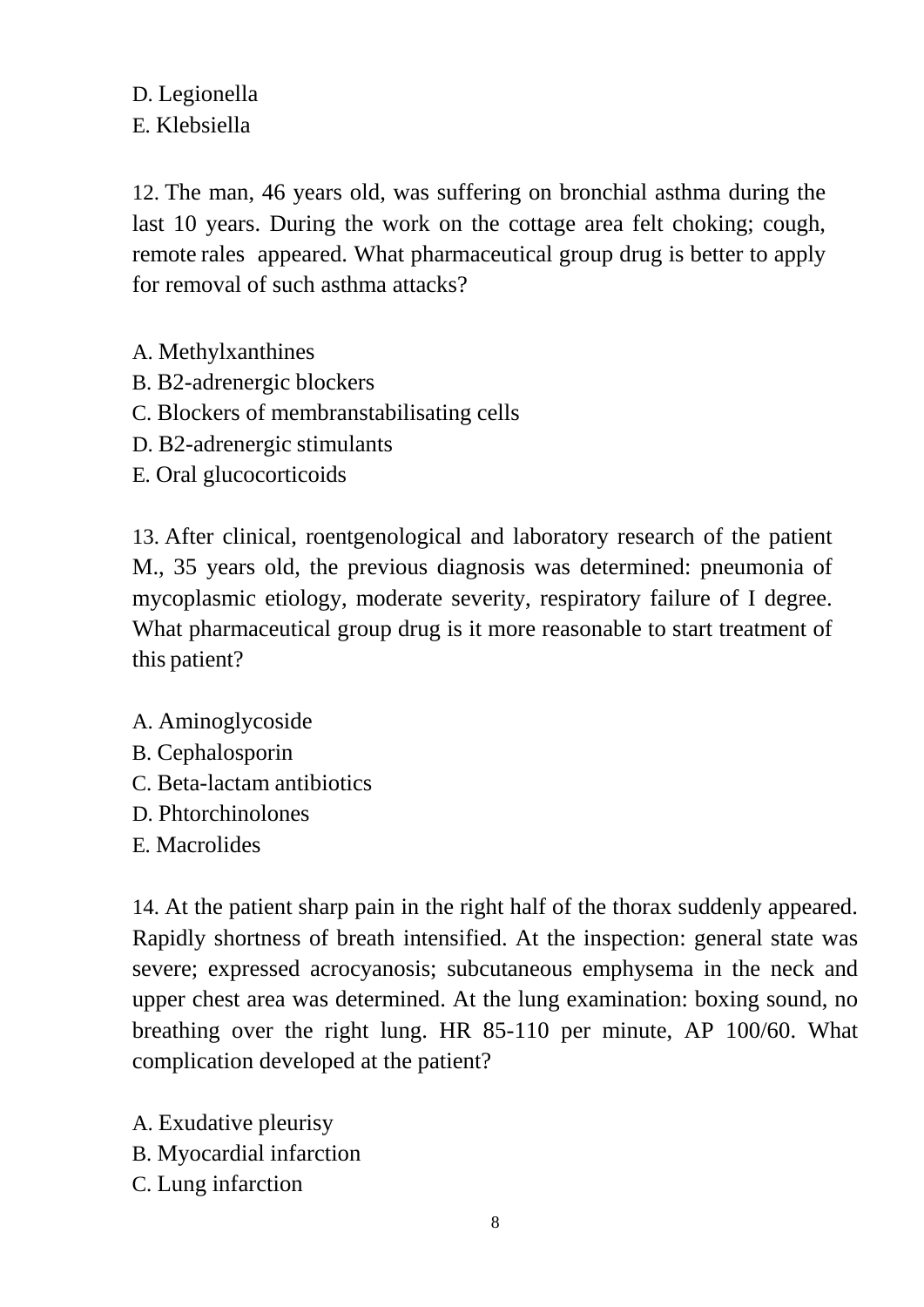## D. Pneumonia

E. Spontaneous pneumothorax

15. The student, 17 years old, often suffered on respiratory diseases in childhood. In the period between acute respiratory diseases cough with mucopurulent sputum to 50 ml per day remained, once noticed a mixture of blood in sputum. After examination at a TB observation was recommended. At the examination: over the lungs, especially on the right,-moist rales of different caliber. The radiography of the chest cavity: cords of roots and cellular picture over the right lower area. Your diagnosis?

- A. Chronic lung abscess
- B. Chronic bronchitis
- C. Bronchiectasis
- D. Metatuberculous pneumosclerosis
- E. Metapneumonic pneumosclerosis

16. The man, 38 years old, fell ill two weeks ago, when cough, weakness, fever up to 38,0°C appeared. Condition sharply deteriorated in a week, when chill, pouring perspiration added, in the evening temperature increased to 39,0°C. In 2 days before hospitalization a big amount of stinking sputum with blood was eliminated with cough, after that the patient's condition improved. Pulse 80 per minute, RR 20 per minute, body temperature 37,6°C. What changes are possible at the radiography of the chest cavity?

- A. Displacement of mediastinum to the homogeneous shadow side
- B. Homogeneous circular shadow in the pulmonary area
- C. Presence of a cavity with horizontal liquid level
- D. Shadow in the lower section with oblique upper limit
- E. Shadow of part of the lung

17. The patient, 36 years old, complains on breathlessness, sense of compression in the right half of the chest, increase of body temperature to 38,7°C, cough with a small amount of mucopurulent sputum. Sick over a week. Appearance of complaints is connected with supercooling. At the inspection: easy acrocyanosis of the lips, rhythmic pulse 90 per minute, AP 140/85. The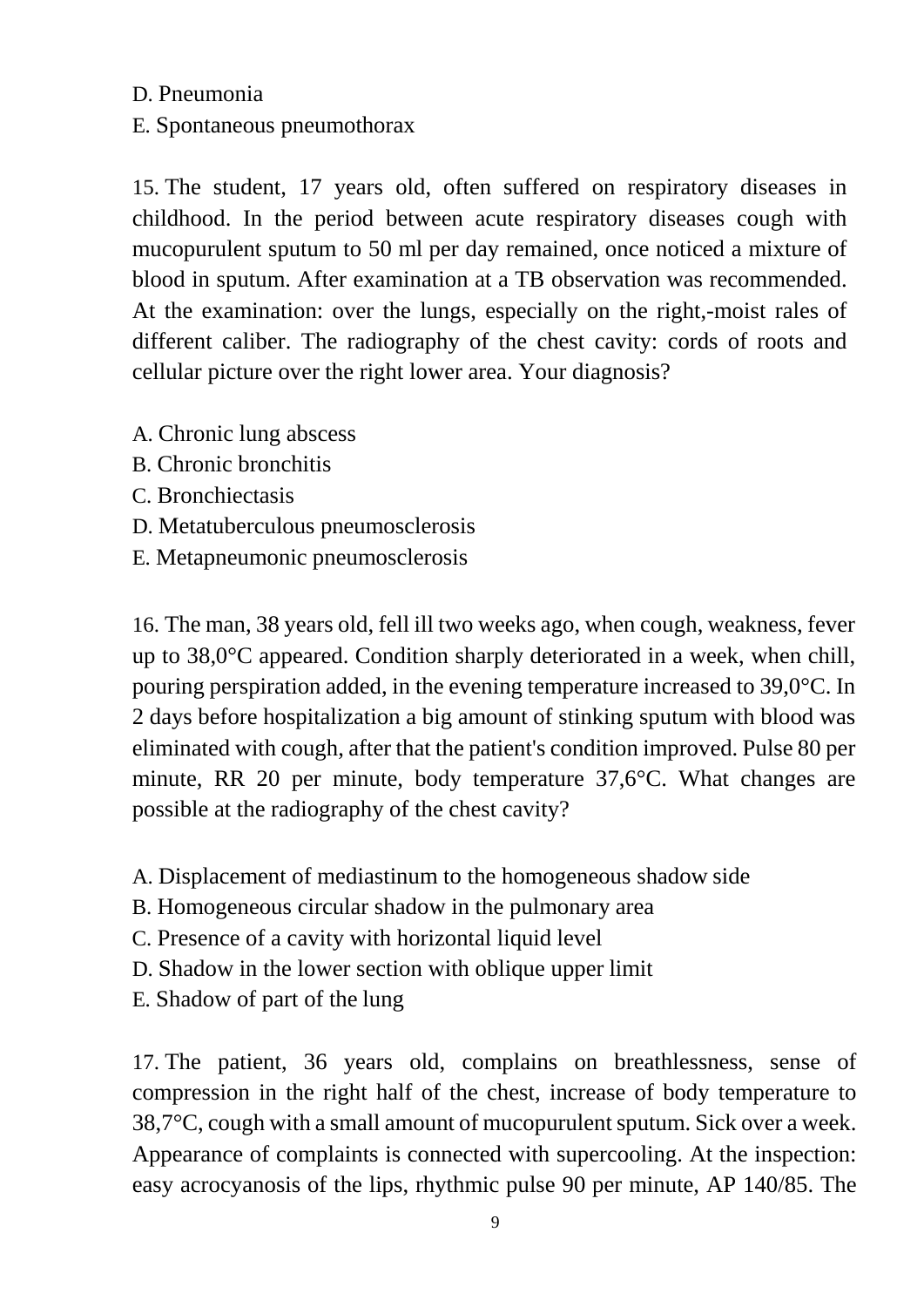right half of the thorax is behind the act of breathing. At the lung examination: dullness on percussion below the angle of scapula; no breathing. What is the most credible diagnosis?

- A. Bronchiectasis
- B. Pleuropneumonia of the right lower lung
- C. Right lung atelectasis
- D. Exudative pleurisy
- E. Right lung abscess

18. At the patient, 52 years old, severe attack of expiratory breathlessness, accompanied with severe dry cough with remote rales, palpitation developed. What is the urgent care drug?

- A. Salbutamol
- B. Strofantyn
- C. Lasolvan
- D. Atrovent
- E. Prednisolone

19. The patient, 20 years old, complains on dry cough, pain in muscles, increase of body temperature to 38°C during 5 days. Within 2 weeks: pain in throat, runny nose. Took ampicillin 2.0 g per day without effect. At the examination: harsh breathing; blood leukocytes 7,0x10/9/l, leukocytar formula without changes, blood sedimentation 25 mm/hr. At the radiography: enhancement of pulmonary picture, little intensive shadow focuses in the lower right lung. What is the most credible pathology?

- A. Acute bronchitis
- B. Influenza
- C. Mycoplasmic pneumonia
- D. Postinfluenzal pneumonia
- E. Pneumococcal pneumonia

20. The patient, 25 years old, addressed a district doctor with complaints on runny nose and watery nasal discharges, sneezing, difficulties at breathing,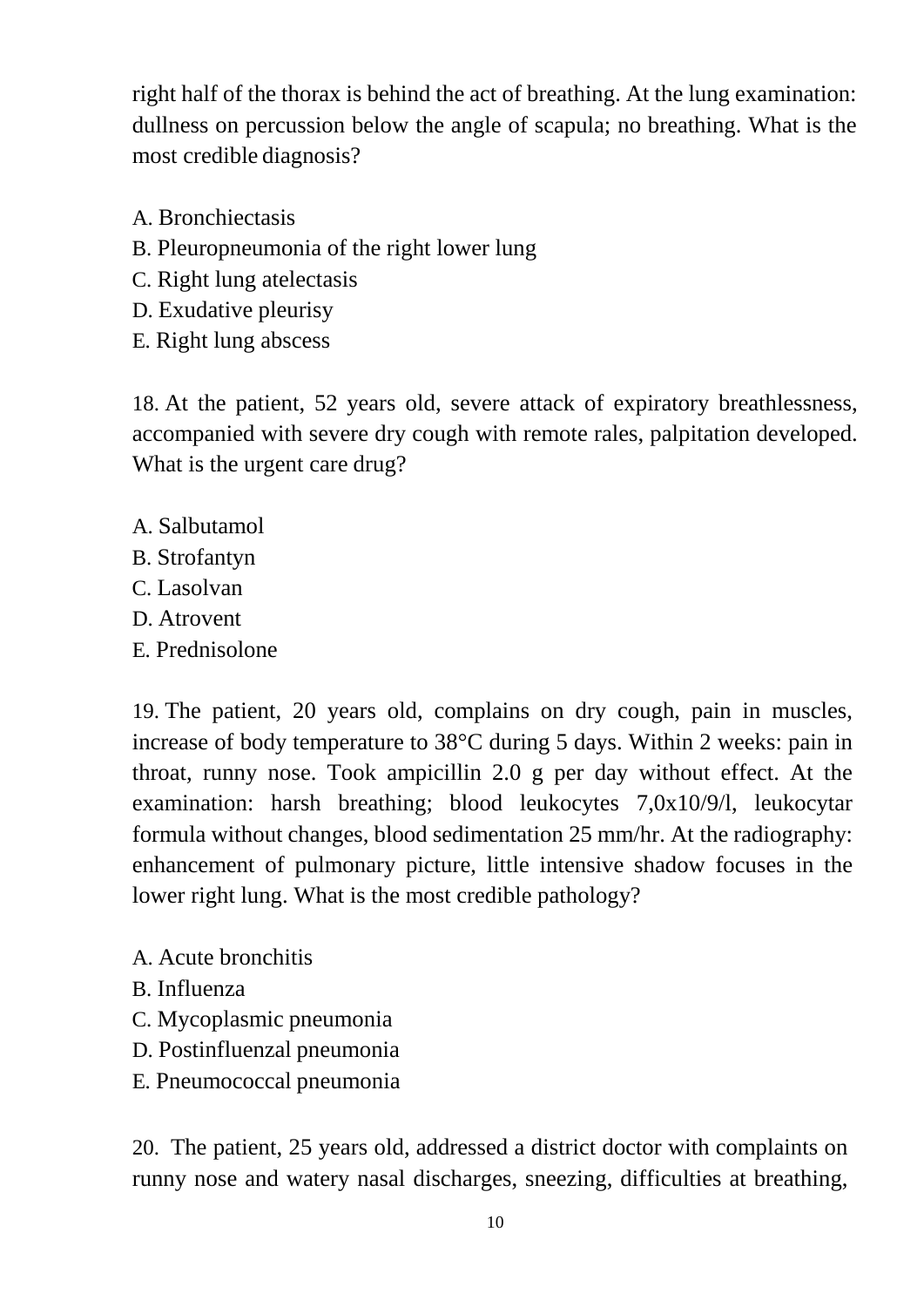itch of eyes. These symptoms appear for 3 years with start of the summer season and disappear at the fall beginning. At the inspection: eyes with signs of inflammation, hyperemia of skin around them, dry lips, nasal voice. At the examination of an otolaryngologist edema and infiltration of the nasal mucosa, edema of the back nasal conchae and auditory tubes are determined. What is the most credible diagnosis?

- A. Bronchial asthma
- B. Idiopathic rhinitis
- C. Chronic rhinitis
- D. Pollinosis, rhinoconjunctival syndrome
- E. Laryngitis

21. At the patient on the background of fever dry cough, intensifiing shortness of breath appeared. Most of the time he lied on one side. After the auscultation and percussion diagnosis of excudative pleurisy was suggested. What research can confirm the diagnosis?

- A. Tomography
- B. Spirometry
- C. Bronchography
- D. Bronchoscopy
- E. Radiography of the chest cavity

22. At the patient, 47 years old, who was observing in connection with bronchial asthma for a long time, attacks became more frequent and were not stopped with salbutamol inhalation. What drug must be appointed as the starting intensive treatment?

- A. Oxygen
- B. Bronchodilators
- C. Glucocorticoid inhalation
- D. Infusion therapy
- E. Cardiac glycosides

23. The man, 27 years old, complains on cough with rusty sputum, pain in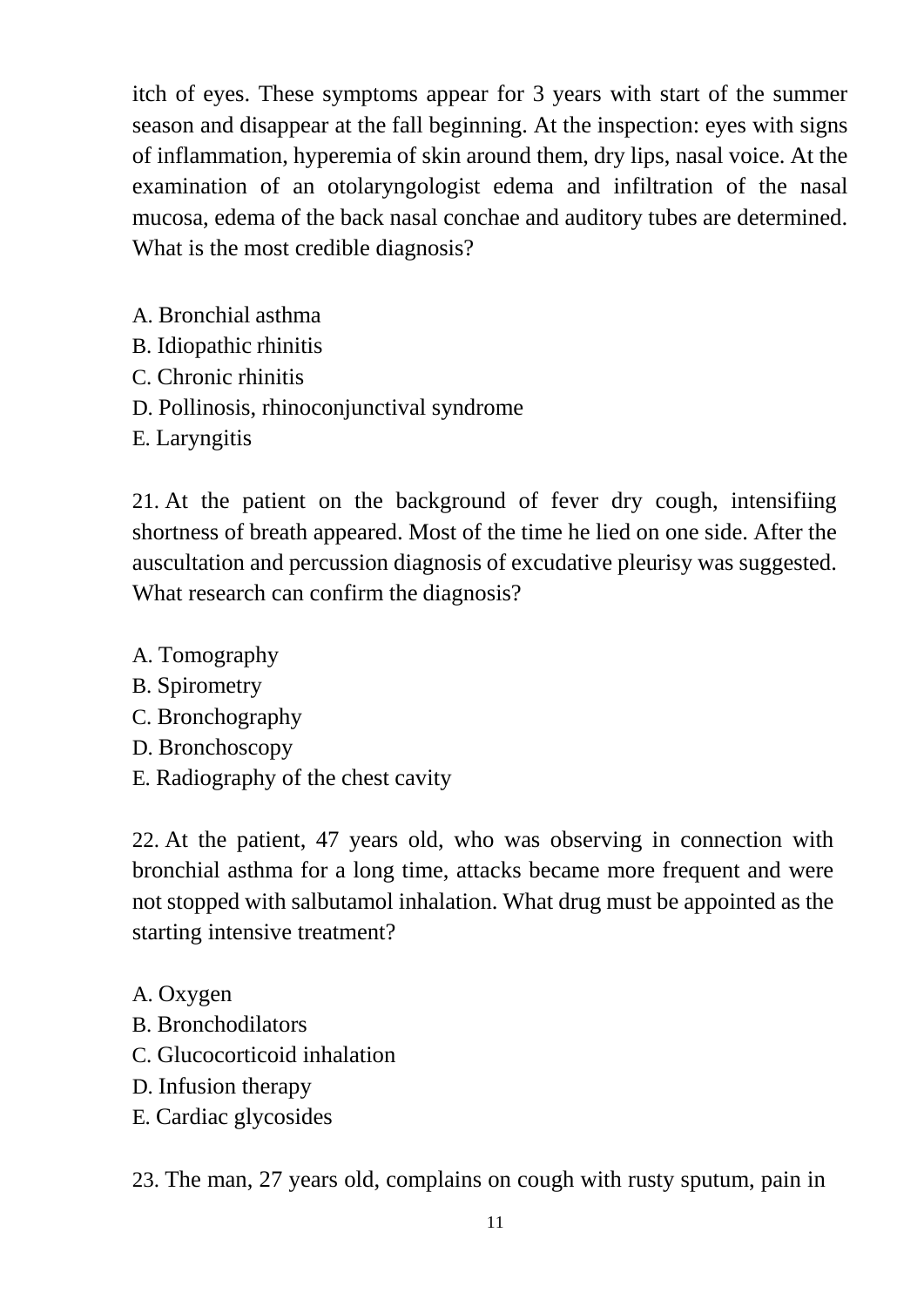the chest at breathing, increase of body temperature to 39°C. Fell ill acutely after hypothermia. At the inspection: RR 30 per minute, heart rate 92 per minute, AP 130/80. At the lung examination: on the right side from the  $4<sup>th</sup>$ rib and down on paravertebralis, scapularis and axillaris posterior lines there are enhancement of voice trembling, dullness on percussion and bronhial breathing. What is the primary treatment?

- A. Protected aminopenicillin
- B. Pleural puncture
- C. Gentamicin
- D. Aminocapronic acid
- E. Biseptol

24. The woman, 62 years old, is suffering on bronchial asthma. Recently attacks of stenocardia, dysrhythmia appear. At the inspection: body temperature 36,6°C, pulse 78 per minute, extrasystoles, AP 160/95, RR 18 per minute. At the auscultation of lungs: harsh breathing with extended expiration, scattered dry rales. What drug is contraindicated in this situation?

- A. Korynfar
- B. Obzydan
- C. Nitrosorbid
- D. Sustak
- E. Rytmilen

25. The man complains on cough with sputum, which appeared several years ago, general weakness. He is living near asbestos processing plant. At the inspection: there is an enlarged lymphatic node above the right clavicula. At the lung examination: reducing breathing with extended expiration, dry rales on the right. At the roentgenological research: there is a heterogeneous shadow with indistinct outlines on the right in the root and basal zone, increased airance of lungs. Medical comment of an otolaryngologist: paresis of the right vocal cord. Your diagnosis?

- A. Central right lung cancer
- B. Right lung pneumonia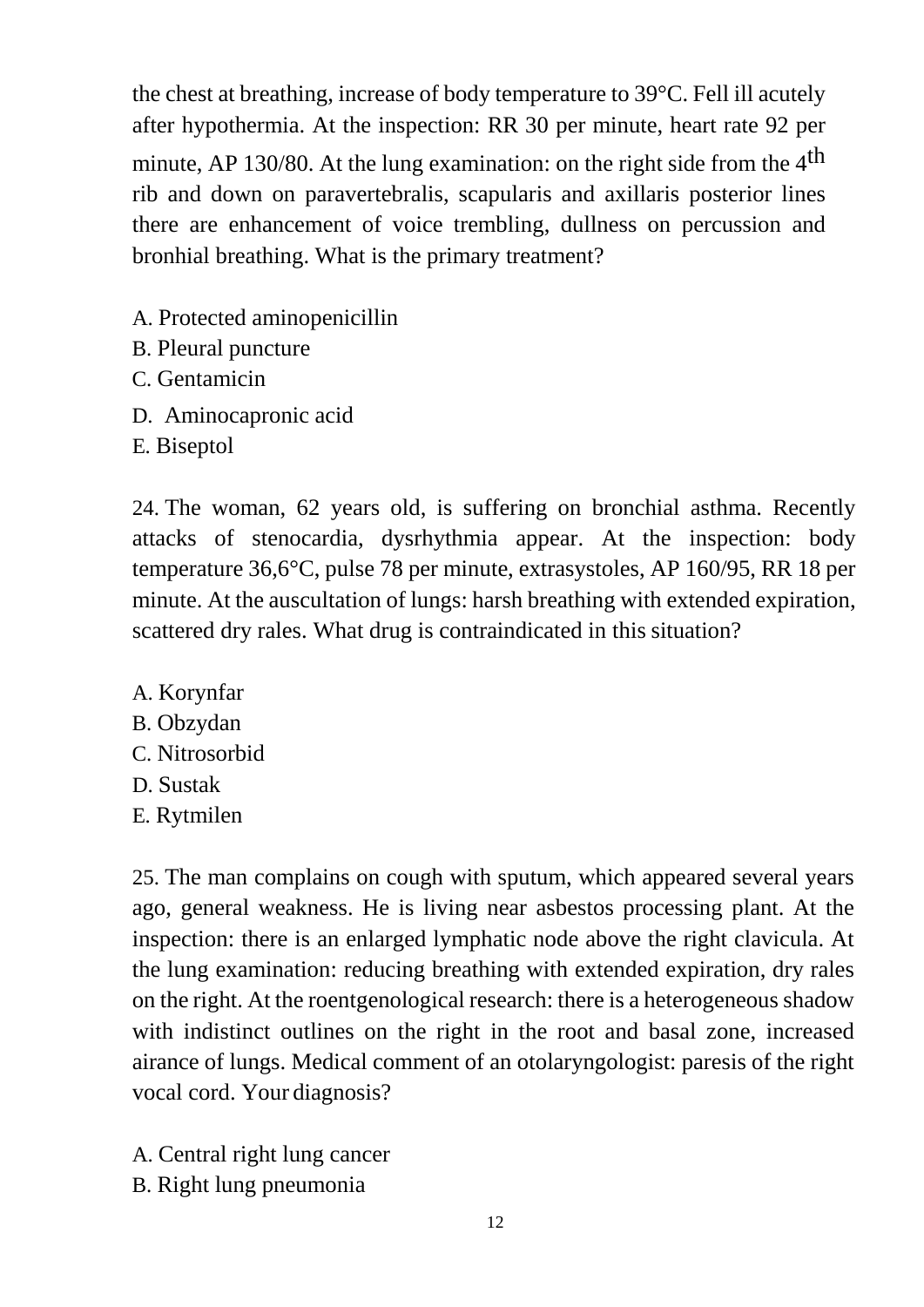C. Chronic dust bronchitis

D. Asbestosis

E. Pulmonary tuberculosis

26. The man, 37 years old, complains on acute pain in the left half of the chest, shortness of breath that increases with any movement. Fell ill suddenly after physical overload. At the inspection: moderate cyanosis of the face, the left half of the chest is behind the act of breathing, tympanic sound on the left, no breathing. RR 24 per minute. Reduced heart tones. HR 90 min. At the radiography: visible line of visceral pleura, outside of it pulmonary picture is absent. What is the most credible diagnosis?

- A. Left lung pneumonia
- B. Pulmonary embolism
- C. Myocardial infarction
- D. Spontaneous pneumothorax
- E. Sinistral exudative pleurisy

27. The man, 64 years old, foundry worker in the past, was delivered to the hospital with complaints on sharp pain in the right chest, breathlessness, dry cough. In the anamnesis: COPD for a long time. At the inspection: cyanosis, swelling of neck veins; RR 22 per minute; tympanic sound on the right, no breathing, dry scattered rales; reduced heart tones, accent of II tone on pulmonary artery, heart rate 110 per minute; the lower liver edge is 3,0 sm below the rib arc. What is the diagnosis?

- A. Neuralgia of intercostal nerves
- B. Dry pleurisy
- C. Flare of bronchitis
- D. Right lung pneumonia
- E. Spontaneous pneumothorax

28. The man, 54 years old, complains on chest pain, increase of dyspnea, cough, hemoptysis. In the anamnesis: a long-lasting cough with purulent sputum to 200 ml per day, more in the morning, periodic increase of body temperature to 37,8°C, perspiration, chill. Smoking since the 14 years old age.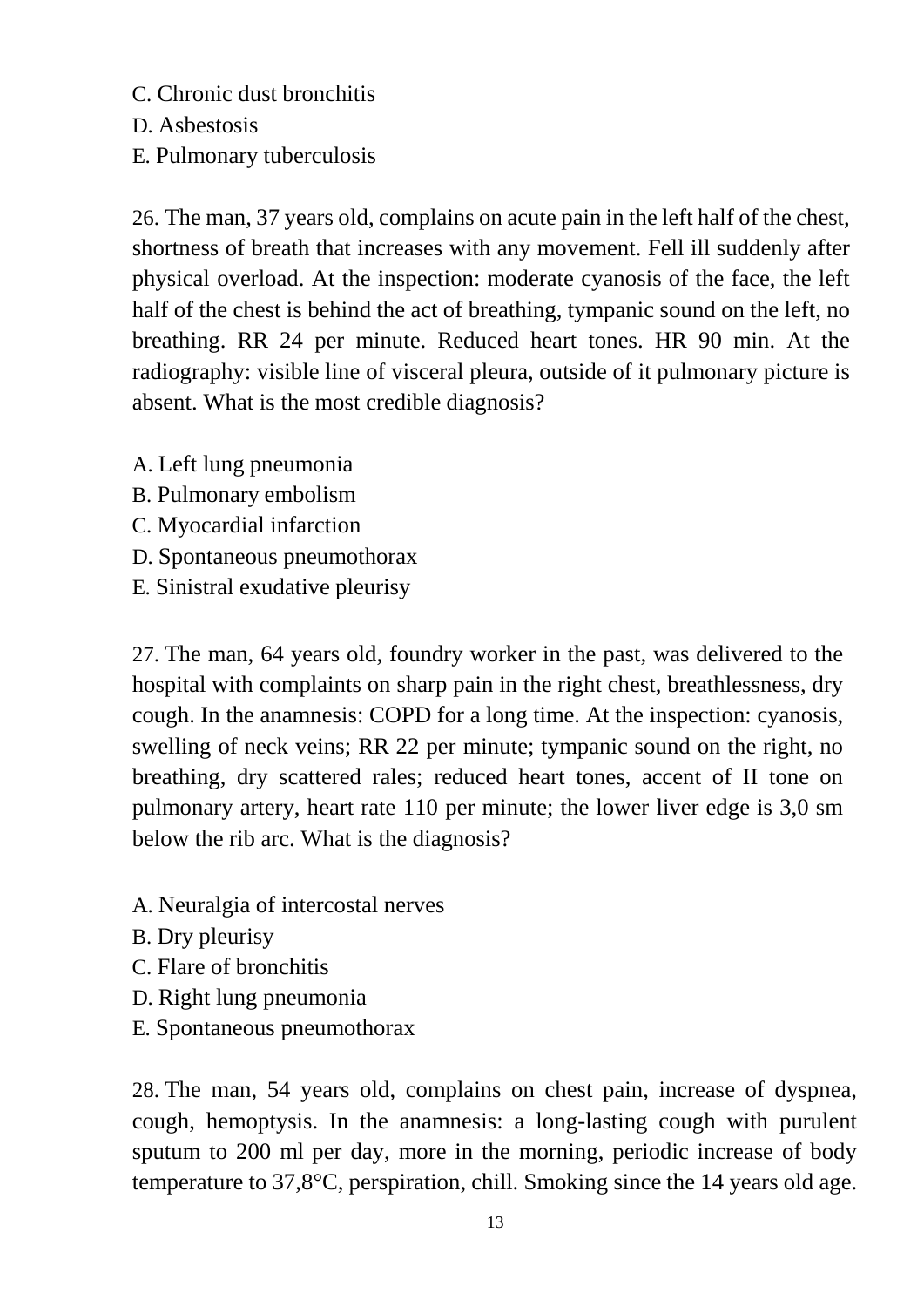At the inspection: decrease of body weight, earthy shade of skin, edema of the face, fingers as "drum sticks". At the lung examination: "mosaic character" of sound on percussion, scattered dry and moist midbubbly rales in the lower areas. In blood: leukocytosis, moderate increase of blood sedimentation. What is the reason of pulmonary hemorrhage?

- A. Tuberculosis
- B. Bronchiectasis
- C. Chronic bronchitis
- D. Lung abscess
- E. Lung cancer

29. The man, 45 years old, entered the hospital with complaints on pain in the left half of the chest and epigastric area that suddenly appeared, breathlessness, nausea, single vomiting. Fell ill acutely after lifting a heavy weight. At the inspection: shallow breathing, RR 38 min, the left half of the chest is behind the act of breathing, tympanic sound on percussion, breathing is not examined; pulse of weak content 110 per minute, AP 100/60, slight dextrocardia, deafness of heart tones. What research must be conducted first?

- A. Bronchoscopy
- B. Echocardiography
- C. Radiography of the chest cavity
- D. Esophagogastroscopy
- E. Ultrasound research of abdominal cavity

30. The woman, 58 years old, entered the hospital with complaints on shortness of breath and palpitation. At the inspection: severe condition, no edema, excited, noisy breathing with participation of ancillary muscles, periodical cramps, diffuse cyanosis. At the lung examination: scattered dry rales, in the lower areas breathing is sharply reduced. Pulse 100 per minute, arrhythmic, 3 extrasystoles in a minute, AP 140/100, liver is at the edge of rib arc, Pa02 45, pH 7,3. What is the leading syndrome?

A. Respiratory failure B. Hypertension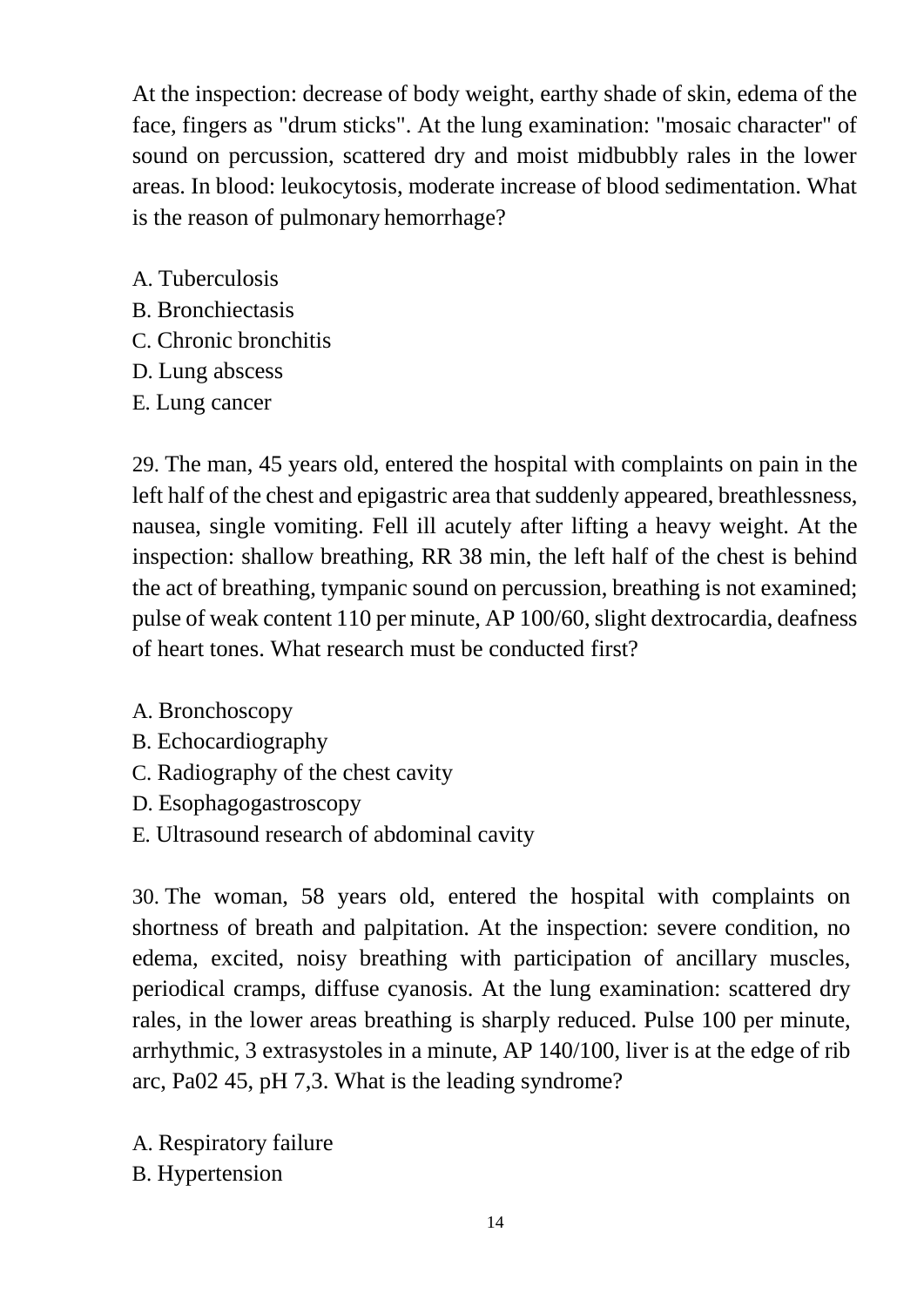C. Convulsive D. Arrhythmic E. Heart failure

31. At the woman, 68 years old, pain in the left half of the chest, shortness of breath suddenly appeared a week ago. At the inspection: cyanosis, swelling of neck veins, pulse 100 per minute, AP 110/70, RR 28 per minute. At the lung examination: dullness on percussion on the left below the scapula, sonorous smallbubly moist rales. Heart bounds are displaced to the right, accent of II tone on pulmonary artery. Liver +4.0 sm, edema of the left leg, sharply painful during palpation. At the ECG: high and sharp P in II, III, aVF, deep S in I, Q in III, negative T in III leads. What is the most credible diagnosis?

A. Pneumonia B. Pulmonary embolism C. Pericarditis D. Myocardial infarction E. Pleurisy

32. At the woman, 35 years old, in 30 minutes after intramuscular injection of ampicillin acute weakness, itch of the face and hands, nausea, cough, shortness of breath, pain in the thorax appeared. At the inspection: cyanosis, edema of eyelids, face, neck, moisture skin with red rash; shallow breathing, tachypnea with a big amount of moist rales of different calibre, pulse 120 per minute, AP 70/20, deafness of heart tones. What therapy must be immediately started?

A. Prednisolone B. Adrenaline C. Astmopent D. Euphyllin E. Dopamine

33. The woman, 40 years old, entered the clinic with complaints on asthma, which lasted several hours and did not pass under the influence of earlier effective salbutamol. Palpitation and anxiety appeared. In the anamnesis: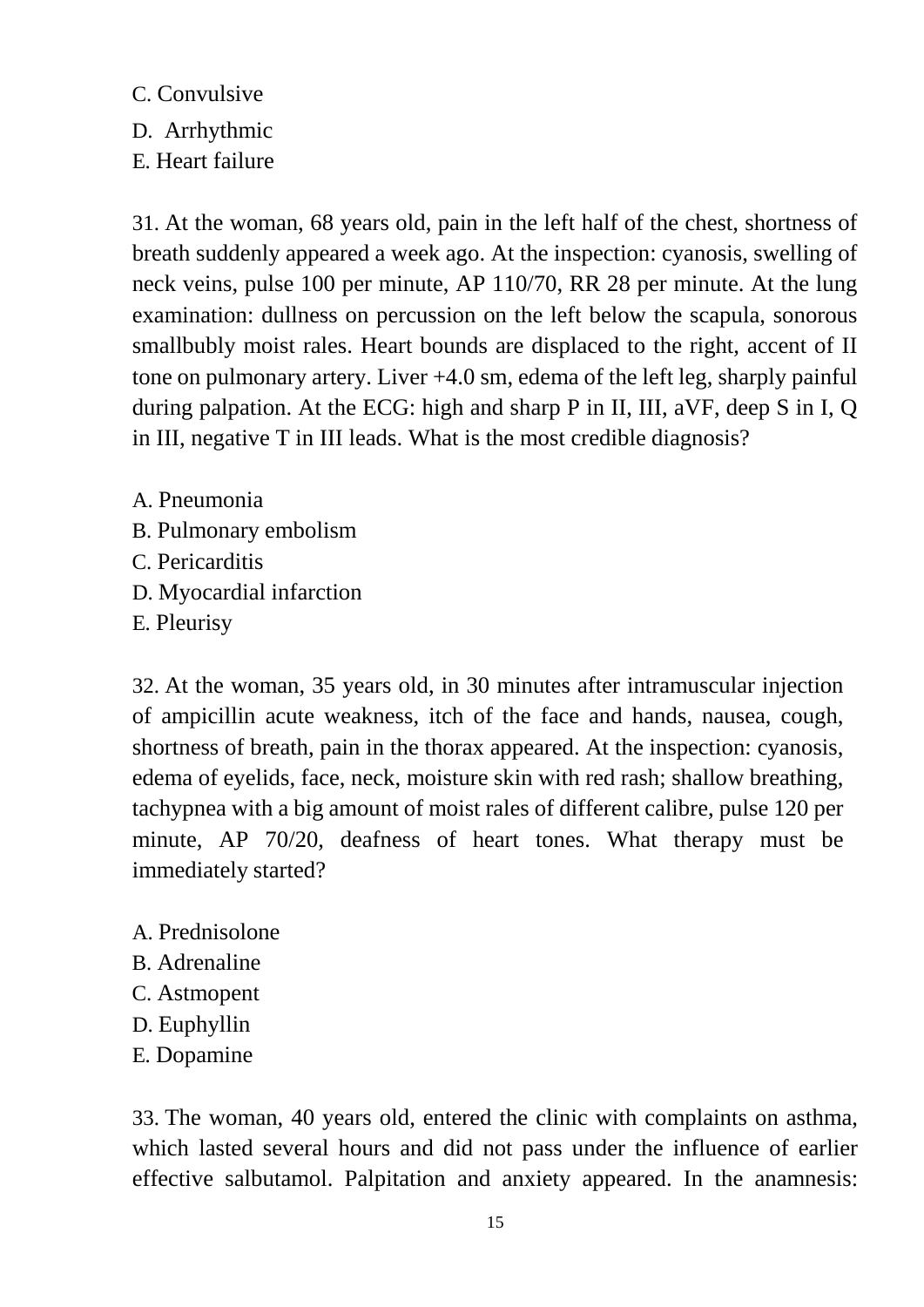bronchial asthma for 8 years. At the inspection: severe condition, the patient is sitting, leaning with hands on the table edge, pale cyanosis, whistling breathing is heard on the distance. At the lung examination: on the background of reduced breathing there is a small amount of dry rales. Pulse 108 per minute. AP 140/80. What drugs it follows to appoint first?

- A. Membrane stabilizers
- B. Adrenomimetics
- C. Antihistaminic
- D. Holinolytics
- E. Glucocorticoids

34. The man, 46 years old, complains on sudden pain in the upper abdomen, nausea, single vomit, weakness. At the inspection: condition of moderate severity, body temperature 38°C, shallow breathing, RR 28 per minute. There is dullness on percussion below the angle of scapula on the right, crepitation. Pulse 92 per minute. AP 120/70. Muffled heart tones. Abdomen is swollen, moderately tense in the epigastric area and right subcostal area. What is the cause of acute abdominal pain?

- A. Pleuropneumonia of the right lower lung
- B. Acute cholecystitis
- C. Acute pancreatitis
- D. Myocardial infarction
- E. Acute gastritis

35. The patient, 17 years old, complains on cough with purulent sputum to 0,3 liters per day, pain in the lower left half of the chest area, periodical increase of body temperature. What test will be the most informative to confirm the diagnosis?

- A. Radiography of lungs
- B. Bronchoscopy
- C. Bronchography
- D. Pleural puncture
- E. Research of sputum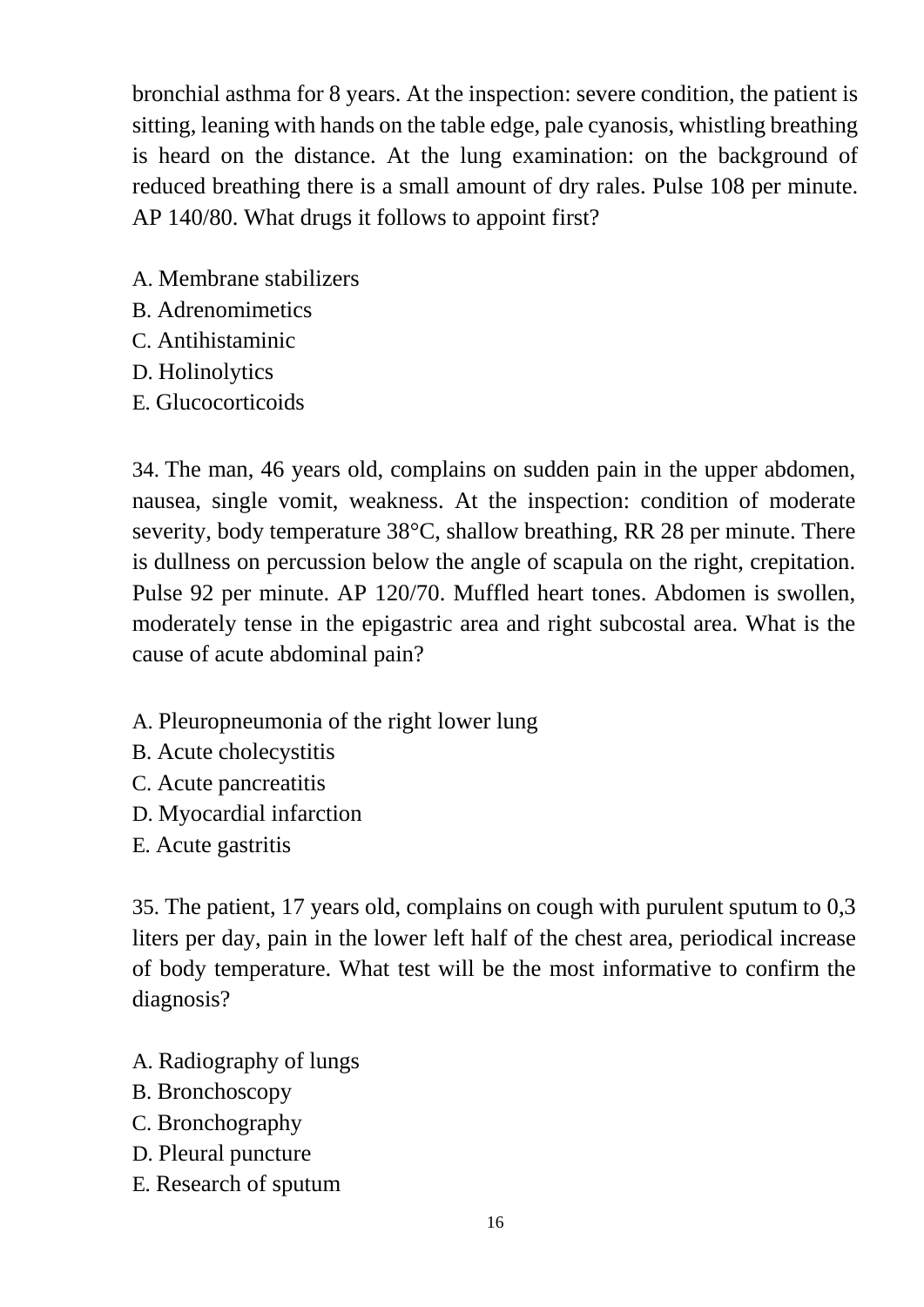36. The patient, 50 years old, entered the hospital on the nine day after the disease beginning with complaints on fever up to 38,5°C, acute weakness, pain in the area of the right scapula at breathing, dry cough. RR 28 per minute. Pulse 100 per minute, signs of intoxication. At the lung examination: dullness on percussion in the area of the right scapula, bronchial breathing and solitary smallbubbly rales. In three days there was an attack of cough with elimination of 200 ml of purulent sputum, after which body temperature fell. At the level of the scapula angle on the background of lung infiltration round clearing with horizontal fluid level was determined. Your diagnosis:

- A. Lung cyst
- B. Acute lung abscess
- C. Lung cancer with dissociation
- D. Bronchoectasis
- E. Restricted empyema of pleural cavity

37. The man, 32 years old, during exercise suddenly felt weakness, pain in the right half of the chest with radiation to the right shoulder, shortness of breath, palpitation. Condition is severe. Tachycardia to 100 per minute, AP 90/60. RR 28 per minute; the right half of the chest is behind the act of breathing. There is a tympanic sound on the right on percussion, breathing noises are not examined. Body temperature is normal. Diagnosis?

- A. Lung infarction
- B. Myocardial infarction
- C. Spontaneous pneumothorax
- D. Pneumonia
- E. Dry pleurisy

38. At the patient, 46 years old, pneumonia with multiple cavities of dissociation in both lungs was found. Treatment with penicillin was ineffective. Staphylococcus aureus was determined in the bronchopulmonary content that has resistance to methicillin. What antibacterial preparation must be chosen in this situation?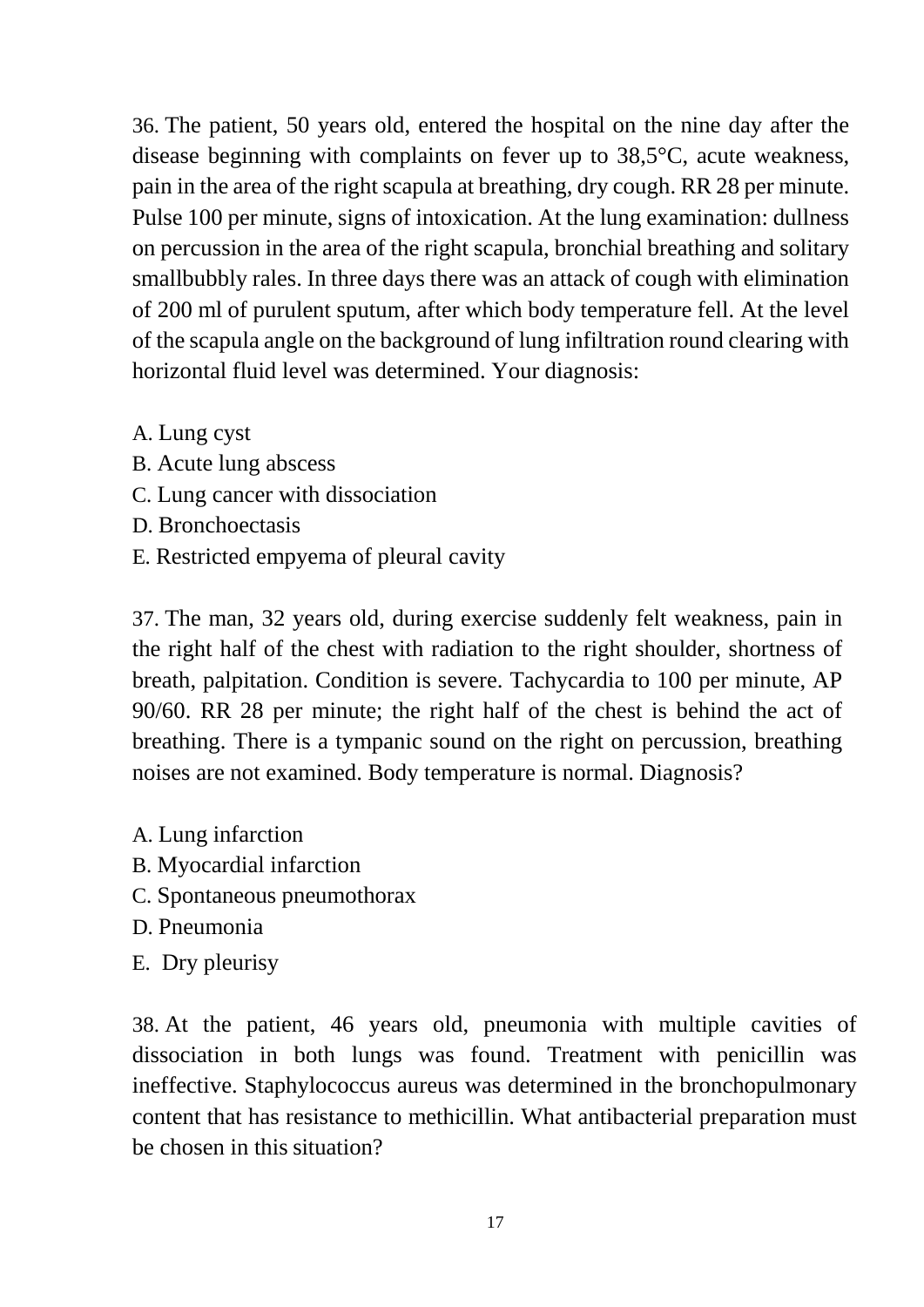A. Tetracycline B. Carbenicillin C. Ampicillin D. Vancomycin E. Biseptol

39. At the patient, 27 years old, who abused of alcohol, pneumonia of the right lower lung was diagnosed. At the radiography: infiltrative changes on the right in S6. Earlier bronchopulmonary diseases were not observed. What antibacterial therapy it follows to appoint first?

- A. Biseptol B. Gentamicin
- C. Amoxiclav
- D. Tetracycline
- E. Ceporin

40. The patient is complaining on cough with elimination of a small amount of sputum in the morning, dyspnea over 8 years. Smokes for more than 10 years. At the inspection: cyanosis and increase of expiration duration, dry scattered rales. Diagnosis:

- A. Bronchial asthma
- B. COPD
- C. Idiopathic fibrosing alveolitis
- D. Bronchiectasis
- E. Chronic not obstructive bronchitis

41. The patient, 41 years old, complains on constant cough with a small amount of mucous sputum. In the anamnesis: morning cough over 5 years, 2- 3 times a year it increases after supercooling; smokes, drinkes alcohol. At the lung examination: voice trembling is reduced, boxing sound on percussion, single dry rales. At the radiography: increase of lung roots, enhancement of pulmonary picture. What is the most credible diagnosis?

A. Pneumonia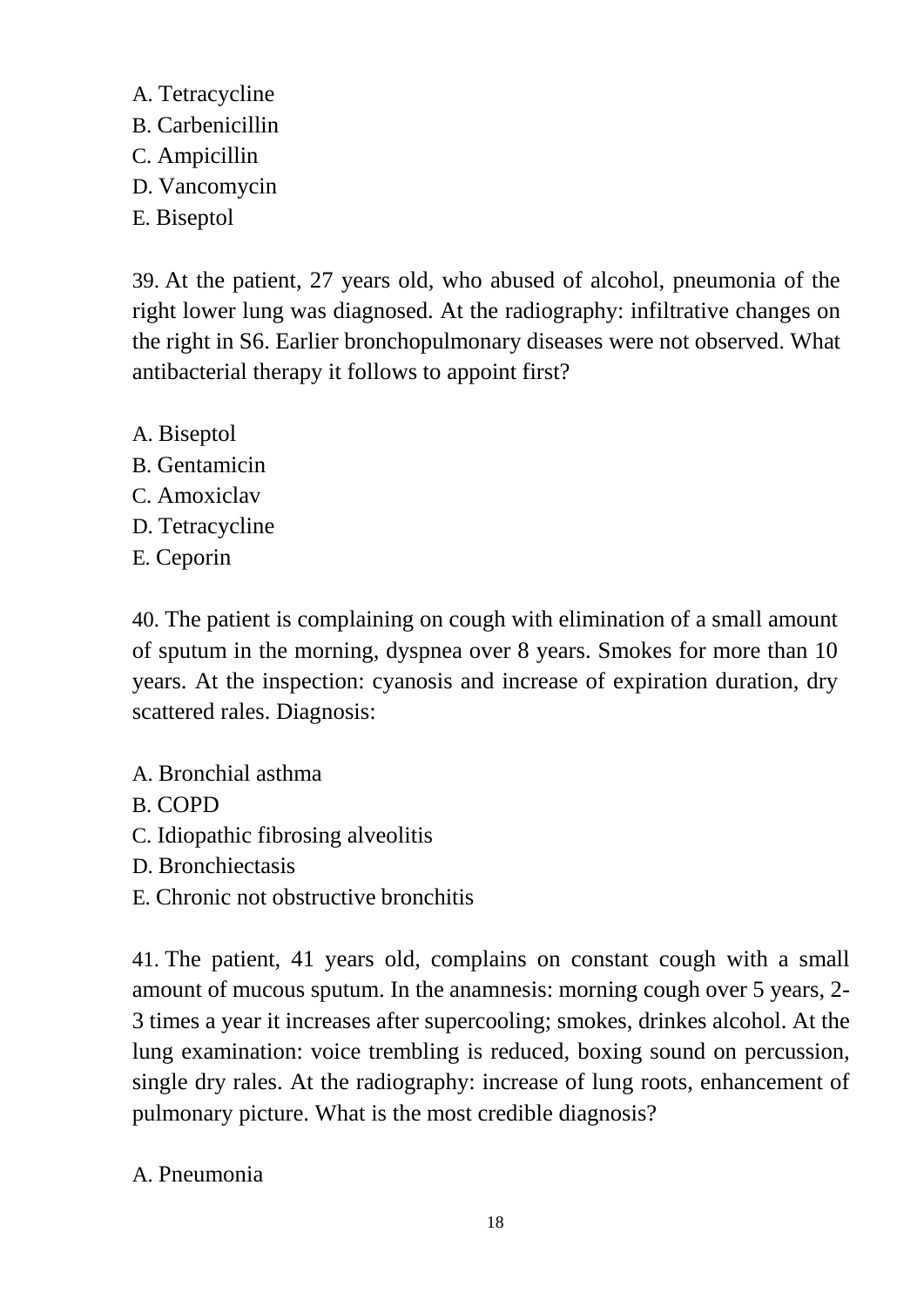B. Bronchiectasis

- C. Pulmonary emphysema
- D. Idiopathic fibrosing alveolitis

E. COPD

42. At the patient pneumonia was diagnosed. Despite treatment, hectic fever and elimination of sputum with "open mouth" appeared. What disease should be suspected?

- A. Lung abscess
- B. Bronchiectasis
- C. Chronic bronchitis
- D. Pulmonary tuberculosis
- E. Staphylococcal pneumonia

43. The patient is suffering on COPD for 20 years. Lately there was elimination of approximately 300 ml of purulent sputum per day with a maximum in the morning. At the inspection: fingers as "drum sticks", nails as "watch glass". What is the diagnosis?

- A. Pneumonia
- B. Bronchiectasis
- C. Chronic bronchitis
- D. Pulmonary gangrene
- E. Tuberculosis

44. The patient complains on cough with elimination of purulent sputum to 400 ml per day of chocolate color with putrid smell. Fell ill acutely with fever up to 39°C. At the radiography: area of shadow with cavity in the center, with erroneous contours and fluid level. What disease should be suspected?

- A. Cavernous tuberculosis
- B. Lung abscess
- C. Pulmonary gangrene
- D. Bronchiectasis
- E. Lung cancer with dissociation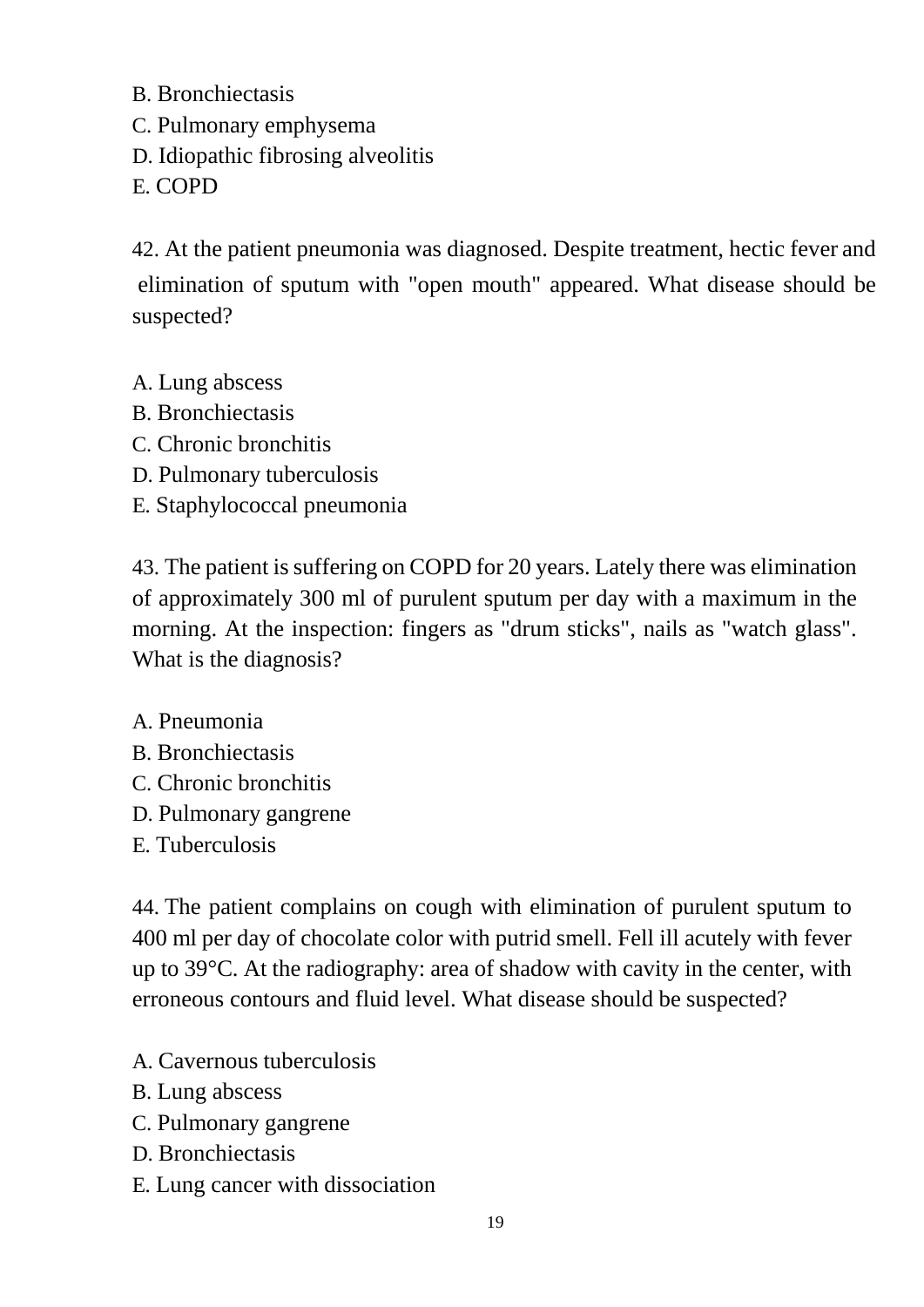45. The patient, 19 years old, who suffered on pneumonia for two times, complicated with pleurisy, addressed a doctor. During the high jump on sportsground felt sharp pain in the left side, strong breathlessness. At the inspection: pale, acrocyanosis, the left half of the chest is behind the act of breathing, tympanic sound on percussion, no breathing. Pulse 98 per minute, AP 90/50. What is the diagnosis?

- A. Pleural exudate
- B. Heart failure
- C. Vascular failure
- D. Spontaneous pneumothorax
- E. Bronchial obstruction

46. At the patient, 53 years old, dextral hydrothorax was diagnosed. At the palpation of the right side a doctor determined absence of voice trembling lower the angle of scapula. What possible fluid volume is in the pleural cavity?

A. 300 ml B. 500 ml C. 1000 ml D. 2000 ml E. 3000 ml

47. On lung percussion of the patient, who received a significant barotrauma, the lower bound of the lungs is on one rib below the norm, the height of the tops of both lungs and Krenigs` fields are considerably increased. About what disease it follows to think?

- A. Pericardial pleurisy
- B. Pulmonary emphysema
- C. Chronic bronchitis
- D. Bronchial asthma
- E. Pneumothorax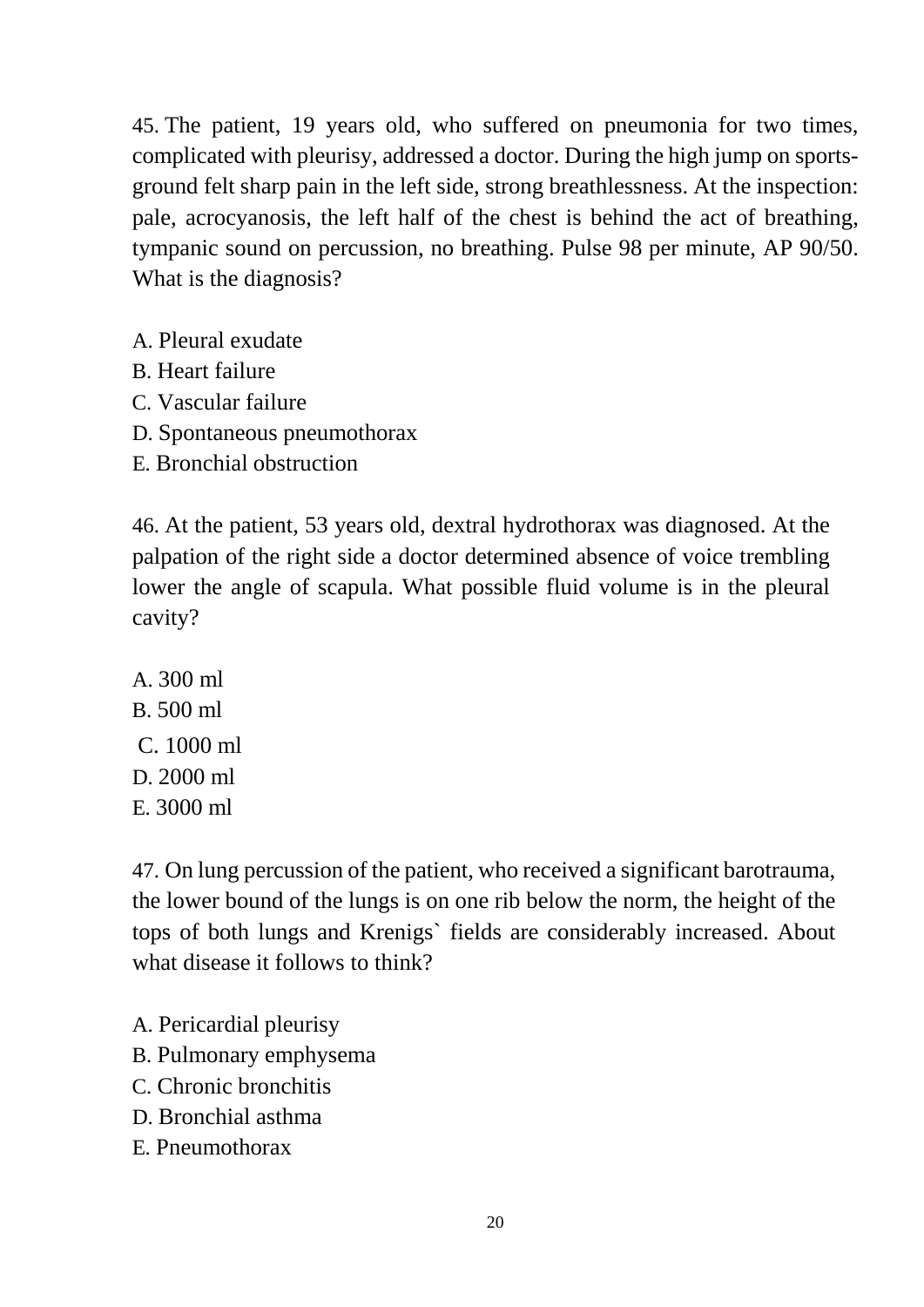48. The patient, 68 years old, complains on dry cough, increase of body temperature to 37,5°C, pain in the chest at breathing. In the anamnesis: chest trauma 5 days ago. At the inspection: pallor of skin, the right half of the chest is behind the act of breathing, reduced breathing and pleural friction noise on the lower right lung. In blood: leukocytosis, increased blood sedimentation. At the radiography: enhancement of pulmonary picture. Your clinical diagnosis?

- A. Dry pleurisy
- B. Pneumonia
- C. Exudative pleurisy
- D. Traumatic pneumothorax
- E. Lung cancer

49. The patient, 53 years old, complains on cough with mucous sputum, fever up to 38,5°C, weakness, shortness of breath, sweating. RR 24 per minute, moisture skin. Dullness on percussion below the left scapula, reduced breathing, smallbubbly moist rales. Blood tests: L 10/10/9/l, blood sedimentation 27 mm/hr. Your previous diagnosis?

- A. Bronchiectasis
- B. Pneumonia of the left lower lung
- C. Sinistral exudative pleurisy
- D. Lung cancer in the left lower lobe
- E. Lung abscess

50. The patient, 40 years old, complains on fever to 39°C, cough with sputum with admixtures of blood, shortness of breath, general weakness, herpetic rash on the lips. RR 32 per minute. At the lung examination: enhancement of voice trembling, dullness on percussion, bronchial breathing on the right under the scapula. Blood tests: L 14/10/9/l, blood sedimentation 35 mm/hr. Your previous diagnosis?

- A. Lung cancer
- B. Bronchiectasis
- C. Right lung cavernous tuberculosis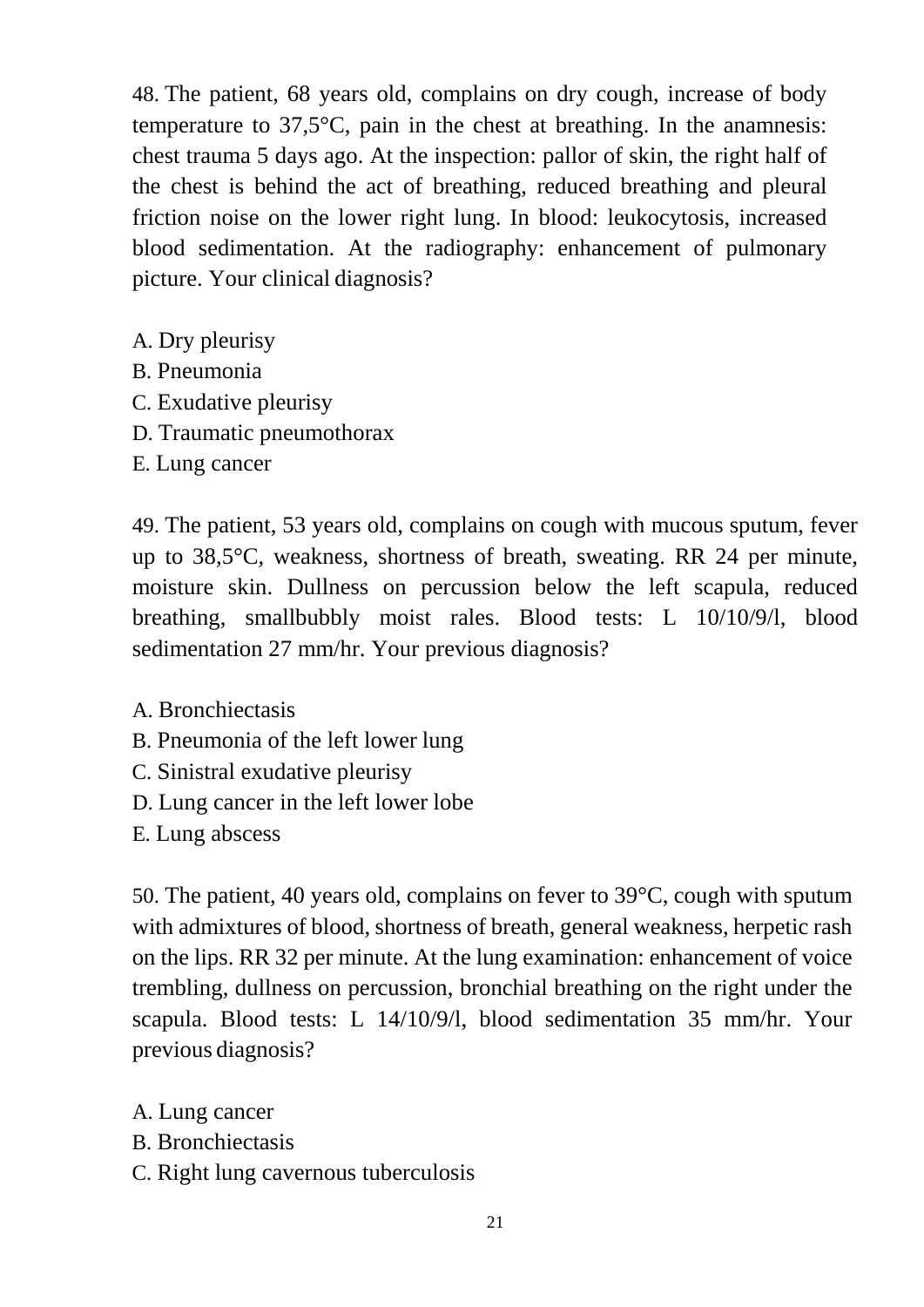D. Right lung pneumonia

E. Exudative pleurisy

51. The patient, 23 years old, took 1,0 g of aspirin in connection with acute respiratory infection. After that attack of asthma with hard expiration developed, which passed after introduction of euphyllin. The allergological anamnesis was not overburdened. In the past there were two operations on nasal polyposis. Your diagnosis:

- A. Dyskinesia of trachea
- B. Atopic bronchial asthma
- C. Occupational bronchial asthma
- D. Asthma of physical effort
- E. Aspirin asthma

52. At the 20-year-old man, who suffers on asthma, there are attacks 3-4 times a day. Night attacks-two times a week. Volume of the forced expiration for 1 sec. is 70% of the proper value, its variability during the day is 20%. Specify the severity course of asthma?

- A. Asthmatic status
- B. Easy severity
- C. Severe course
- D. Moderate severity
- E. Recurrent course

53. The patient, 27 years old, complains on dry cough and pain, associated with breathing, in the right half of the chest, fever to 39,5°C. At the lung examination: dullness on percussion and bronchial breathing on the right from the scapula angle. What is the most credible diagnosis?

- A. Abscess of the lower right lung
- B. Pneumonia of the lower right lung
- C. Bronchiectasis
- D. Atelectasis of the lower right lung
- E. Exudative pleurisy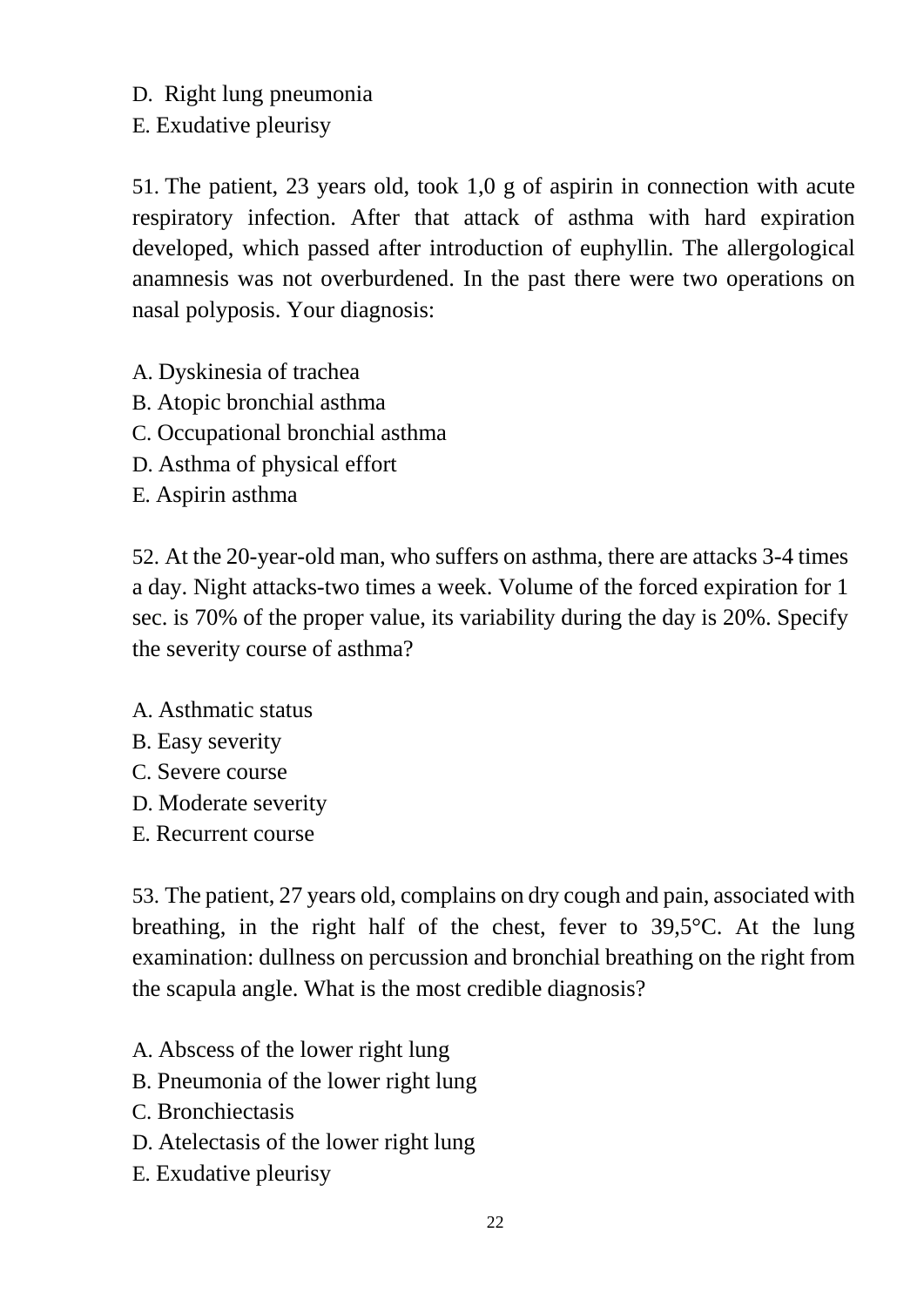54. The patient, 22 years old, in 3 days after acute respiratory infection started to complain on rales beyond the breast, cough with mucous sputum. At the inspection: pulmonary sound, harsh breathing. At the radiography: without changes. What is the diagnosis?

- A. Acute tracheitis
- B. Influenza
- C. Acute laryngitis
- D. Acute bronchitis
- E. Chronic bronchitis

55. The man, 60 years old, complains on shortness of breath, which increases with exercise. In the anamnesis: smokes for 30 years. At the inspection: body temperature 36,5°C, RR 22 per minute, pulse 88 per minute, AP 130/85. Barrel- shaped thorax, pulmonary sound with boxing tinge over all lung fields, reduced vesicular breathing. What disease in the anamnesis more likely led to pathological changes?

A. COPD

- B. Bronchiectasis
- C. Tuberculosis
- D. Pneumonia
- E. Chronic not obstructive bronchitis

56. The man, 43 years old, complains on shortness of breath during physical exertion. At the inspection: body temperature 36,4°C, RR 20 per minute, pulse 78 per minute, AP 125/80. Barrel-shaped thorax. At the lung examination: reduced vesicular breathing. What research must be conducted for determination of the appointed broncholytics effectiveness?

- A. Spirography
- B. ECG-control of the right heart overload
- C. Picfloumetry
- D. Bronchoscopy
- E. Analysis of sputum (amount and flora)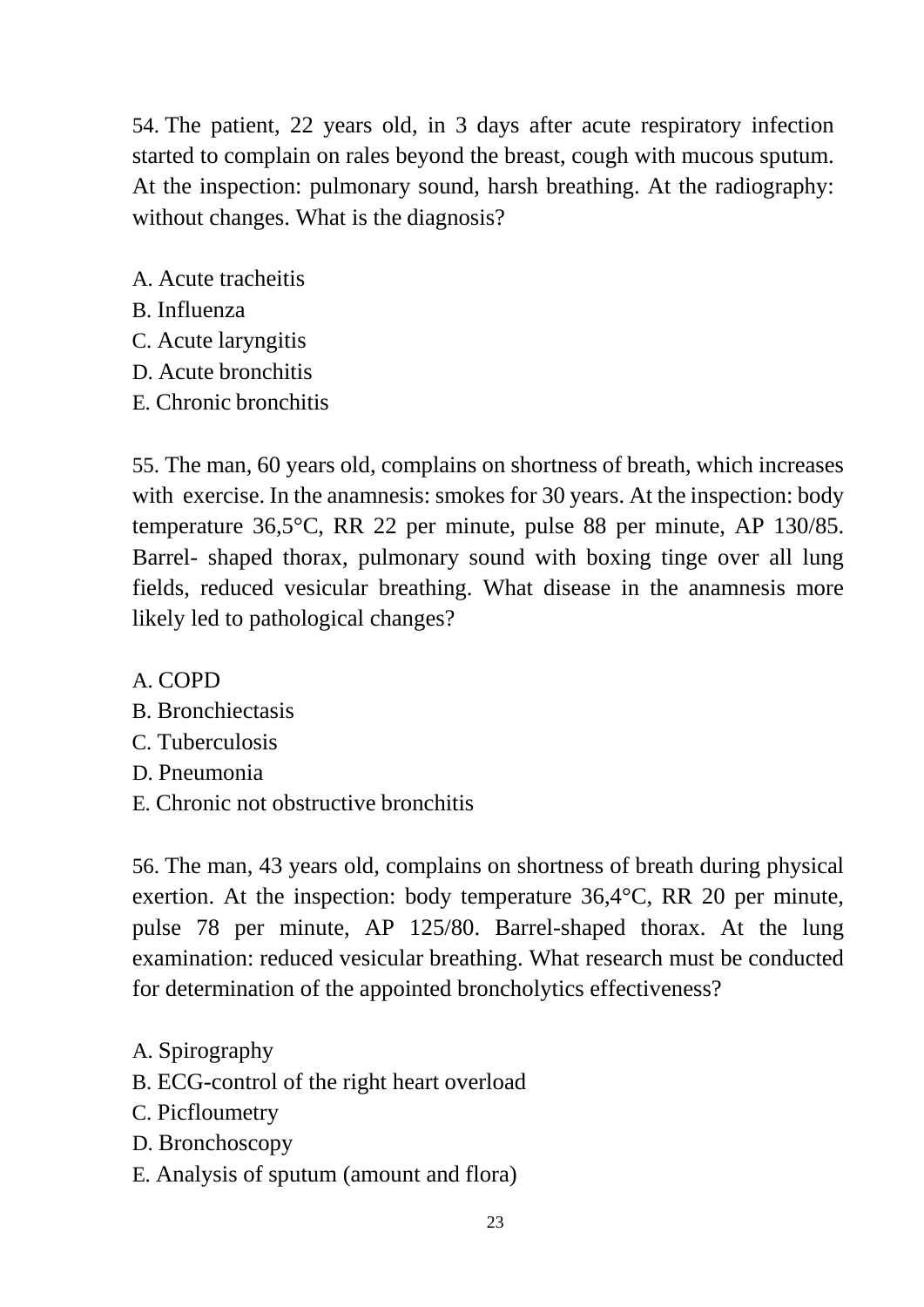57. The man, 50 years old, a miner, complains on expiratory breathlessness, which increases during physical exercise, cough (usually in the morning) with a small amount of purulent sputum. He is ill about 6 years. In the anamnesis: smokes for 30 years. At the inspection: body temperature 36,7°C, RR 22 per minute, pulse 84 per minute, AP 140/85. Hypersthenic constitution. Cyanosis of the lips. At the lung examination: multiple dry rales. What is the most credible mechanism of respiratory failure?

- A. Inflammatory processes in lungs
- B. Limitation of chest mobility
- C. Reduction of pulmonary respiratory surface
- D. Diffuse-sclerotic changes in airway lumen
- E. Pulmonary fibrosis

58. The woman, 36 years old, is staying at home during the week in connection with acute respiratory infection. During another visit to a doctor she complains on cough with a small amount of mucopurulent sputum, weakness. At the inspection: body temperature 37,2°C; RR 18 per minute, heart rate 80 per minute, AP 110/70. In lungs: vesicular breathing with harsh shade, single dry rales. Muffled, rhythmic heart tones. What is the tactics?

- A. To continue a certificate of work incapacity
- B. To close a certificate of work incapacity and discharge to work
- C. Consultation of a pulmonologist
- D. Hospitalization to the pulmonological unit
- E. To appoint antibacterial therapy

59. The man, 32 years old, called a district doctor in connection with expressed weakness, increase of body temperature and complaints on cough with a small amount of puromucous sputum. In the anamnesis: acute respiratory infection two weeks ago, took aspirin. At the inspection: body temperature 37,8°C; RR 20 per minute, HR 90 per minute, AP 110/70. At the lung examination: dullness on percussion reduced vesicular breathing, smallbubbly rales on the right below the scapula angle. Heart tones are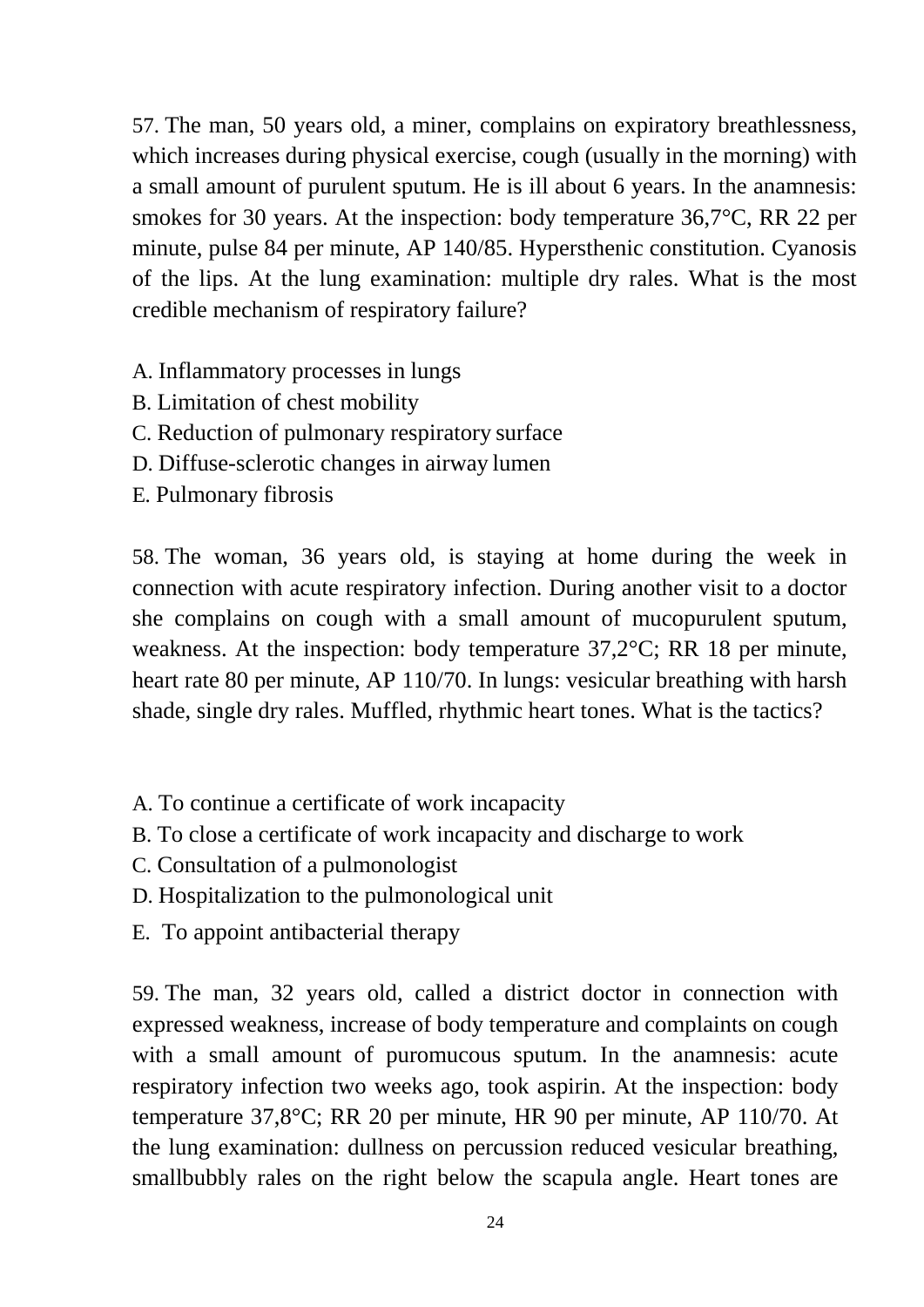rhythmic, muffled, moderate tachycardia. What is the additional test to confirm the diagnosis?

- A. General analysis of blood
- B. Spirography
- C. Radiography of thorax
- D. General analysis of urine
- E. General analysis of sputum

60. The man, 56 years old, an alcoholic, suddenly fell ill: body temperature increased to 40°C, weakness, cough with dark sputum appeared. At the inspection: severe condition; body temperature 39,5°C, RR 30 per minute, HR 100 per minute, AP 110/70. In lungs: moist rales on the right. Heart tones are muffled, rhythmic, tachycardia. At the radiography: shadow of the right upper lobe. What complication may develop at the patient?

- A. Endocarditis
- B. Bronchiectasis
- C. Pericarditis
- D. Lung abscess
- E. Pneumorrhagia

61. The woman, 45 years old, complains on cough with purulent sputum, expressed weakness, fever, accompained with chills, dizziness. At the inspection: body temperature 38°C, RR 22 per minute, HR 90 per minute, AP 110/70. At the lung examination: enhancement of voice trembling, dullness on percussion, reduced vesicular breathing, a small amount of sonorous smallbubbly rales on the right below the scapula angle. Heart tones are muffled, rhythmic, moderate tachycardia. A doctor suggested the diagnosis of pneumonia. What syndrome can confirm the diagnosis?

- A. Compaction of pulmonary tissue
- B. Intoxication
- C. Inflammation
- D. Violation of bronchial passage
- E. Respiratory failure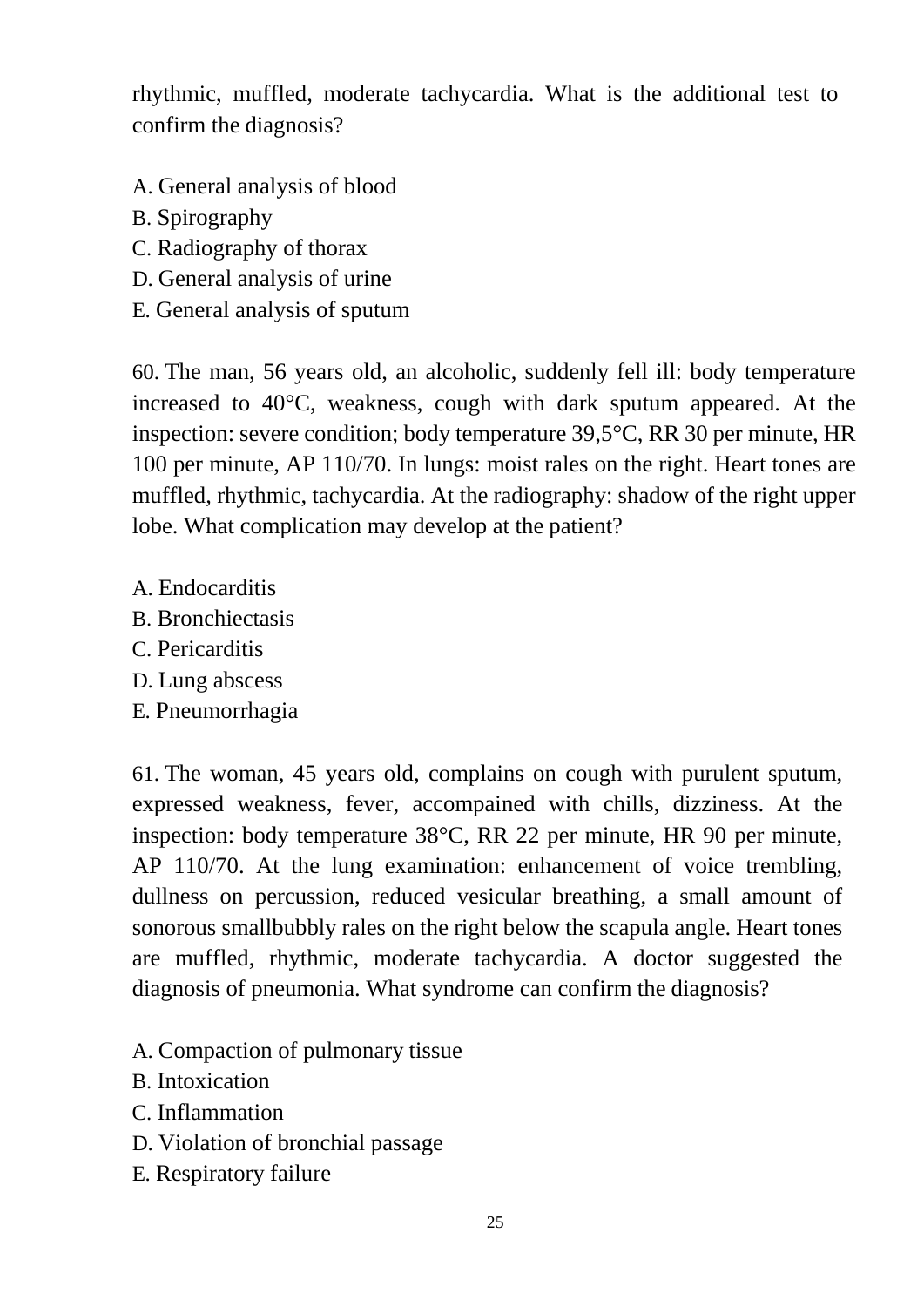62. The man, 60 years old, is keeping a bed in the therapeutic unit with the pneumonia of the right lower lobe. His condition has improved under the influence of therapy. When the antibiotic therapy can be abolished?

- A. After disappearance of intoxication symptoms
- B. The day after normalization of body temperature
- C. After disappearance of expressed leukocytosis (normalization of blood test)
- D. After complete resorption of infiltration (at the radiography)
- E. On the 5 day after normalization of body temperature

63. The woman, 34 years old, is suffering on bronchial asthma for 15 years. Recently asthma attacks are emerged 4-5 times a week, at night 2-3 times a month. She takes salbutamol to stop attacks. At the inspection: RR 20 per minute, HR 76 per minute, AP 120/80. In lungs: vesicular breathing. Heart tones are muffled, rhythmic. What drug should be appointed at this case?

- A. Corticosteroid injections
- B. To apply salbutamol regularly
- C. Corticosteroid inhalation
- D. Corticosteroid tablets
- E. Cromoglicate

64. The woman, 23 years old, is observing in connection with bronchial asthma. Recently asthma attacks occur 4-5 times a week, night attacks 2-3 times a month. She applies salbutamol for stopping them. Allergic test with antigen of domestic mite is positive. At the inspection: RR 20 per minute, HR 76 per minute, AP 120/80. Vesicular breathing in lungs. Heart tones are muffled, rhythm is correct. What is the leading mechanism in development of bronchial obstruction?

- A. Tracheobronchial dyskinesia
- B. Violation of arachidonic acid metabolism
- C. Adrenergic imbalance
- D. High tone of parasympathetic nervous system
- E. Bronchial hyperreactivity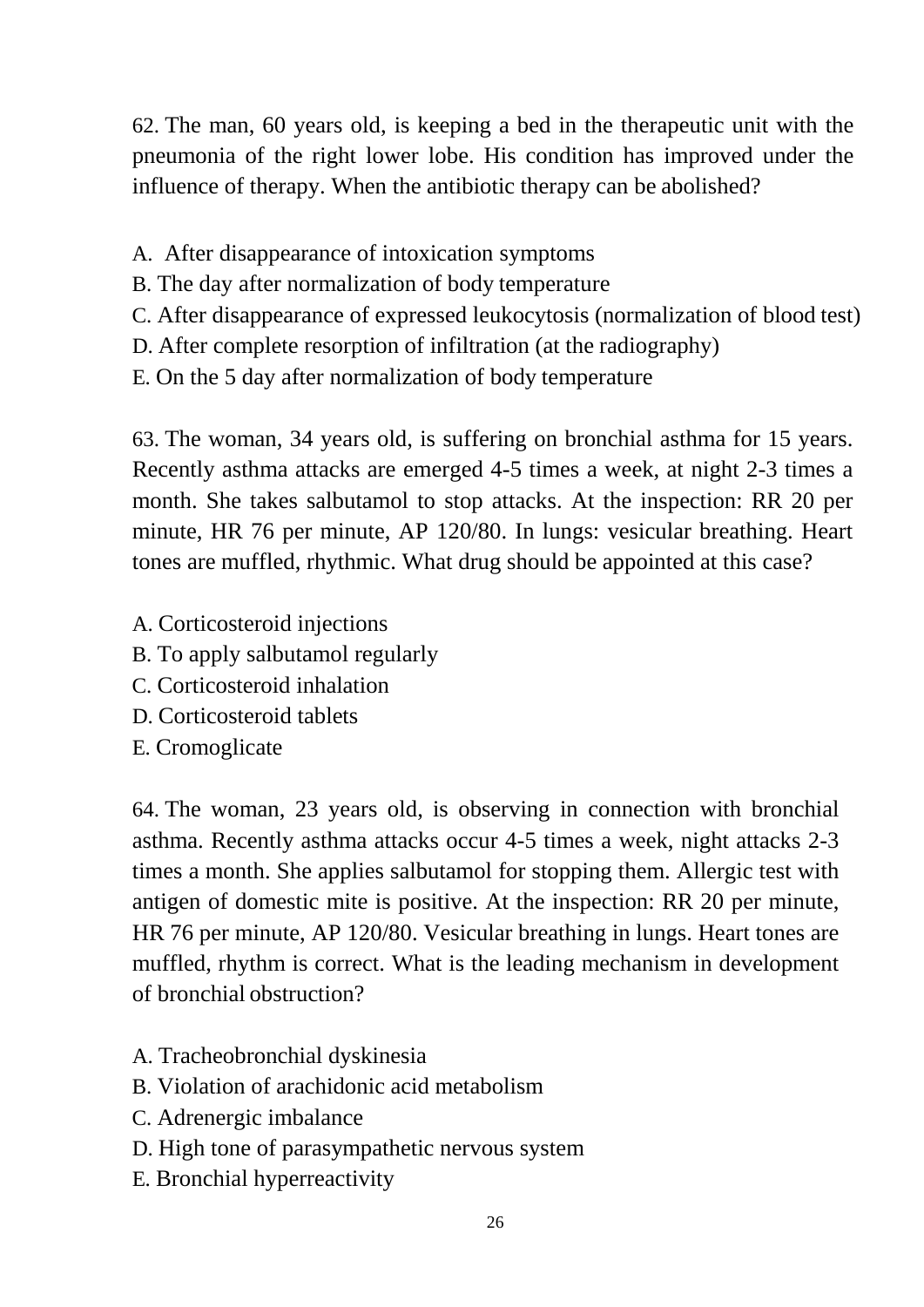65. The man, 60 years old, complains on breathlessness with hard expiration, dry cough. In the anamnesis: COPD for 30 years; often takes berotek; smokes to 1,5 packs of cigarettes a day. During the last month he is treated on stenocardia, takes fenigidin, nitroglycerine, anaprylin. At the inspection: body temperature 36,4°C, RR 28 per minute, HR 98 per minute, AP 120/80. In lungs: vesicular breathing, scattered dry whistling rales, mainly during expiration. Heart tones are muffled, rhythm is correct. What is the reason of aggravation?

- A. Appointment of fenigidin
- B. Smoking tobacco
- C. Apply of anaprylin
- D. Abuse of berotek
- E. Flare of COPD

66. The man, 45 years old, complains on breathlessness, acute weakness, severe headache, dry cough, pain in the right thorax, which increases with deep breathing. Fell ill near a day ago after supercooling. At the inspection: body temperature 39°C, RR 26 per minute, heart rate 112 per minute, AP 100/60. At the lung examination: reduced breathing, crepitation, pleural friction noise on the right lower lung. At the radiography: infiltrational shadow of the right lung lower lobe. What agent led to the disease?

- A. Pneumococcus
- B. Streptococcus
- C. Staphylococcus
- D. Mycoplasma
- E. Legionella

67. The man, 32 years old, complains on dyspnea and chest pain on the right, which increases with deep breathing. Fell ill one day ago after fishing. At the inspection: body temperature 39,2°C, RR 24 per minute, pulse 112 per minute, AP 105/70; acrocyanosis. At the lung examination: crepitation on the background of reduced vesicular breathing on the right lower lung. What is the leading mechanism of ventilation violation?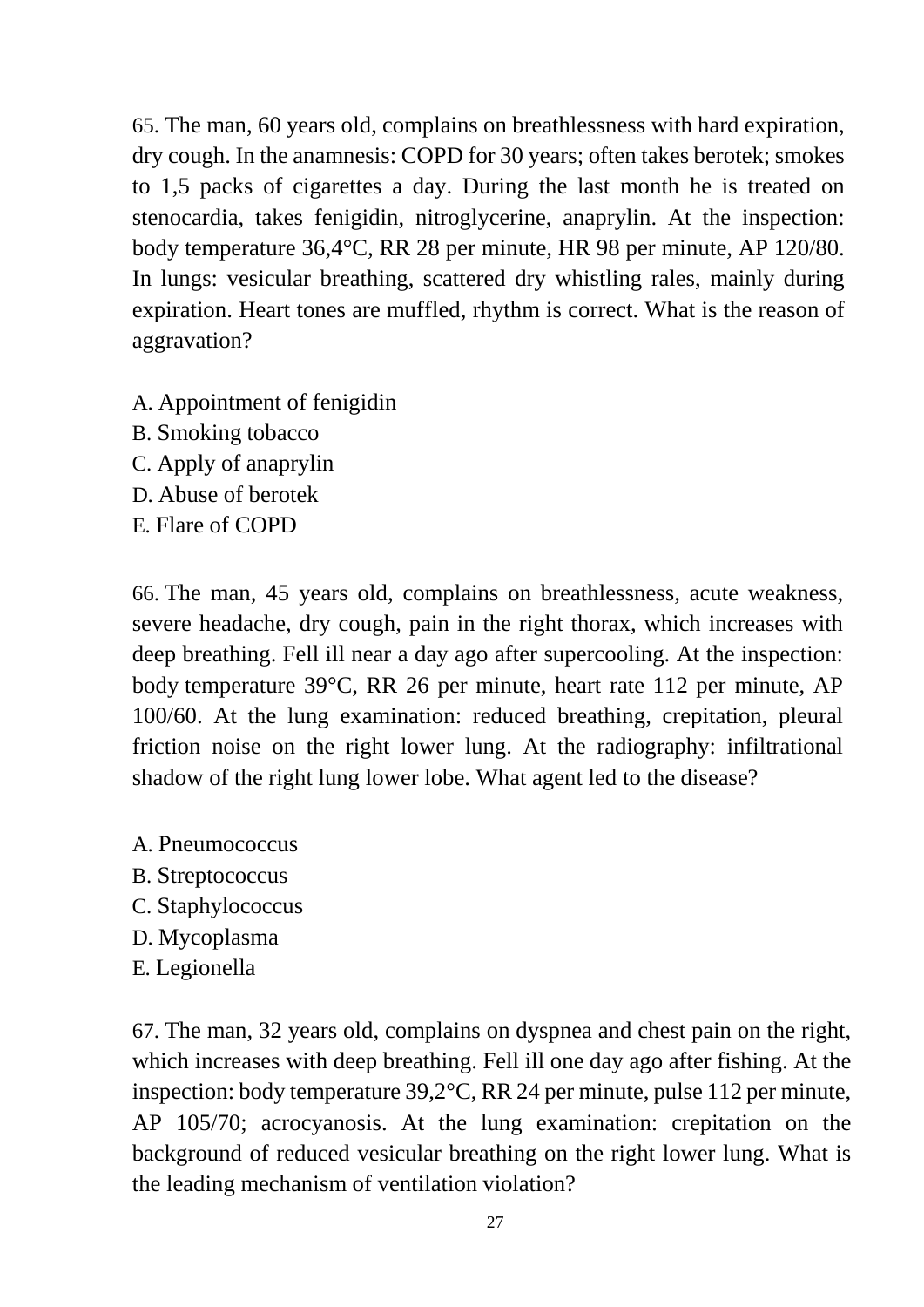- A. Violation of chest mobility
- B. Restrictive failure of external breathing
- C. Violation of the pleural cavity integrity
- D. Obstructive failure of external breathing
- E. Dysfunction of respiratory center

68. The patient, 28 years old, complains on severe piercing pain in the left half of the chest, associated with breathing, dry cough, subfebrile temperature. Fell ill three days ago after supercooling. At the inspection: position on the right side, the left half of the chest is behind the act of breathing. At the lung examination: clear pulmonary sound, reduced vesicular breathing on the left, dry rales at in- and expiration, which increase with pressing of stethoscope and remain at imitation of breathing. At the radiography: lung fields are intact, left sinus does not open completely. Select the most correct diagnosis:

- A. Dry pleurisy
- B. Pneumonia
- C. Acute bronchitis
- D. Spontaneous pneumothorax
- E. Exudative pleurisy

69. During the epidemy of influenza at the patient M., 59 years old, after fever reduction, chest pain, cough with yellow-green sputum (100 ml per day), sometimes with blood admixtures appeared. At the inspection: RR 36 per minute. In lungs: dullness on percussion, harsh breathing, mid and bigbubbly rales on the right under the scapula. Blood tests: L 18,6/10/9/l, blood sedimentation 64 mm per hour. The analysis of sputum: L 80-100, Er 40-50 in eyeshot, elastic fibers, cocci. At the radiography: roots are expanded, heterogeneous shadow of the right lower lobe with two areas of clearing. What is the previous diagnosis?

- A. Peripheral cancer of the right lung lower lobe
- B. Infiltrative tuberculosis of lungs in the dissociation phase
- C. Exudative pleurisy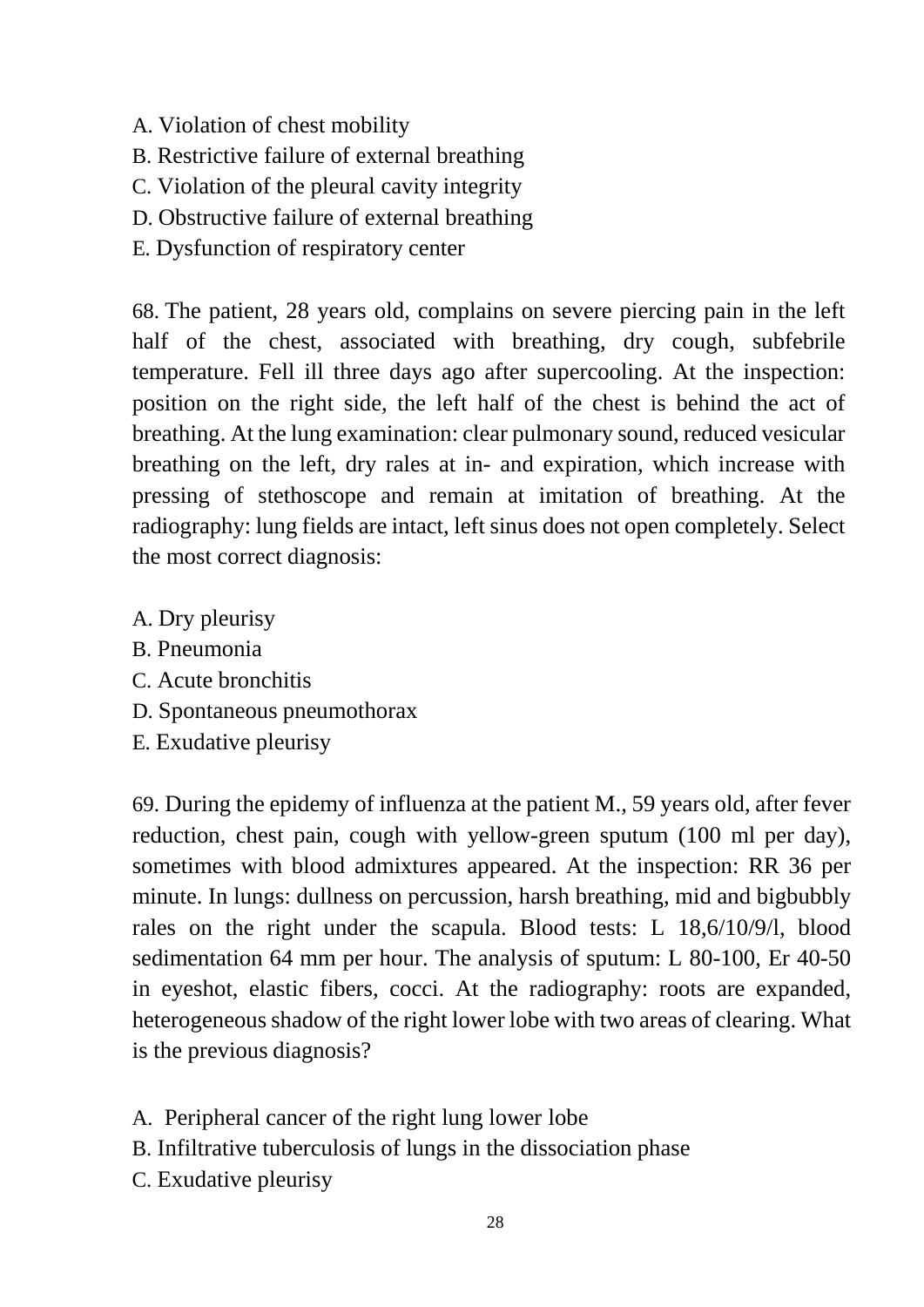D. Pneumonia of the right lung lower lobe with abscess

E. Infarct-pneumonia

70. The woman, 36 years old, complains on attacks of dry cough, asthma. Fell ill after acute respiratory infection 2 years ago. At the inspection: RR 16 per minute, pulse 68 per minute, AP 130/90. At the lung examination: clear pulmonary sound, multiple dry rales. What test must be conducted to determine the reversibility of bronchial obstruction:

- A. Forced expiration
- B. Obzydan
- C. Exercise
- D. Oxygen
- E. Salbutamol

71. At the man, 40 years old, fever to 39°C, chill, headache, pain in the side, which increases in a deep breath, dyspnea, cough suddenly appear. Pulse 120 per minute. Blood sedimentation 30 mm per hour. At the radiography during the first days of the disease: shadow without clear contours in the lower areas of lungs (right and left), enhancement of pulmonary picture, roots are expanded. After 10 days of antibacterial and antiinflammatory therapy positive dynamics is determined at the radiography. Your diagnosis:

- A. Bronchial asthma
- B. Pneumonia
- C. Acute bronchitis
- D. Exudative pleurisy
- E. Bronchiectasis

72. The man, 32 years old, complains on asthma attack that is lasting for 48 hours, cough with hard elimination of sputum. In the anamnesis: bronchial asthma for five years, treatment without control-inhalers of short action (salbutamol). At the inspection: severe condition, constraint position; diffuse cyanosis, pulse 110 per minute, AP 110/70; heart tones are reduced, accent of II tone on pulmonary artery. In lungs: boxing sound, a big amount of dry whistling rales. In blood: eosinophilia 18%. What is the drug of choice in this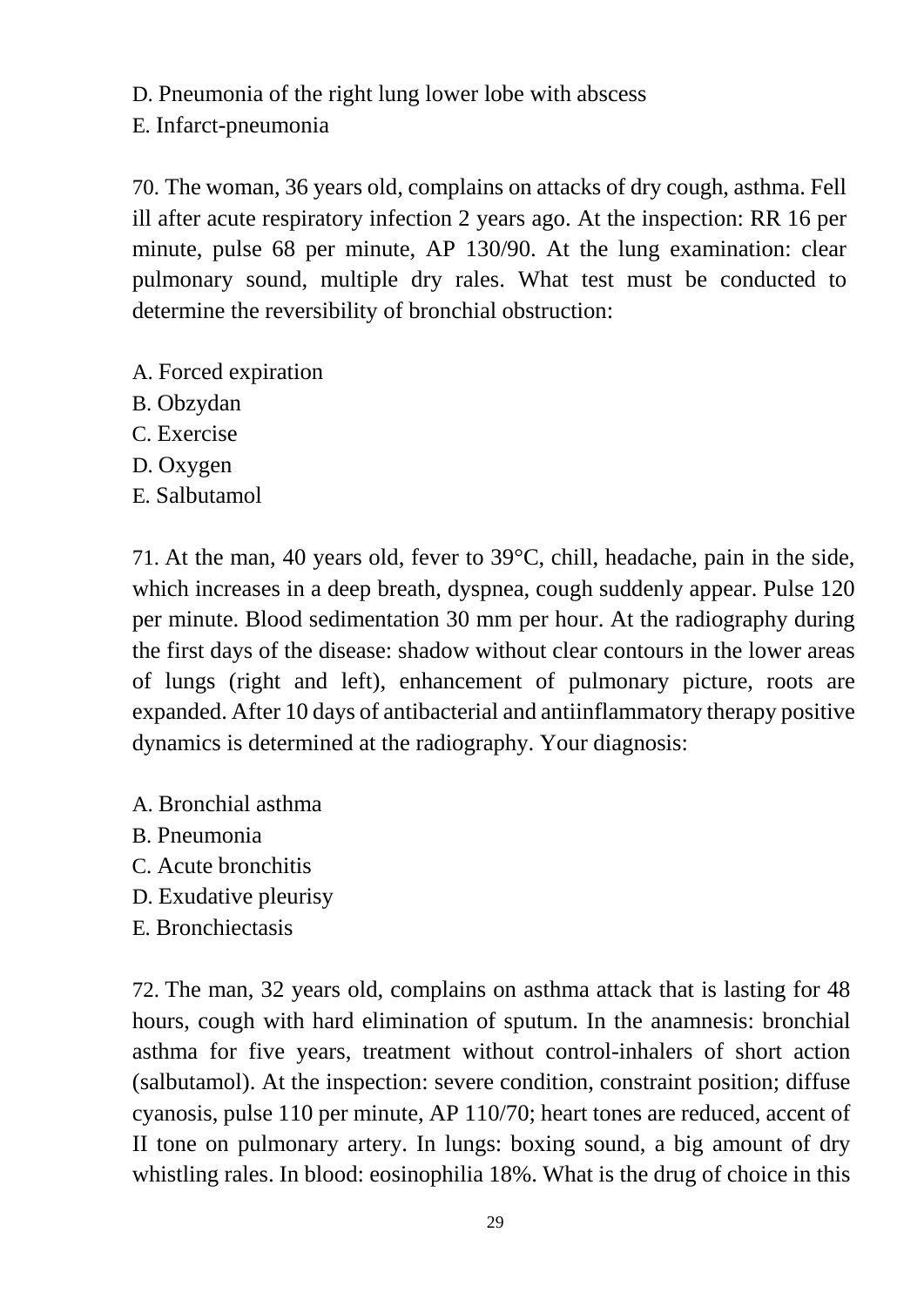case?

- A. B2 adrenomimetics
- B. Theophylline
- C. Corticosteroids
- D. Holinolytics
- E. Antihistamine

73. The man, 26 years old, often suffered on bronchitis in childhood. There are complaints on freguent cough with mucopurulent sputum to 200 ml, mainly in the morning, periodical increase of body temperature to 38°C. At the lung examination: dry, and in lower areas-moist rales. At the radiography: deformation of pulmonary picture. Your diagnosis?

A. COPD

- B. Bronchiectasis
- C. Bronchial asthma
- D. Tuberculosis
- E. Pneumosclerosis

74. At the patient, 28 years old, increase of body temperature to 38°C, cough with purulent sputum, expressed weakness, shortness of breath, pain in the chest during respiration appeared. At the lung examination: dullness on percussion in the lower left lung, smallbubbly moist rales. What diagnostic test is the most important in diagnostics?

- A. Analysis of flora sputum
- B. Spirography
- C. Pneumotahometry
- D. Bronchography
- E. Radiography of the chest cavity

75. At the patient, 40 years old, during the X-ray examination shadow focuses of lung tissue of several segments of the right lung lower lobe were found. What data on percussion and auscultation may occur over the damaged areas?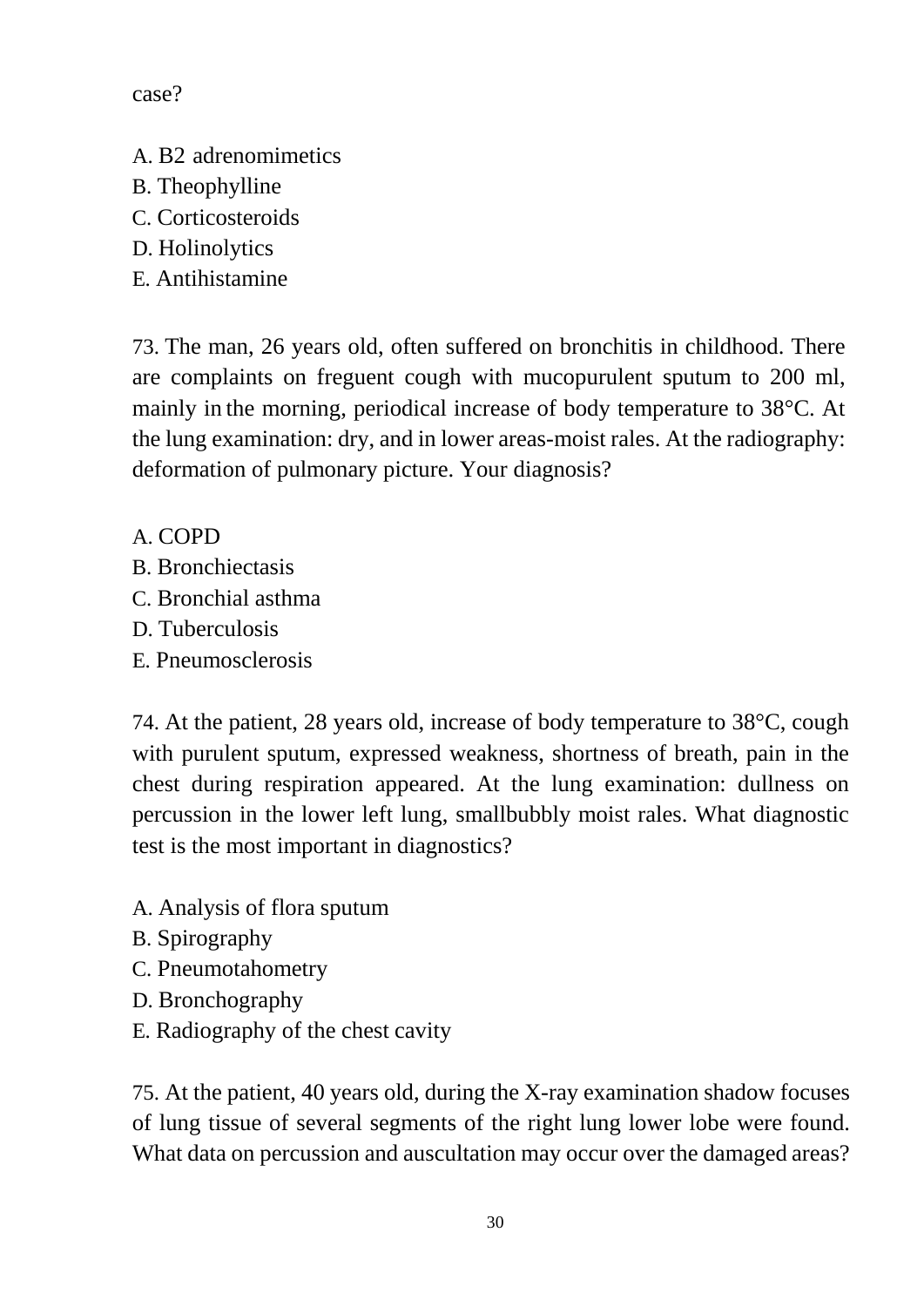- A. Dullness on percussion; moist rales
- B. Boxing sound on percussion; vesicular breathing
- C. No changes on percussion; dry rales
- D. Tympanic sound on percussion; amphoric breathing

E. No changes on percussion; vesicular breathing

76. The patient complains on asthma attacks that occur 1-2 times a week and night attacks 2 times a month and more. Volume of the forced expiration for 1 sec. is 80% of the proper value. What is the diagnosis?

- A. Severe persistent bronchial asthma
- B. Intermittent asthma
- C. Persistent bronchial asthma of moderate severity
- D. Easy persistent bronchial asthma

E. COPD

77. The patient, 47 years old, complains on cough, shortness of breath during physical exertion, pain in the cardiac area, general weakness. In the anamnesis: COPD for 10 years. On auscultation of lungs: dry scattered, whistling rales. Systolic pressure in pulmonary artery is 50. What treatment it follows to appoint:

- A. Bromhexine
- B. Aerofylline
- C. Coffeine
- D. Nitroglycerin
- E. Atropin

78. The tourist had rest in Cyprus, stayed in a hotel with a central air conditioner. In 2 weeks, without apparent reason, strong headache, pain in muscles, joints, dry cough, moderate dyspnea, pain in the chest suddenly appeared. At the radiography: infiltration of lung tissue in the right lower and middle lobes. In blood: absolute lymphopenia on the background of moderate leukocytosis. The most credible causative agent is:

A. Mycoplasma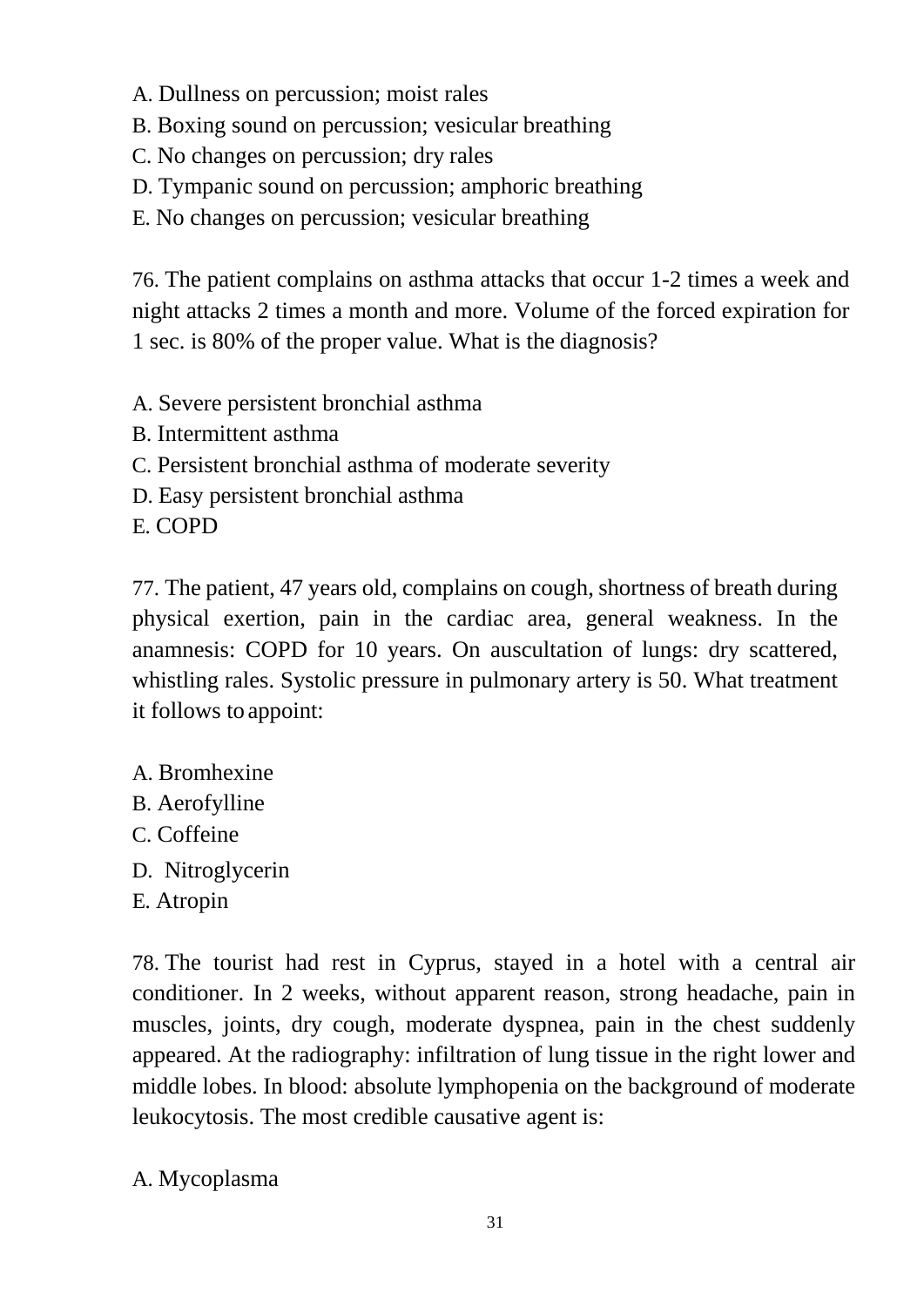B. Pneumocyste C. Legionella D. Enterovirus

E. Pneumococcus

79. The asthma patient complains on daily attacks. During the last years there were no prolonged attacks. She is forced to daily use of beta-2-agonists. There are night attacks once a week. The peak rate of expiration is 60-80% of the proper value. What step of therapy will you choose according to GINA recommendations of 2007 year?

A. 1 B. 2 C. 3 D. 4 E. 5

80. The patient, 52 years old, is hospitalized with complaints on shortness of breath at moderate exercise, cough with hard separated sputum. In the anamnesis: bronchial asthma for 12 years. At the inspection: RR 26 per minute; in lungs: pulmonary sound with boxing shade, reduced vesicular breathing with extended expiration, scattered dry rales. Previously treated only with teopek or euphyllin intravenously. Assign the basic treatment:

- A. Budekort B. Salbutamol C. Seretid D. Formoterol
- E. Prednisolone

81. The man, 60 years old, is suffering on coronary heart disease and COPD. During the last month dyspnea intensified, hard eliminated sputum appeared. On auscultation over all lungs: dry rales. What bronchodilators must be appointed?

A. Euphyllin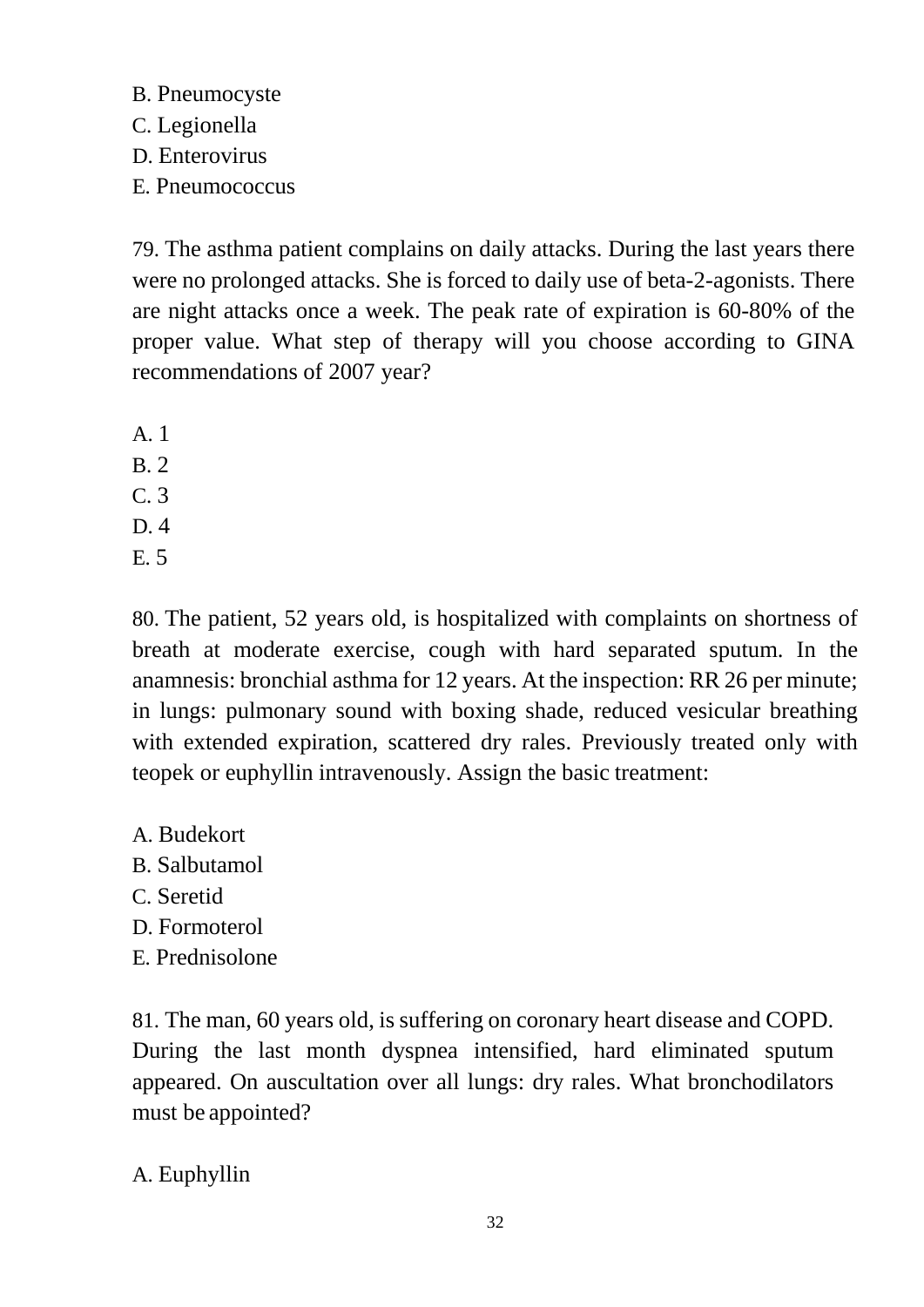- B. Tiotropium bromide
- C. Teopek
- D. Berotek
- E. Papaverin

82. The patient was suffering on COPD for 12 years. During the last year exacerbations became more frequent, breathlessness and cough intensified, an amount of purulent sputum grew up to 100-150 ml per day. At the radiography: deformation of lungs, vertical heart shadow. About what complication it follows to think first?

- A. Lung cancer, peripheral form
- B. Lung atelectasis
- C. Spontaneous pneumothorax
- D. Pulmonary heart
- E. Bronchiectasis

83. The man, 57 years old, was suffering on COPD for 27 years. Recently his state worsened: breathlessness intensified, aching pain in the heart area appeared. At the examination pressure in pulmonary artery (45) was determined. What is the most credible complication?

- A. Secondary pulmonary hypertension
- B. Pulmonary emphysema
- C. Bronchiectasis
- D. Asthmatic status of I stage
- E. Diffuse pneumosclerosis

84. At the patient, 44 years old, whistling rales in lungs, hard expiration occasionally appear at inhalation of allergen (smell of mould). Daytime symptoms of short duration occur less than once a week, night-less than 2 times a month. The peak rate of expiration and volume of the forced expiration for 1 sec. is 80% of the proper value. Between exacerbations there are no rales in lungs. What is the diagnosis?

A. Intermittent bronchial asthma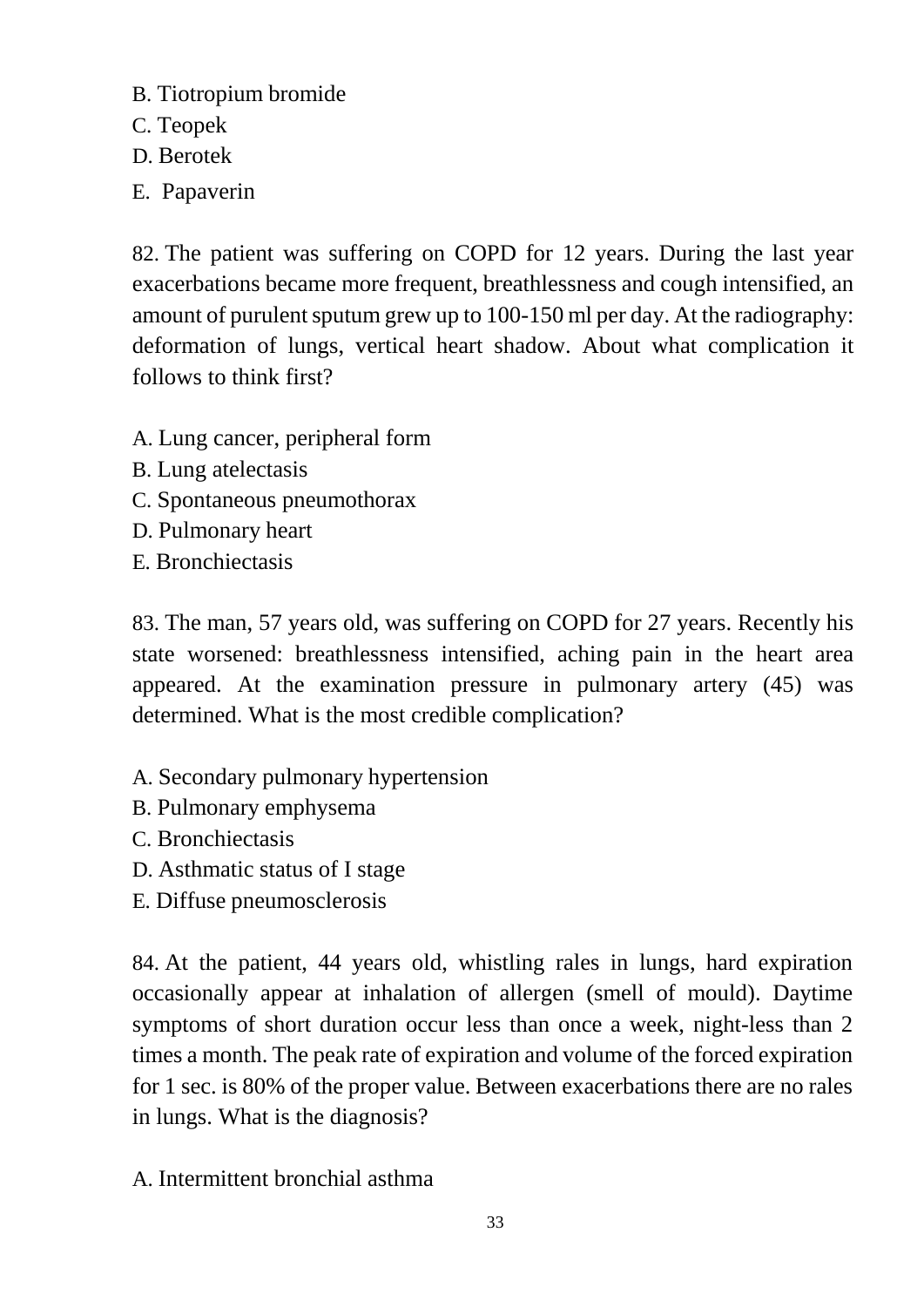- B. Easy persistent bronchial asthma
- C. Persistent bronchial asthma of moderate severity
- D. Severe persistent bronchial asthma

E. COPD

85. At the patient, 30 years old, after viral infection daily symptoms of hard whistling breathing, accompanied with violation of activity and sleep, appear, night time symptoms occur more than once a week. The peak rate of expiration and volume of the forced expiration for 1 sec. is 60-80% of the proper value, variability  $>30\%$ . There is a need in daily taking of beta 2agonists of short action. What is the diagnosis?

- A. Easy persistent bronchial asthma
- B. Intermittent bronchial asthma
- C.Persistent bronchial asthma of moderate severity
- D. Severe persistent bronchial asthma
- E. Asthmatic status

86. The patient M., 46 years old, is smoking over 26 years and suffering on COPD. There are complaints on expiratory dyspnea at exercise, periodical unproductive cough in the morning, sometimes sputum with blood admixtures. At the fibrobrochoscopy: hyperemia and deformation of bronchi. What are the irreversible pathogenic mechanisms of obstruction:

- A. Hypercrinia and dyscrinia
- B. Bronchospasm
- C. Fibroblastic deformation and obliteration of bronchi
- D. Bronchial infiltration with eosinophiles
- E. Inflammatory edema, hyperplasia of glands

87. At the patient, 32 years old, who abused of alcohol, with massive pneumonia, fever to 39-40°C, hard breathing, a big amount of purulent sputum appeared, blood sedimentation and number of rod nuclear leukocytes increased. At the radiography: massive infiltration with clearing in the center of the right lung lower lobe. What kind of complication can be suspected?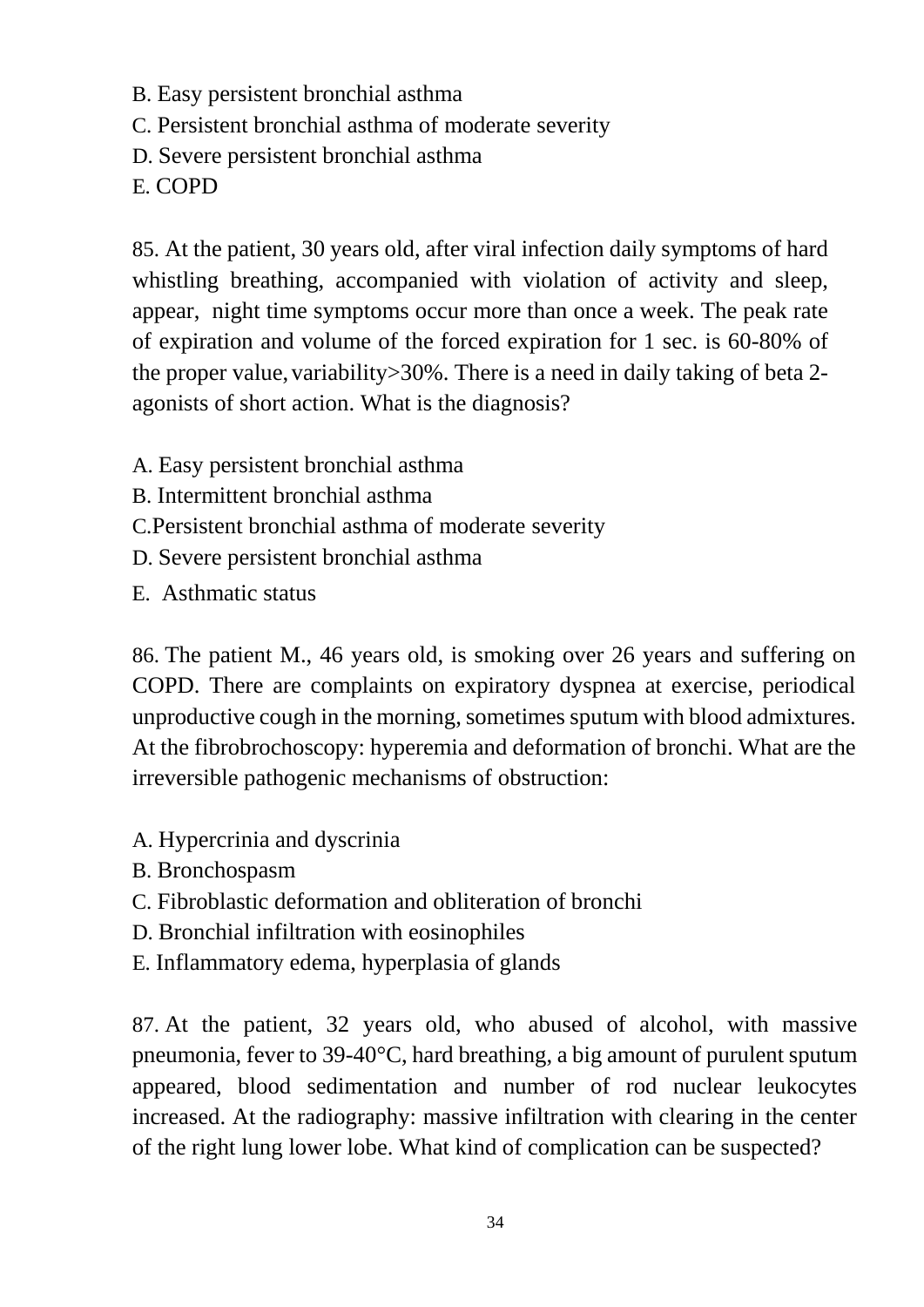- A. Bronchiectasis
- B. Acute pulmonary abscess
- C. Infarct-pneumonia
- D. Pulmonary gangrene
- E. Pleural empyema

88. The patient, 38 years old, complains on body temperature 38,5-39,0°C, cough with rusty sputum, breathlessness, general weakness. RR 26 per minute. At the lung examination: enhancement of voice trembling, dullness on percussion, bronchial breathing under the left scapula. At the radiography: infiltrate of the left lung lower lobe. Your previous diagnosis?

- A. Left lung pneumonia
- B. Exudative pleurisy
- C. Fridlender`s pneumonia
- D. Abscess of the left lower lobe
- E. Bronchiectasis (flare)

89. At the patient, 24 years old, after taking diclofenac in connection with headache asthma attack with unproductive cough and itch of skin appear. In the anamnesis: urticaria. At the inspection: face edema, swelling of neck veins, the patient is sitting, basing his hands on a chair and stridorous breathing is heard. Your diagnostic conclusion?

- A. Bronchial asthma
- B. Quincke`s edema
- C. Hysterical asthma
- D. Cardiac asthma
- E. Aspiration of diclofenac tablet

90. All these mediators, produced by alveolar macrophages, were determined at the patient with idiopathic pulmonary fibrosis, except for:

A. Fibronectin

- B. Factors, causing the growth of platelets
- C. Growth factor, produced by alveolar macrophages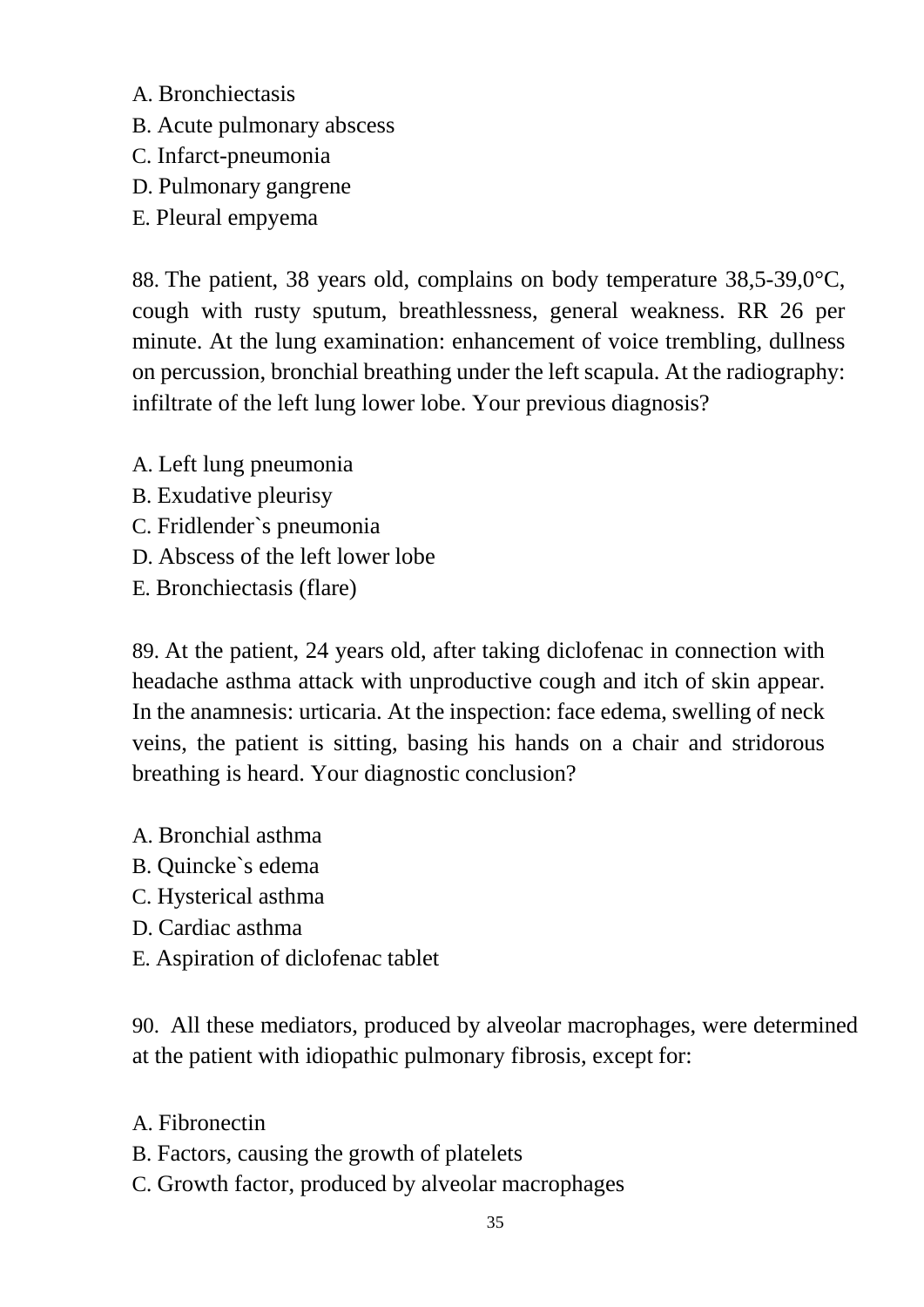D. Collagenase E. Leukotriene

91. At the patient with progressive breathlessness arterial PO2 is 59 mm. Hg at breathing with normal air and 61 mm. Hg at breathing with air oxygen concentrate to 40%. In both cases, CO2 is normal. Which of the following states does not correspond to the above findings?

- A. Idiopathic pulmonary fibrosis
- B. Atelectasis
- C. Pneumonia caused by klebsiella
- D. Cardiogenic pulmonary edema
- E. Syndrome Osler-Weber-Rendu (teleangiectasis)

92. The diagnosis of allergic bronchopulmonary aspergillosis in patients with asthma, repeated lung infiltration and eosinophilia will be confirmed by all subsequent findings, except for:

- A. Expressed tuberculin test, skin reaction on Aspergillus fumigatus
- B. Positive culture of sputum on Aspergillus fumigatus
- C. Presence of serum precipitates on Aspergillus fumigatus
- D. Increase of immunoglobulin E in blood serum
- E. Radiographic signs of bronchiectasis

93. The syndrome of the fimbriated epithelium violation, including Cartagener`s syndrome, can cause all these signs, except for:

- A. Bronchiectasis
- B. Pneumonia
- C. Returning bronchitis
- D. Interstitial pulmonary fibrosis
- E. Sterility

94. Bronchospasm may be caused by exposure in air of working space of all the following, except: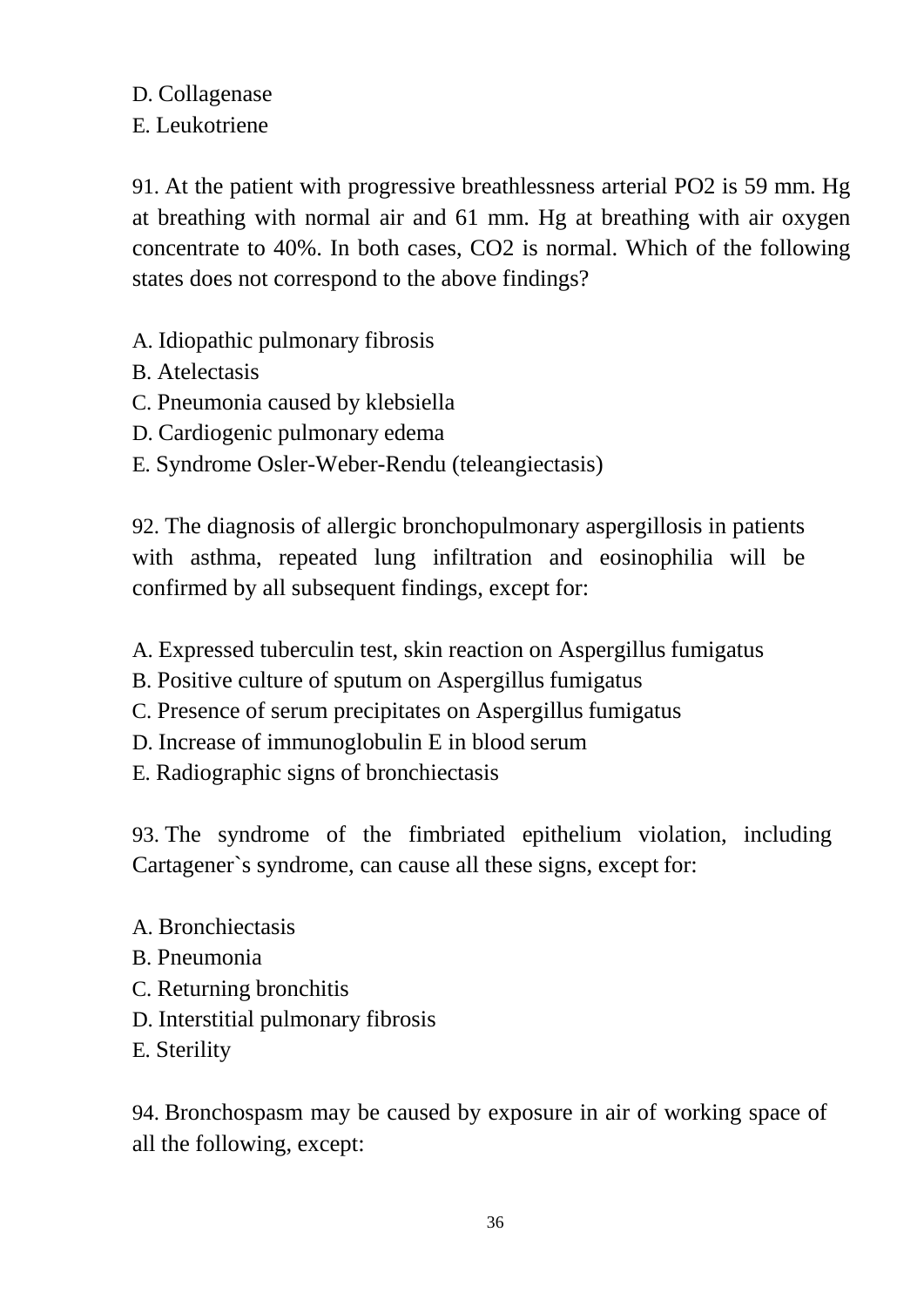A. Cotton

- B. Dysocyanate tolueni
- C. Flyuorocarbone
- D. Flax
- E. Silicon

95. The formation of cavities is a common complication of pneumonia, which causes:

- A. Anaerobic bacteria
- B. Legionella
- C. Streptococus
- D. Mycoplasma
- E. Influenza virus

96. The patient, 28 years old, entered the TB hospital with complaints on weakness, fever to 38°C, cough with sputum, weightloss. At the radiography: in the right lung upper lobe infiltrative changes with presence of destruction determined, focuses of dissemination in S1-2 of the right and S6 of the left lungs. In the analysis of sputum: mycobacteria tuberculosis +. What is the regimen of treatment in intensive phase?

- A. Rifampicin + isoniasid + pyrazinamide + streptomycin
- B. Rifampicin  $+$  isoniasid  $+$  streptomycin
- C. Rifampicin + isoniasid + streptomycin + ethambutol + pyrazinamide
- D. Rifampicin + isoniasid + pyrazinamide + ethambutol
- E. Rifampicin  $+$  isoniasid  $+$  ethambutol  $+$  etionamid

97. The patient, 36 years old, entered the TB clinic with first diagnosed tuberculosis (11/04/2003) of lungs (disseminated, phase of infiltration and dissociation), Destr+, mycobacteria tuberculosis+, Resist-, ResistII0, Hist0, Cat1 (2003). According to the category of the patient, the following treatment was appointed: rifampicin + isoniasid + pyrazinamide + streptomycin + ethambutol. In the anamnesis: the patient is abusing of alcohol. What group preparation must be appointed?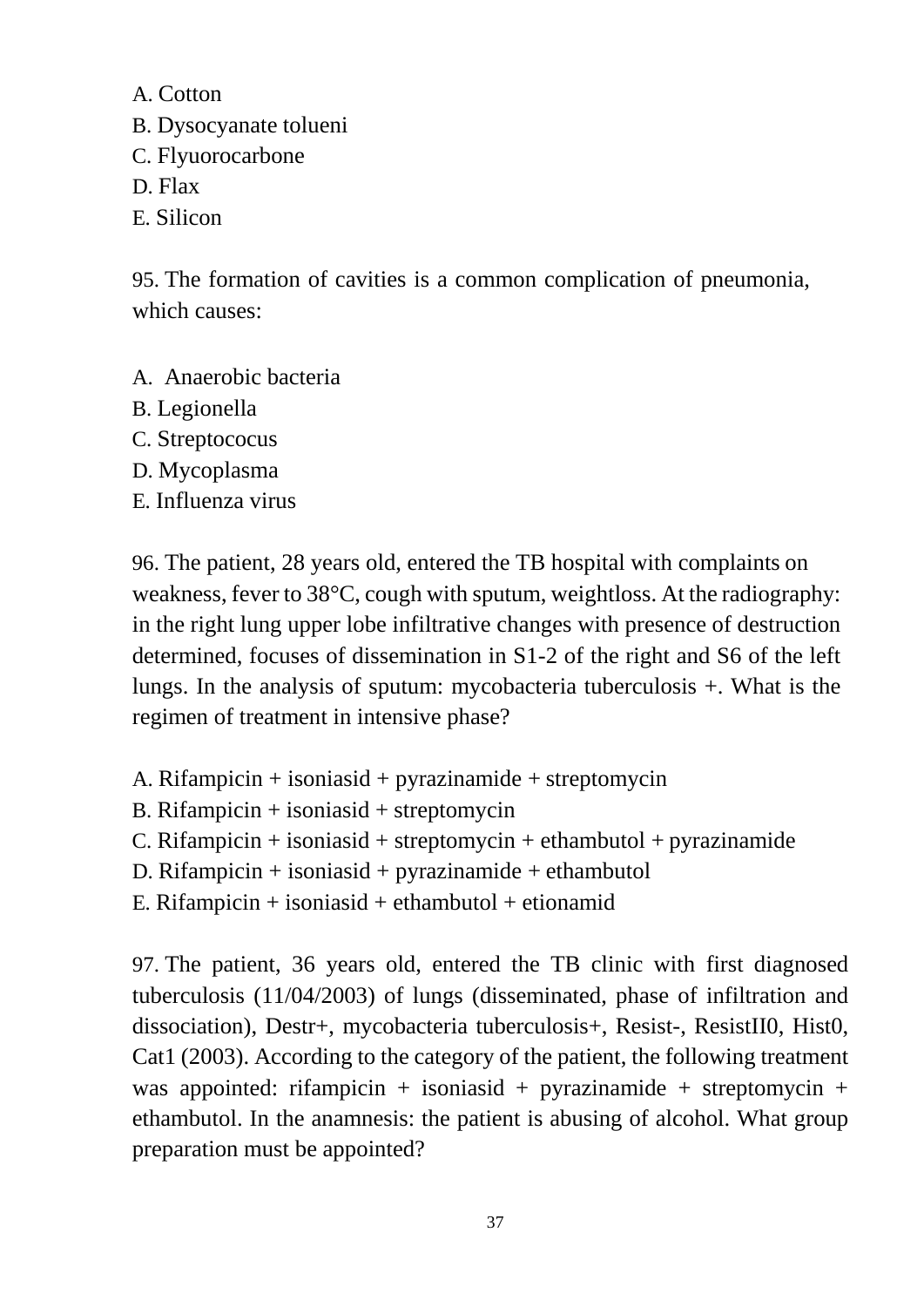- A. Enzyme B. Expectorant C. Antispasmodic D. Analgesic
- E. Hepatoprotectors

98. The patient, 40 years old, is on inpatient treatment in the tuberculosis dispensary for two weeks with first diagnosed tuberculosis of the right lung S6 (infiltrative, phase of dissociation), Destr+, mycobacteria tuberculosis+, Resist0, ResistII0, Hist0, Cat1 (2004). According to the category of the patient, the following treatment was appointed: rifampicin  $+$  isoniasid  $+$ pyrazinamide + streptomycin + ethambutol. At the patient complaints on tinnitus and dizziness appear. What drug caused such side effects?

- A. Streptomycin
- B. Isoniasid.
- C. Pyrazinamide
- D. Ethambutol
- E. Rifampicin

99. The patient, 38 years old, complains on fever to 37,9°C, cough with a small amount of mucopurulent sputum, pain in the right side. She fell sick 5 days ago after supercooling. At the inspection: acrocyanosis of the lips. Pulse 96 per minute. AP 120/80. In lungs: enhancement of voice trembling, dullness on percussion, moist smallbubbly rales on the right below the angle of scapula. What is the most credible diagnosis?

- A. Right lung atelectasis
- B. Exudative pleurisy
- C. Right lung abscess
- D. Focal pneumonia (right lung)
- E. Infiltrative pulmonary tuberculosis

100. The patient, 56 years old, complains on constant pain in the right chest, not associated with the act of breathing, for the last 2 months, cough with blood admixtures in sputum, weakness, reduced efficiency, fatigue. At the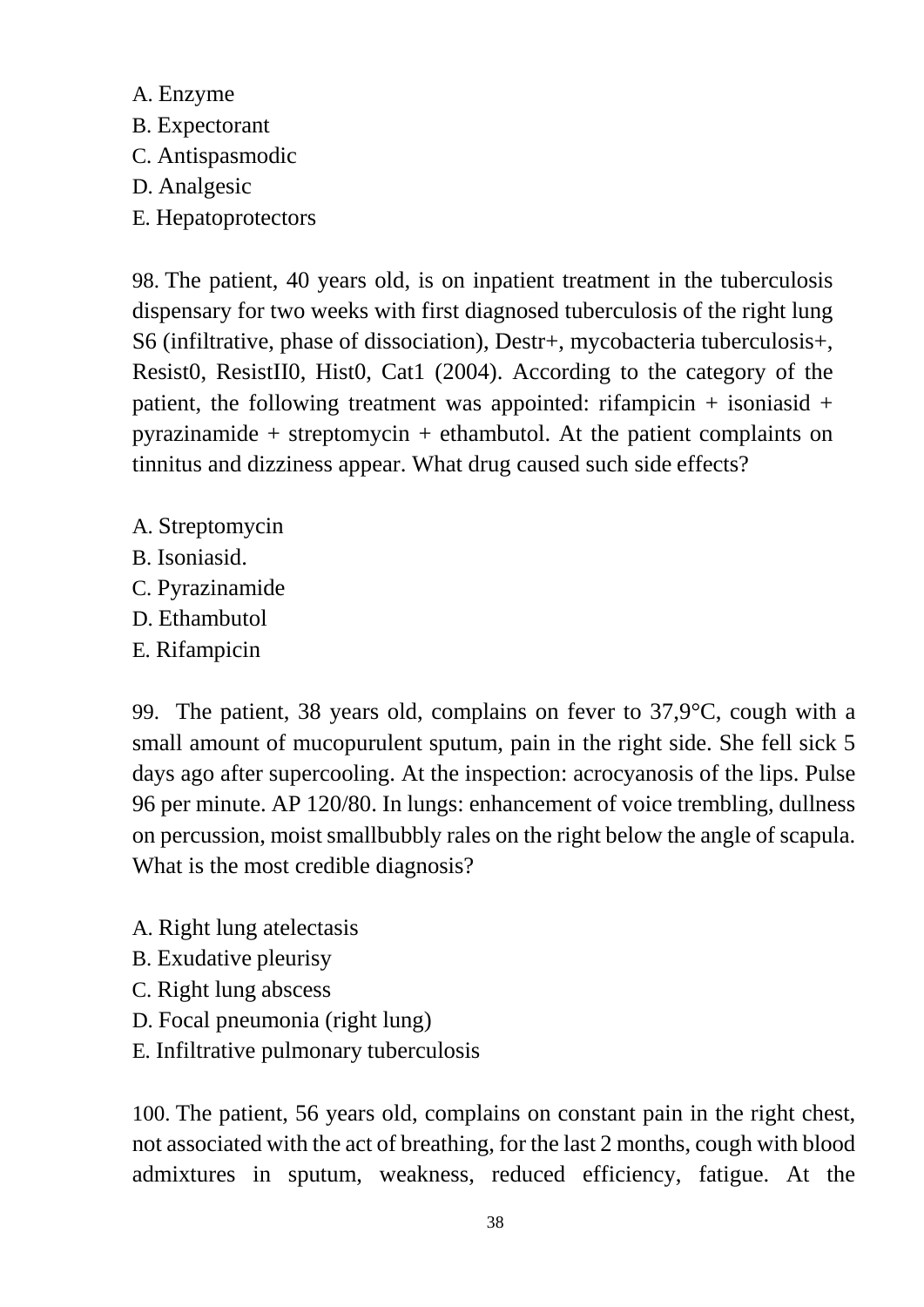radiography: in the lower right lung field shadow of spherical form, size 4x6 sm, connected with roots of the lungs, is marked. What is the most credible diagnosis?

A. Tuberculoma B. Metastasis C. Lung abscess D. Pneumonia E.Peripheral lung cancer

101. The patient, 51 years old, complains on weakness, breathlessness, pain in the left half of the chest, constant cough with viscose sputum, sometimes with blood admixtures. Weightloss of 5,0 cg for the last 3 months. At the roentgenological research: homogeneous total shadow of the left lung is defined; organs of mediastinum are replaced to the left. About what diagnosis it follows to think?

- A. Pulmonary gangrene
- B. Total exudative pleurisy
- C. Pneumonia
- D. Lung atelectasis
- E. Pleural empyema

102. At the patient, 50 years old, after supercooling increase of body temperature to 40°C, short of breath and chest pain on the right appeared, approximately 100 ml of purulent sputum with blood admixtures was eliminated. At the radiography: unhomogeneous massive infiltration in the right lung, two sites of clearing, where lung structure is invisible. Mycobacteriua tuberculosis and atypical cells in sputum were not detected. Your previos diagnosis:

- A. Pulmonary gangrene
- B. Infiltrative tuberculosis of lungs in the dissociation phase
- C. Lung tumor with dissociation
- D. Pleural empyema
- E. Acute right lung abscess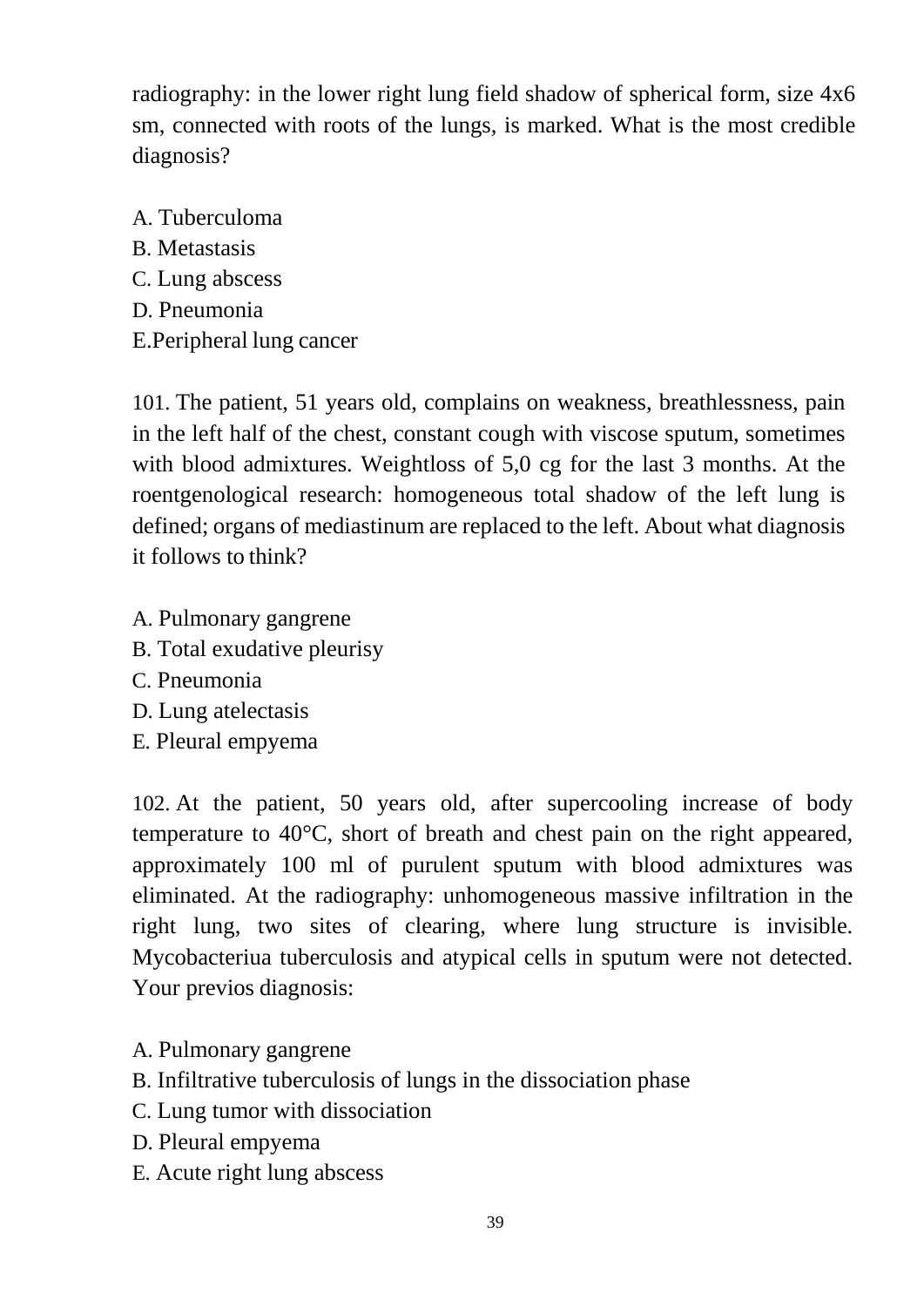103. The patient, 49 years old, a car mechanic, is smoking from the 14 years old age to 1,5 packs a day. There are complaints on attacks of cough that occurs at entering the cold, shortness of breath with hard expiration, weakness. At the inspection: remote rales; multiple sonorous dry rales over all fields. At the radiography: thickening of pulmonary picture, roots compaction. The most credible diagnosis:

- A. Bronchial asthma
- B. COPD
- C. Pulmonary tuberculosis
- D. Pneumoconiosis
- E. Laryngospasm

104. The patient A., 35 years old, a driver of the transport, smokes two packs of cigarettes a day, complains on constant cough. During the last week he noticed strengthening of cough with a small amount of mucopurulent sputum with blood admixtures. In lungs: single dry rales, more in the lower areas. The analysis of sputum: many neutrophils. At the radiography: enhancement of pulmonary picture. The most credible diagnosis?

- A. Bronchiectasis
- B. Pulmonary tuberculosis
- C. Pneumoconiosis
- D. Chronic bronchitis
- E. Lung cancer

105. The patient, 56 years old, is examined in connection with chronic bronchitis. There are complaints on appearance of chest pain on the right, cough with sputum like "raspberry jelly", shortness of breath, weakness. Weightloss is 10 cg during the past two months. What is your previous diagnosis?

- A. Lung cancer
- B. Pneumonia
- C. Bronchiectasis
- D. Lung abscess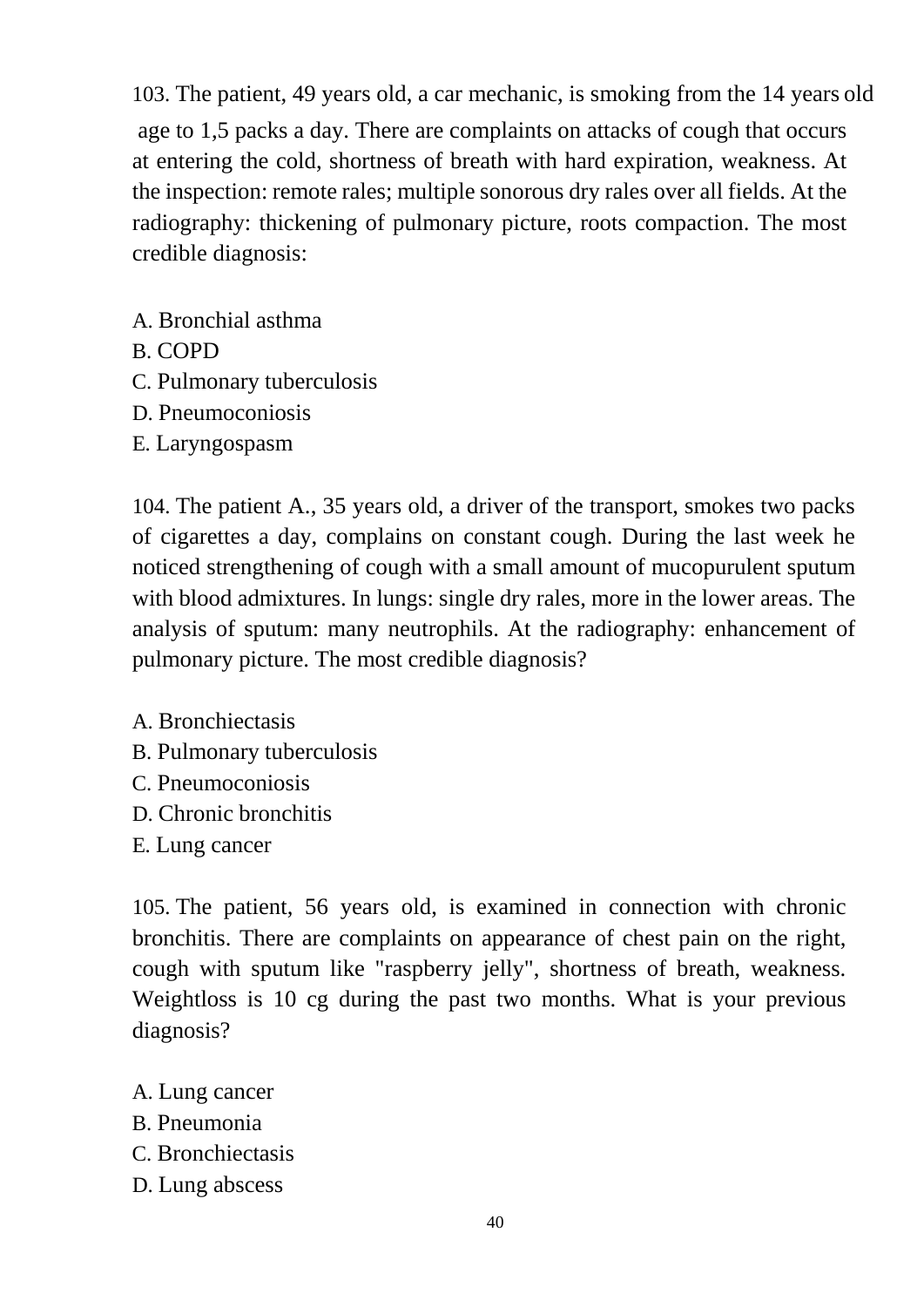## E. Pulmonary tuberculosis

106. The 27-year-old man complains on general weakness, increase of body temperature to 38-39°C, dry cough, pain in the right half of the chest at deep breath and cough. Fell ill acutely four days ago after hypothermia. Body temperature 38,4°C, AP 130/80, pulse 94 per minute, RR 20 per minute. At the lung examination: dullness on percussion in the subscapular area on the right, reduced vesicular breathing. What is the most credible diagnosis:

- A. Acute respiratory disease
- B. Bronchitis
- C. Pneumonia
- D. Bronchiolitis
- E. Dry pleurisy

107. The patient, 19 years old, complains on fever to 39°C in the evenings, expressed cough, elimination of a big amount of sputum with unpleasant smell. He is ill for a few years, the last exacerbation associated with hypothermia. At the lung examination: dullness on percussion in the lower right lung, midbubbly rales. What is the most credible diagnosis?

- A. Chronic bronchitis
- B. Bronchiectasis
- C. Lung abscess
- D. Pulmonary gangrene
- E. Pneumonia

108. The patient, 60 years old, is complaining on dry cough, increasing shortness of breath, sometimes hemoptysis during 3 months. The radiography: inhomogeneous shadow with vague contours in the field of roots on the right, deep cords, penetrating the lung tissue; mediastinal shift to the right. Diagnosis?

- A. Pulmonary infarction
- B. Pulmonary sarcoidosis
- C. Laryngeal cancer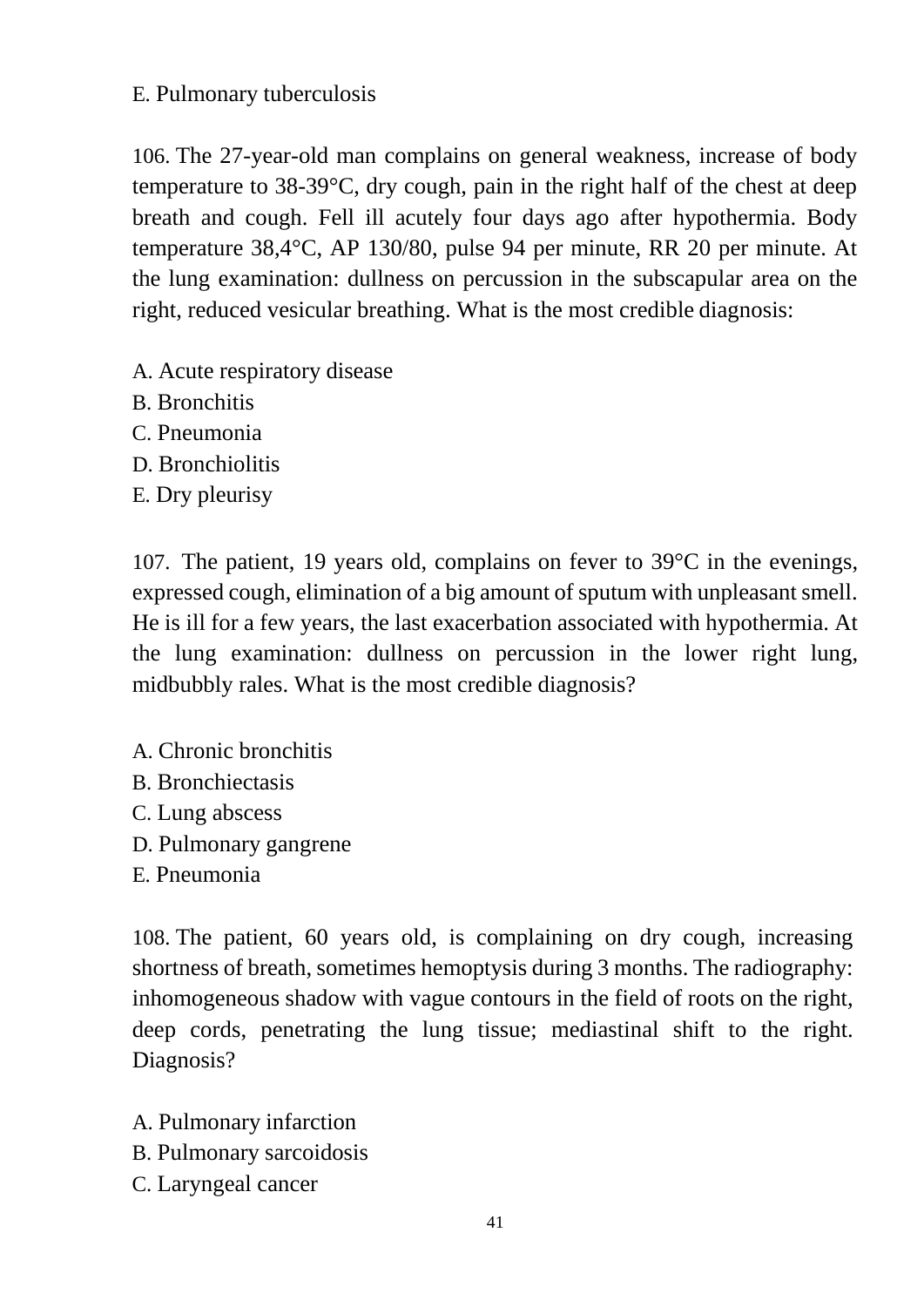D. Tuberculosis E. Lung cancer

109. The woman, 55 years old, complains on heavy feeling and pain in the right half of the thorax, unproductive cough, dyspnea. In the anamnesis: rheumatism. At the lung examination: dull sound on percussion, sharply reduced breathing from the right third rib and down. The radiography: homogeneous shadow with oblique line from the third rib. The analysis of the obtained fluid: Rivalt`s test is positive, at the microscopy-lymphocytes. Your previous diagnosis?

- A. Exudative serous pleurisy
- B. Hydrothorax
- C. Pleural empyema
- D. Chylothorax
- E. Pleural mesothelioma

110. The patient, 22 years old, acutely fell ill in summer: high fever, shortness of breath, dry cough, pleural pain, myalgia, arthralgia. At the inspection: moist rales on the right, pleural friction noise. At the radiography: infiltration of the right lung lower lobe remains. In blood: L 11/10/9/l, r/n 70%, l 8%, blood sedimentation 42 mm per hour. What is the causative factor of the disease?

- A. Pneumococcus
- B. Mycoplasma
- C. Streptococcus
- D. Staphylococcus
- E. Legionella

111. The patient, 45 years old, complains on breathlessness at little physical exercise, cough with transparent sputum that hardly separates, asthma attacks to 3 times a day, more at night, perspiration. She is ill over five years. Allergy on dust and fume. Takes bekotid about a year. Diagnosis?

A. Tuberculosis B. COPD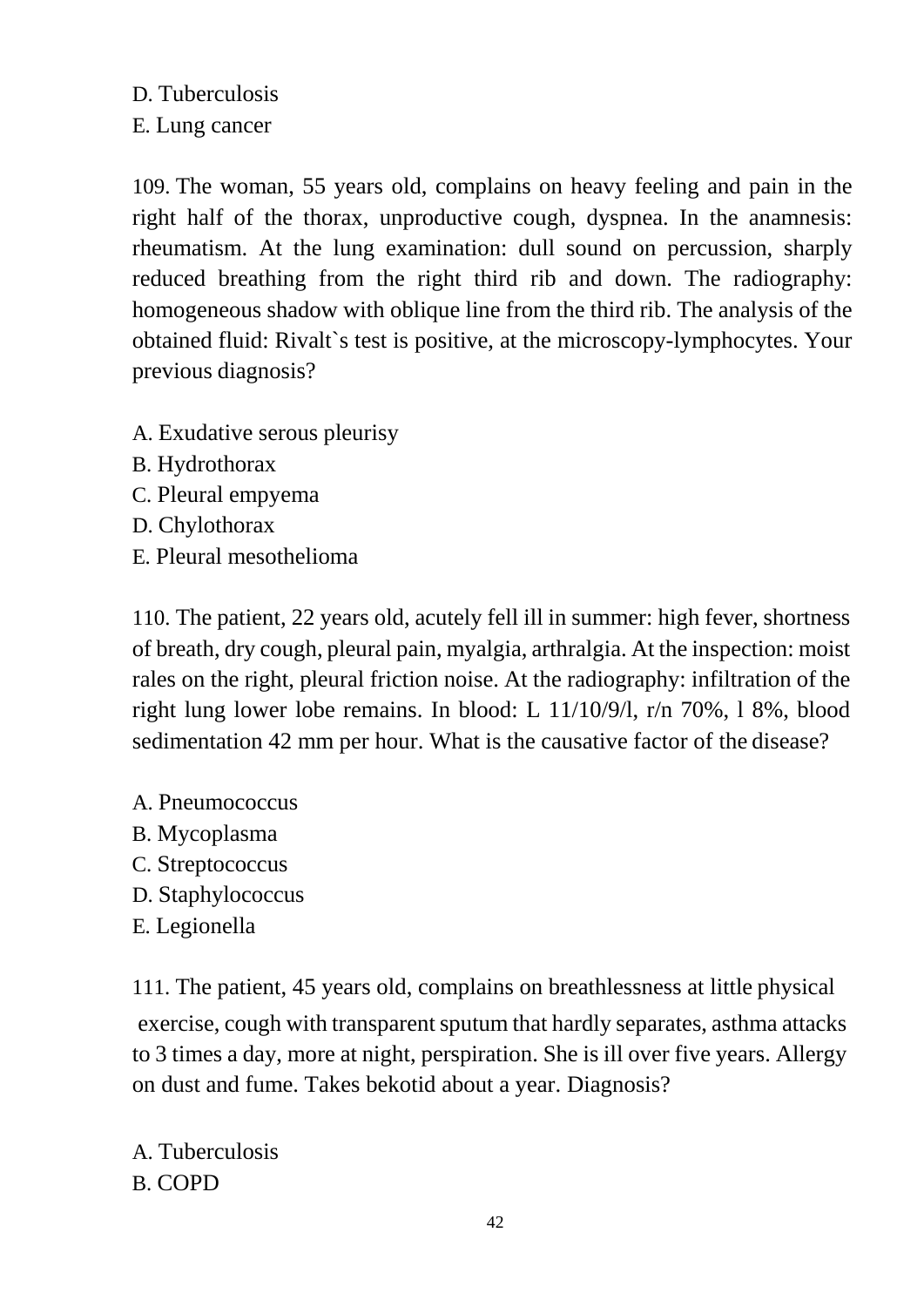C. Bronchial asthma

D. Bronchiectasis

E. Pulmonary vasculitis

112. The patient, 44 years old, complains on asthma attack that appeared suddenly in the night after supercooling. She is ill over 10 years. Barrelshaped thorax. At the lung examination: boxing sound on percussion, a big amount of dry rales. In blood: moderate leukocytosis, eosinophilia up to 10%. The radigraphy: increase of lung transparency. What is the most credible diagnosis?

- A. Bronchiectasis, aggravation
- B. COPD, aggravation
- C. Chronic bronchitis
- D. Bronchial asthma, aggravation
- E. Eosinophilic lung vasculitis

113. At the patient, 51 years old, there are complaints on cough attacks with elimination of yellow color sputum, breathlessness at exercise. He smokes for more than 30 years. At the inspection: body temperature 37,2°C, no edema, pulmonary sound with boxing shade over the lungs, harsh breathing, multiple dry scattered whistling rales; heart tones are clear, rhythmic, heart rate 80 per minute, AP 120/85, liver is not enlarged. What is the medicine of the first choice?

- A. Atrovent
- B. Theophylline
- C. Astmopent
- D. Salbutamol
- E. Prednisolone

114. The man, 52 years old, a metallurgist, complains on breathlessness, which increases with exercise. He is ill about 8 years. At the inspection: RR 22 per minute, pulse 76 per minute, AP 130/80, body weight 120 cg. In lungs: vesicular breathing. Lung vital capacity is 60% of normal. The radiography: cords in pulmonary picture, enhancement of lung fields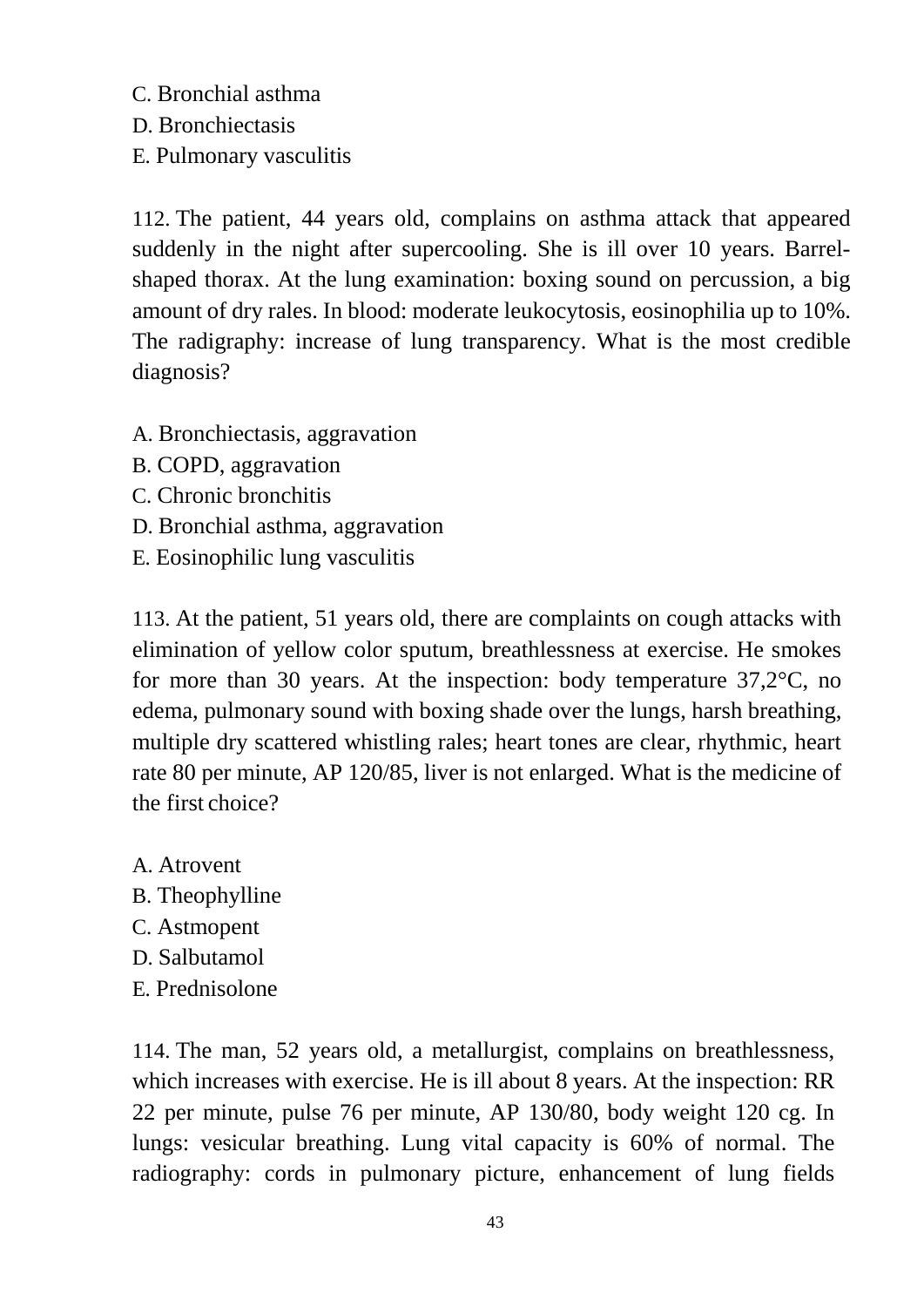transparency. What is the mechanism of the respiratory failure development?

- A. Spasm of pulmonary artery branches
- B. Constriction of airways
- C. Reduction of elastic properties of lungs
- D. Limitation of chest mobility
- E. Violation of the surfactant synthesis

115. The man, 65 years old, complains on dyspnea with hard expiration, cough with a yellow sputum. In the anamnesis: smoking for more than 40 years. At the inspection: body temperature  $37,1^{\circ}$ C, RR 24 per minute, heart rate 88 per minute, AP 130/70. In lungs: vesicular, reduced breathing, dry whistling rales. Heart tones are muffled. What is the most credible diagnosis:

- A. Pulmonary emphysema
- B. Bronchiectasis
- C. Bronchial asthma
- D. Lung tumor
- E. COPD

116. The woman, 18 years old, a seamstress, complains on attacks of dry cough with lacrimation, feeling of nasal congestion, which appear in work time. In the anamnesis: frequent ARI; the patients` mother is suffering on bronchial asthma. At the inspection: RR 18 per minute, HR 80 per minute, AP 110/70. In lungs: vesicular breathing, scattered dry rales. Heart tones are muffled. At the test with salbutamol reversibility of bronchial obstruction is determined. What is the tactics?

- A. To take intal
- B. To change residence
- C. To take berotek constantly
- D. To take antihistamines
- E. To change job

117. The man, 22 years old, complains on shortness of breath, which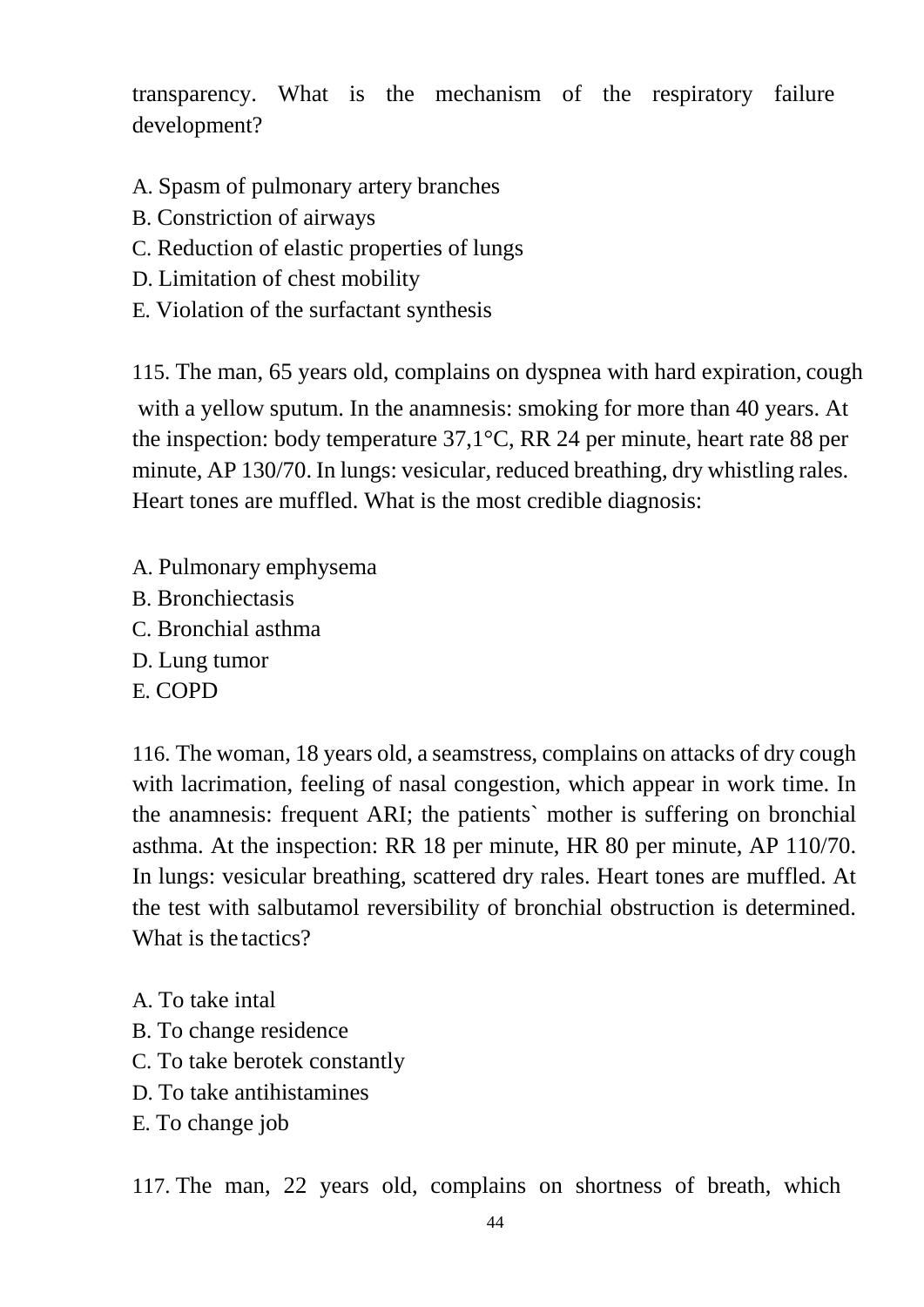increases at physical load. Considers himself sick about 5 years. At the inspection: body temperature 36,5°C; RR 20 per minute, pulse 80 per minute, AP 125/80. Barrel- shaped thorax. In lungs: boxing sound on percussion, reduced vesicular breathing over all lung fields. What is the leading mechanism of the alveolar ventilation violation?

- A. Dysfunction of respiratory center
- B. Violation of chest mobility
- C. Toxic effects of eosinophiles at bronchi
- D. Obstructive failure of external breathing
- E. Restrictive failure of external breathing

118. The man, 50 years old, complains on shortness of breath, cough, pain in the left half of the thorax, increase of body temperature to 37,5°C. Fell ill three weeks ago. In the anamnesis: smoking for 30 years. At the inspection: reduced body weight, cyanosis of the lips, emphysematous chest, dull sound on percussion from the front III rib and down on the left, no breathing in the interscapular area. The radiography: intense homogeneous shadow on the left, heart shadow is shifted to the right. Your diagnosis?

- A. Lung atelectasis
- B. Pneumonia
- C. Infiltrative tuberculosis
- D. Hydrothorax
- E. Exudative pleurisy

119. The patient, 49 years old, complains on asthma, cough with no sputum. Repeatedly applied salbutamol, intal, but without effect. At the inspection: he is sitting, leaning on a table, cyanosis of the face, no peripheral edema. At the lung examination: shallow, hard breathing, sometimes is not heard; scattered rales, significantly prolonged expiration. Heart tones are muffled, tachycardia. Pulse 112 per minute, AP 110/70. Liver is near the edge of rib arc. What is the previous diagnosis?

A. Bronchial asthma of moderate severity B. COPD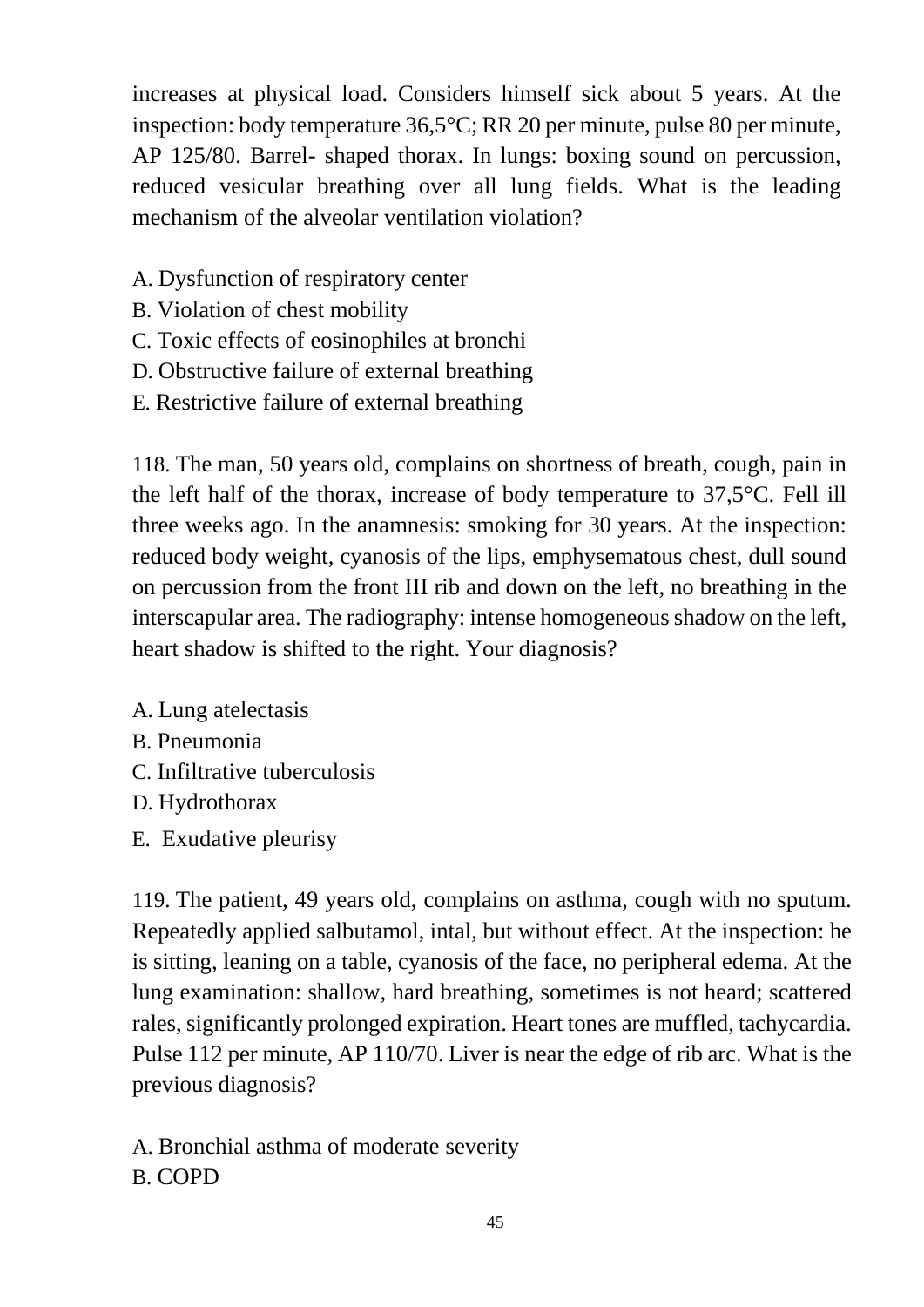C. Asthmatic status D. Aspiration E. Cardiac asthma

120. As a result of microbiological test of sputum chlamidial etiology of pneumonia was determined. What antibacterial drug is the most appropriate?

- A. Clarithromycin
- B. Cefazolin
- C. Gentamicin
- D. Ceftriaxone
- E. Biseptol

121. The student, 22 years old, fell ill acutely with fever to 39°C, cough, pain under the right scapula during inspiration and coughing. In 3 days dyspnea intensified. RR 32 per minute. At the lung examination: dull sound on percussion, reduced voice trembling, breathing is not heard from the scapula angle and down. The most effective method of treatment is:

- A. Appointment of furosemide
- B. Pleural puncture
- C. Strict bed care
- D. Appointment of cephalosporin
- E. Physiotherapeutic treatment

122. The patient, 54 years old, complains on shortness of breath at physical load, cough with hardly eliminated sputum. At the inspection: diffuse cyanosis; barrel- shaped thorax. In lungs: reduced vesicular breathing with extended expiration, dry whistling rales. AP 140/80. Pulse 92 per minute, rhythmic. The spirography: lung vital capacity 65%, volume of the forced expiration for 1 sec./forced lung capacity 50%. Determine the type of respiratory failure:

- A. Mixed type with predominance of obstruction
- B. Restrictive type of respiratory failure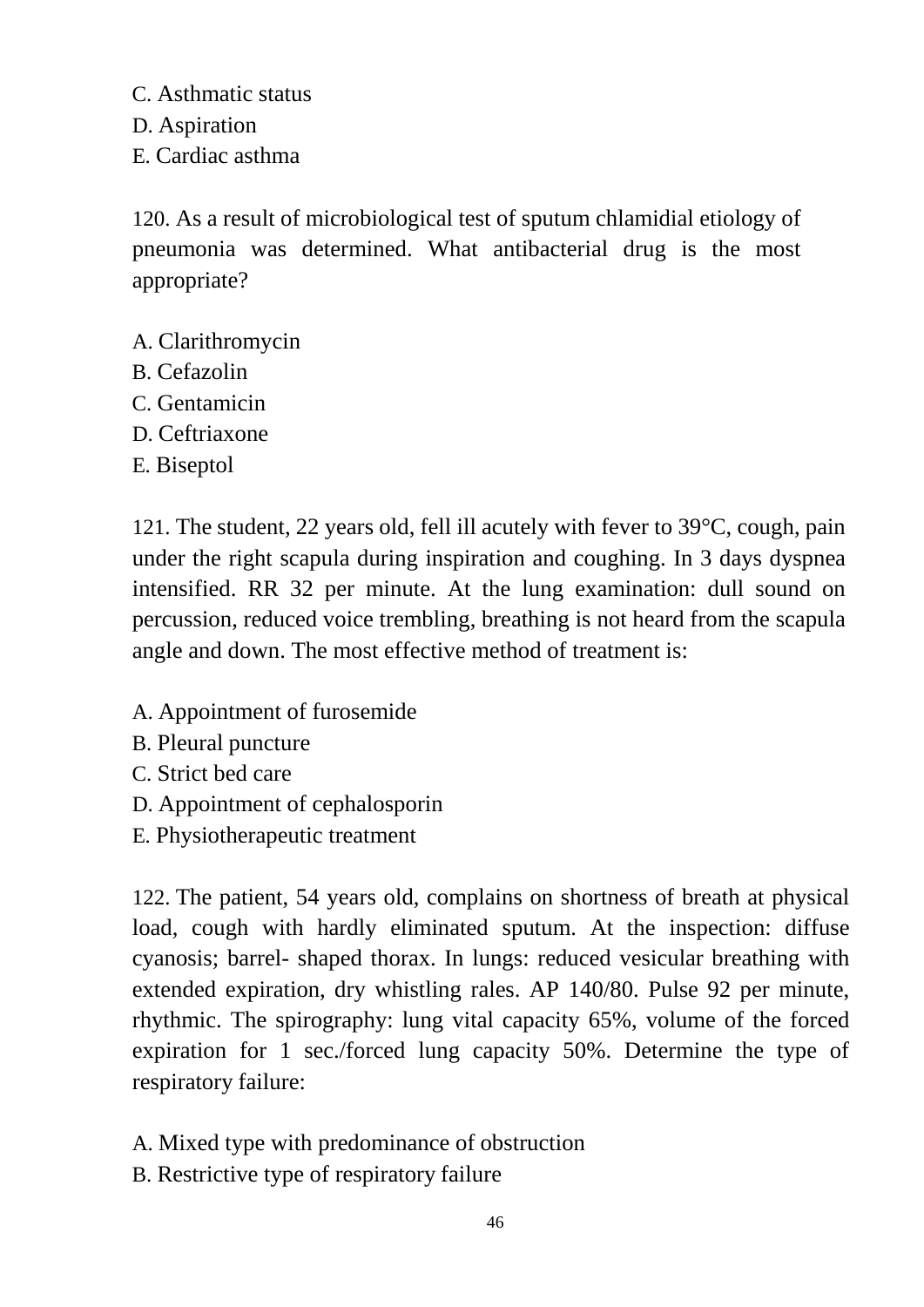C. Obstructive type of respiratory failure

D. Mixed type with predominance of restriction

E. No respiratory failure

123. The patient N., 46 years old, entered the surgical unit after operation on appendicitis. In 4 days there were recurrent chills, cough, shortness of breath, fever 38,5°C, leukocytosis with rod nuclear change. The radiography: infiltrative focus in the lower lobe of the right lung. What state developed at the patient?

A. Lung abscess

- B. Infarct-pneumonia
- C. Pneumonia
- D. Nosocomial pneumonia
- E. Pulmonary tuberculosis

124. At the roentgenological research of the patient, 46 years old, who complains on fever and cough with sputum, in the 10 segment of the left lung annular shadow 8 sm in diameter with thick wall and horizontal liquid level is determined; the rest of the lung tissue is without changes. What is the substrate of the shadow?

A. Bronchiectasis

- B. Tuberculosis cavern
- C. Tuberculoma
- D. Pulmonary gangrene
- E. Drained abscess

125. The student complains on cough with mucopurulent sputum, sometimes with blood admixtures, body temperature 37,6<sup>o</sup>C, weakness, perspiration. In the anamnesis: frequent colds since childhood; during the last years exacerbations of chronic bronchitis occur twice a year. A doctor suspected bronchiectasis. What method of diagnostics can confirm the diagnosis?

A. Anamnesis of the patient B. Bronchography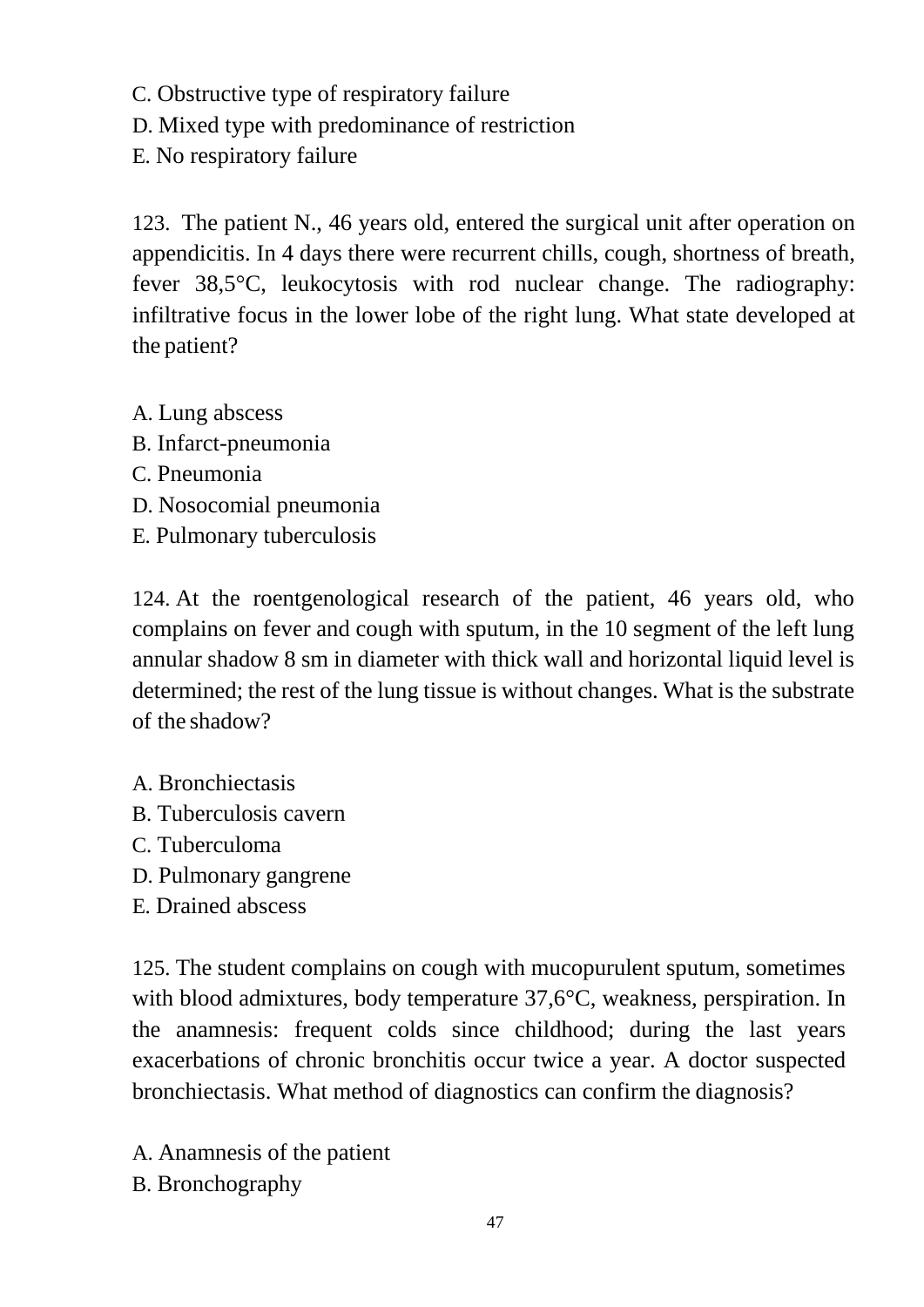C. Lung examination D. Radiography of lungs

E. Tomography of lungs

126. At the patient, 60 years old, who is keeping a bed in the hospital with left lung exudative pleurisy, rapid accumulation of fluid after each evacuation is determined. What is the diagnosis?

- A. Systemic lupus erythematosus
- B. Dresler`s syndrom
- C. Blastomatous process
- D. Postpneumonic pleurisy
- E. Pleural tuberculosis

127. The patient K., 56 years old, complains on constant shortness of breath, cough, pain in the chest, persiration. In the anamnesis: smoking for 25 years. At the inspection: diffuse cyanosis of the face, pulse 110/min., heart is increased, tones are reduced. In lungs: boxing sound on percussion, dry whistling rales, extended expiration. RR 26 per minute. Your diagnosis?

A. COPD

- B. Bronchial asthma
- C. Lung cancer
- D. Fibrosing alveolitis
- E. Laryngospasm

128. The patient, 56 years old, complains on cough with mucous sputum, which lasts about 4 months a year, breathlessness, increase of body temperature 38,7°C. He is sick for 3 years; smokes. At the lung examination: harsh breathing, dry rales. The radiography of the chest cavity: roots are expanded, corded. Your diagnosis?

- A. Pneumonia
- B. Chronic bronchitis
- C. Pneumoconiosis
- D. Acute bronchitis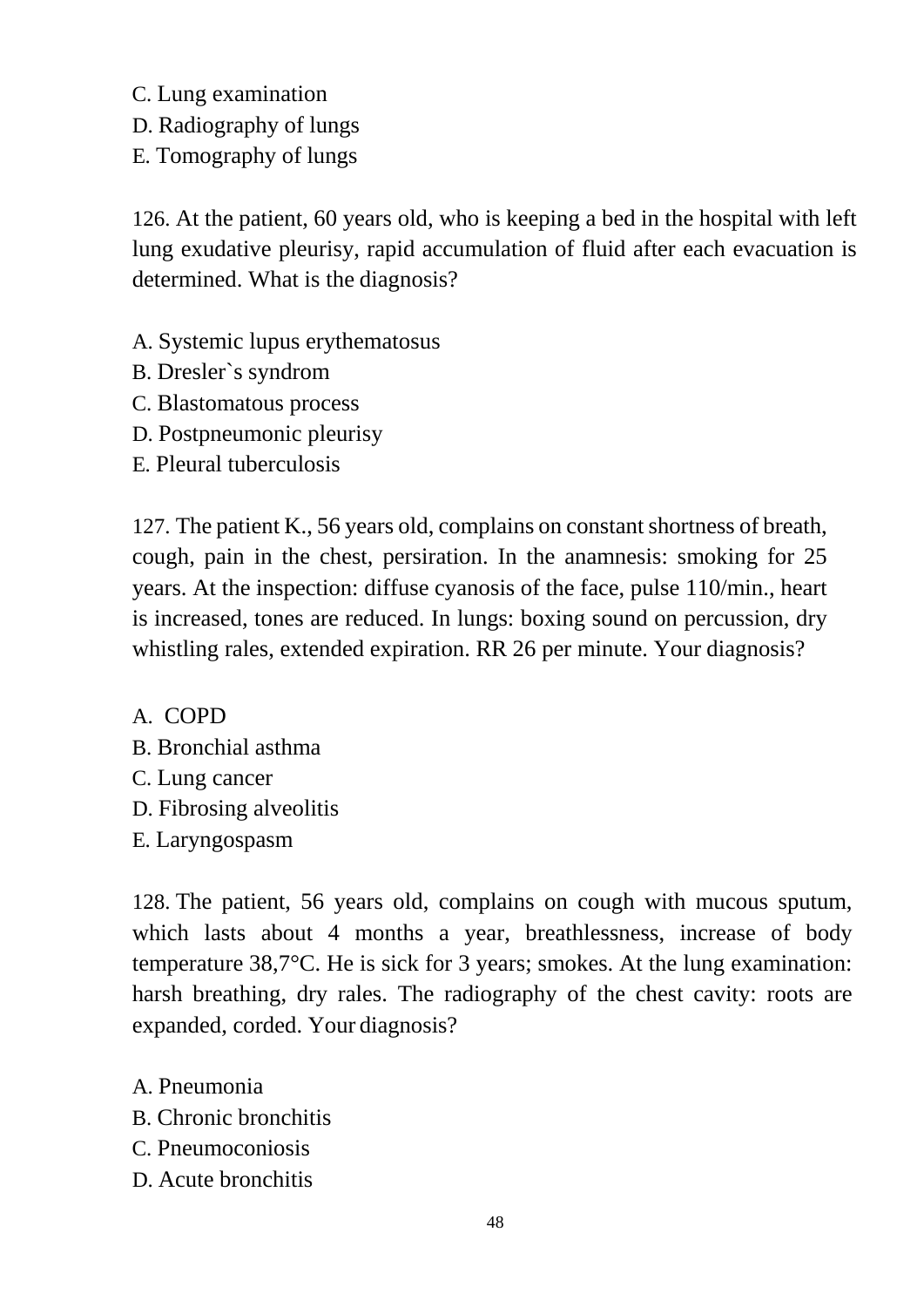### E. Bronchial asthma

129. The patient, 56 years old, complains on constant pain in the right chest during the last 2 months, which is not associated with the act of breathing, cough with blood streaked sputum, weakness, reduced efficiency, fatigue. At the chest X-ray: shadow of spherical form, 4x6 sm in size, connected with roots of the lungs in the right lung lower area. What is the most credible diagnosis?

- A. Metastasis
- B. Peripheral lung cancer
- C. Lung abscess
- D. Pneumonia
- E. Tuberculoma

130. The patient S. was on treatment with bronchiectasis. After coughing shortness of breath, dizziness, compress feeling in the chest suddenly appeared, with cough began to eliminate light foamy blood. At the inspection: pallor of skin, pulse 110 per minute, RR 30 per minute. For further treatment the patient must be hospitalized to:

- A. Out-patient treatment is possible
- B. Pulmonological unit
- C. Cardiological unit
- D. Surgical unit
- E. Intensive care unit

131. At the patient there are fever 39°C, cough with blood-streaked sputum with unpleasant smell. At the lung examination: amphoric breathing in the lower right lung lobe, moist midbubbly rales. The radiography of the chest: cavity to 4,0 sm in diameter with the level of liquid in the right lower lobe. Your diagnosis?

A. Lung abscess

- B. Pulmonary gangrene
- C. Infiltrative tuberculosis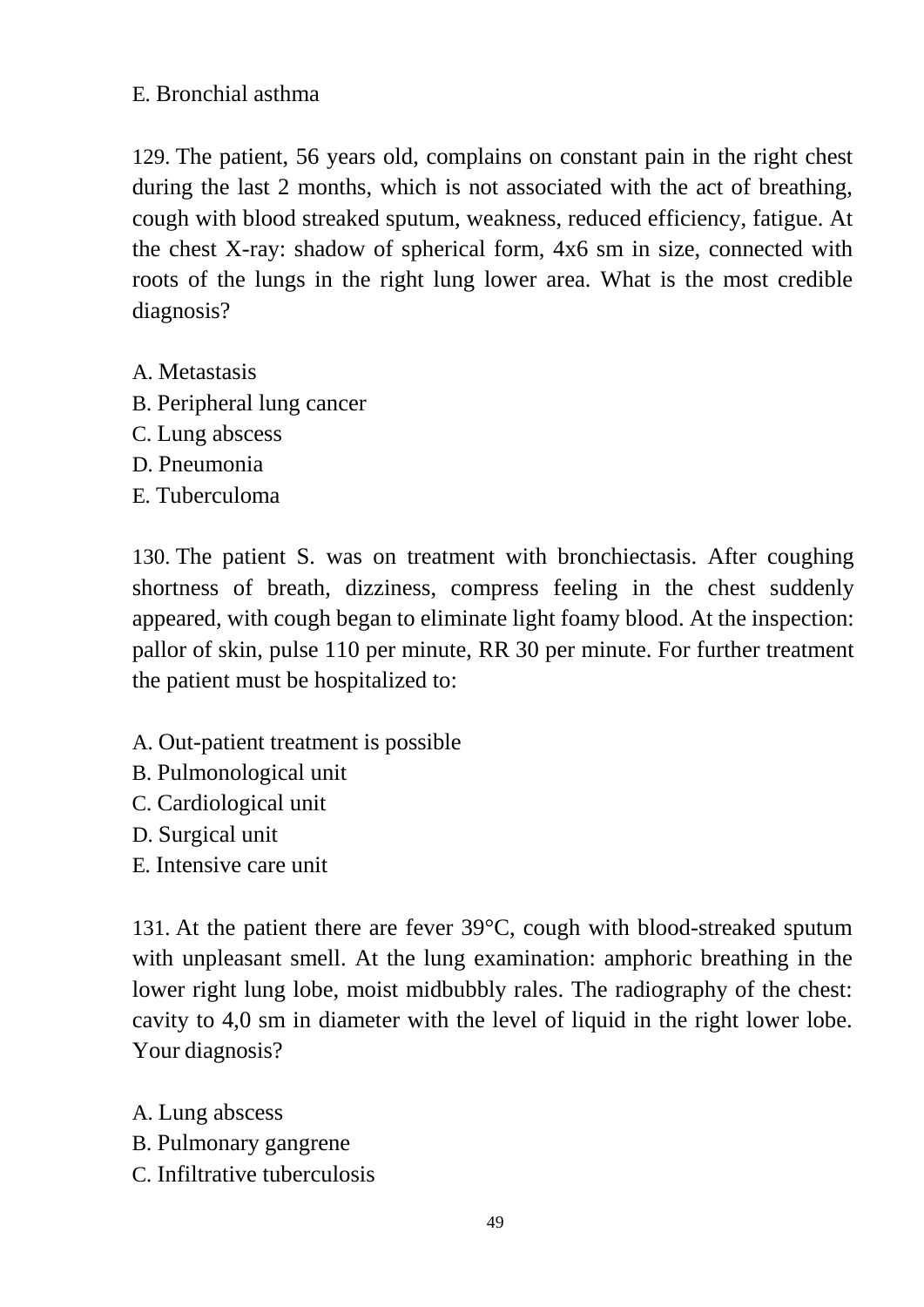#### D. Lung cancer E. Pneumonia

132. The patient N., 35 years old, complains on cough with a big amount of purulent sputum in the morning, sometimes with blood admixtures, general weakness, weightloss. General state is satisfactory, flat chest, RR 18 per minute. In lungs: harsh breathing, dry scattered rales. What research is the most informative for confirmation of the diagnosis?

- A. Radiography
- B. Bronchoscopy with biopsy
- C. Bronchgraphy
- D. Spirography
- E. Scintigraphy

133. The patient complains on dyspnea in rest, fever, perspiration, pain in the chest. At the lung examination: the right half of the thorax is behind the act of breathing, dull sound on percussion, absence of respiratory noises. At the X-ray: homogeneous shadow of 2/3 of the right lung. The most informative test for diagnostics is:

- A. Pneumotahometry
- B. Bronchoscopy
- C. Bronchography
- D. Puncture of pleural cavity
- E. Spirography

134. At the patient L., 26 years old, with pneumonia of the left lung lower lobe, during coughing sharp pain in the left chest appeared. At the inspection: diffuse cyanosis, swelling of the left half of the chest, tympanic sound on percussion, no breathing sounds; displacement of the right heart bound to the midclavicular line. . What test is the most informative:

- A. Bronchoscopy
- B. Radiography
- C. Bronchography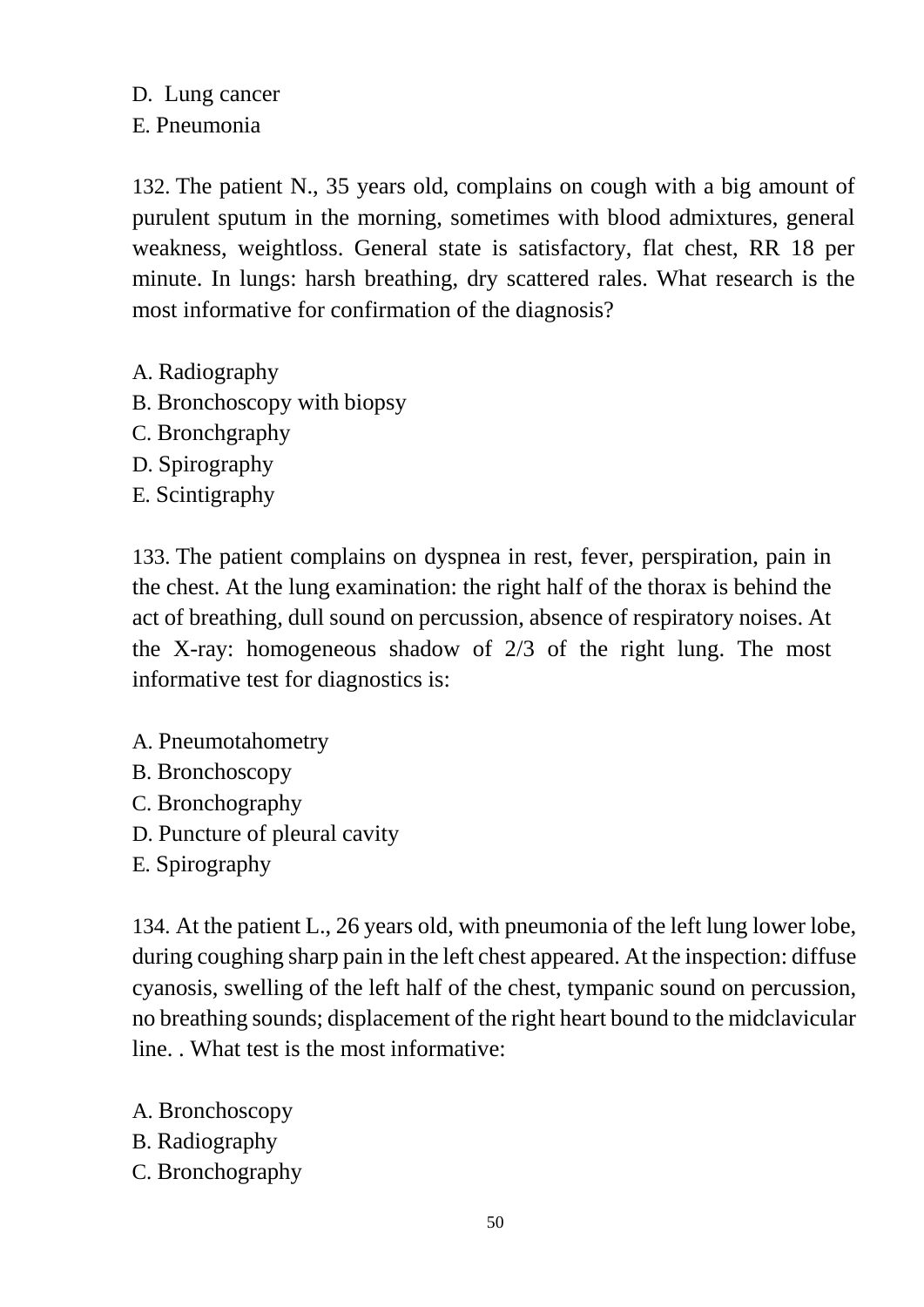D. Pneumotahometry E. Spirography

135. The patient D., 47 years old, complains on fever to 39°C, perspiration, dry cough, breathlessness, pain in the right half of the chest at deep breath and coughing. Fell ill acutely six days ago. At the inspection: severe general state, skin is pale, RR 28 per minute. In lungs: voice trembling is absent in the lower right half of the thorax, dull sound on percussion, breathing is sharply reduced. Your previous diagnosis:

- A. Pneumonia
- B. Acute bronchitis
- C. Right lung exudative pleurisy
- D. Pulmonary embolism
- E. Right lung hydrothorax

136. The patient N., 31 years old, complains on cough with elimination of mucopurulent sputum with unpleasant smell, with "open mouth", subfebrile body temperature, dyspnea, weightloss. She is ill since childhood. At the inspection: pale skin, ungual phalanges as "drum sticks", nails as "hour glass", mosaic pulmonary sound on percussion, harsh breathing, areas of moist midbubbly rales. Your diagnosis:

- A. Virus pneumonia
- B. Chronic bronchitis, in the phase of flare
- C. Lung abscess
- D. Bronchiectasis
- E. Pulmonary hypoplasia

137. The patient M., 29 years old, a nurse, after contact with penicillin about 2 years ago became to notice scratch in the throat, attacks of cough, and later asthma attacks. At the time of review of the patient asthma attack suddenly developed, which passed after salbutamol inhalation. Nasal respiration is hard. At the lung examination: boxing sound on percussion, reduced breathing with extended expiration, scattered dry rales. RR 17 per minute. Pulse 97 per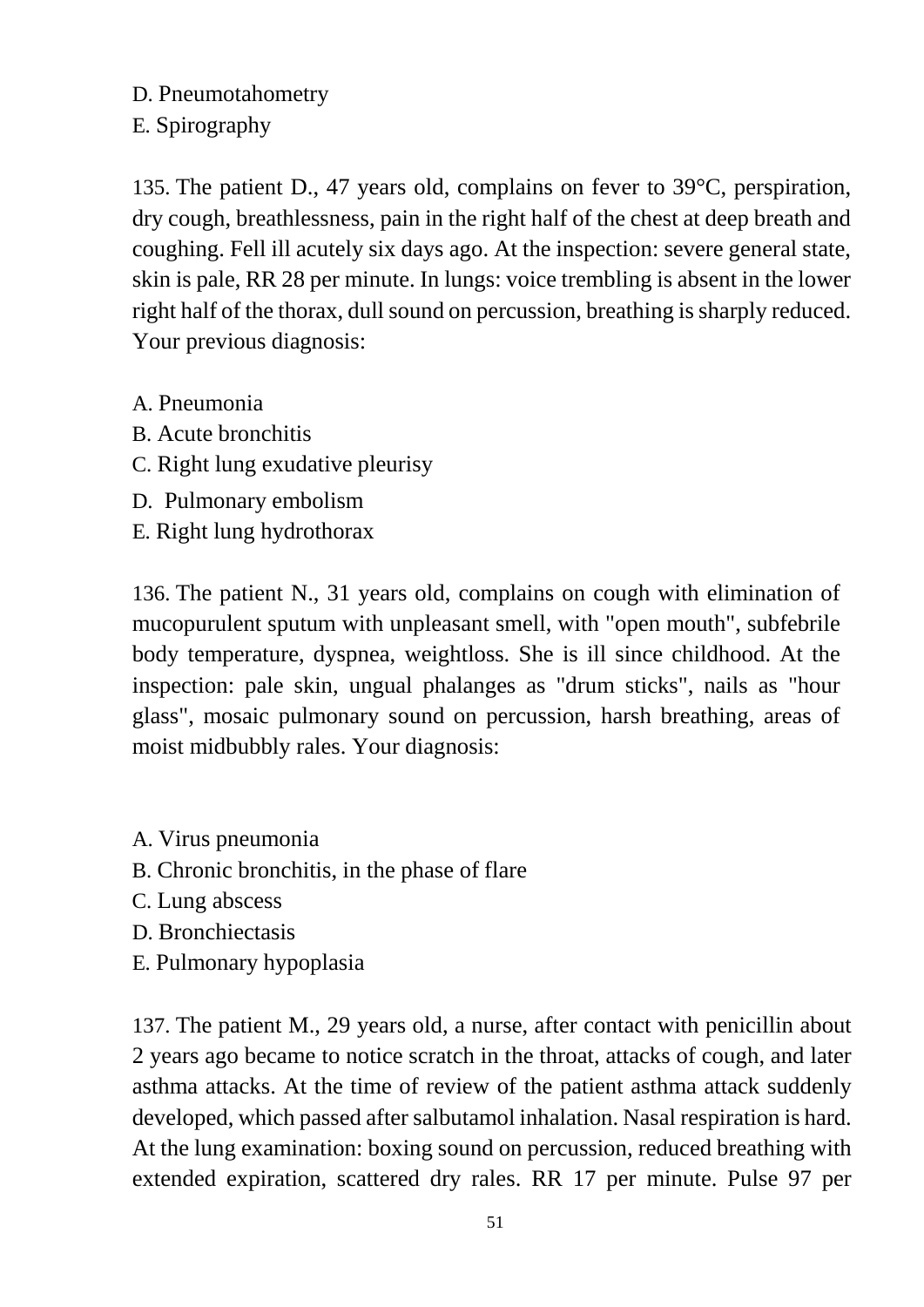minute. Your previous diagnosis:

- A. COPD
- B. Bronchiectasis
- C. Bronchial asthma
- D. Idiosyncrasy
- E. Pneumothorax

138. The patient, 32 years old, complains on shortness of breath, pain in the right side at breathing, cough with rusty sputum, fever with chills, weakness. At the inspection: RR 24 per minute, enhancement of voice trembling, dullness on percussion, crepitation in the posterior area of the lower-right half of the thorax. After 5 days of treatment dyspnea intensifies, trembling voice reduces, and vesicular breathing is hardly heard. What complication developed at the patient?

- A. Atelectasis
- B. Exudative pleurisy
- C. Carnification of lung
- D. Abscess
- E. Pneumothorax

139. The patient, 51 years old, complains on expressed dyspnea, heavy feeling in the left half of the thorax. At the inspection: RR 30 per minute, heart rate 108 per minute. In lungs: voice trembling and vesicular breathing are sharply reduced, dull sound on percussion over the left half of the chest. The radiography: homogeneous shadow to the level of II rib with upper oblique limit, mediastinum is shifted to the right. Method of choice in treatment is:

- A. Intravenous introduction of big doses of glucocorticosteroids
- B. Urgent bronchofibroscopy
- C. Inhalation of betta-2-agonists of short action
- D. Intravenous introduction of antibiotics
- E. Medical and diagnostic pleural puncture

140. The patient, 20 years old, complains on fever up to 37,5°C, shortness of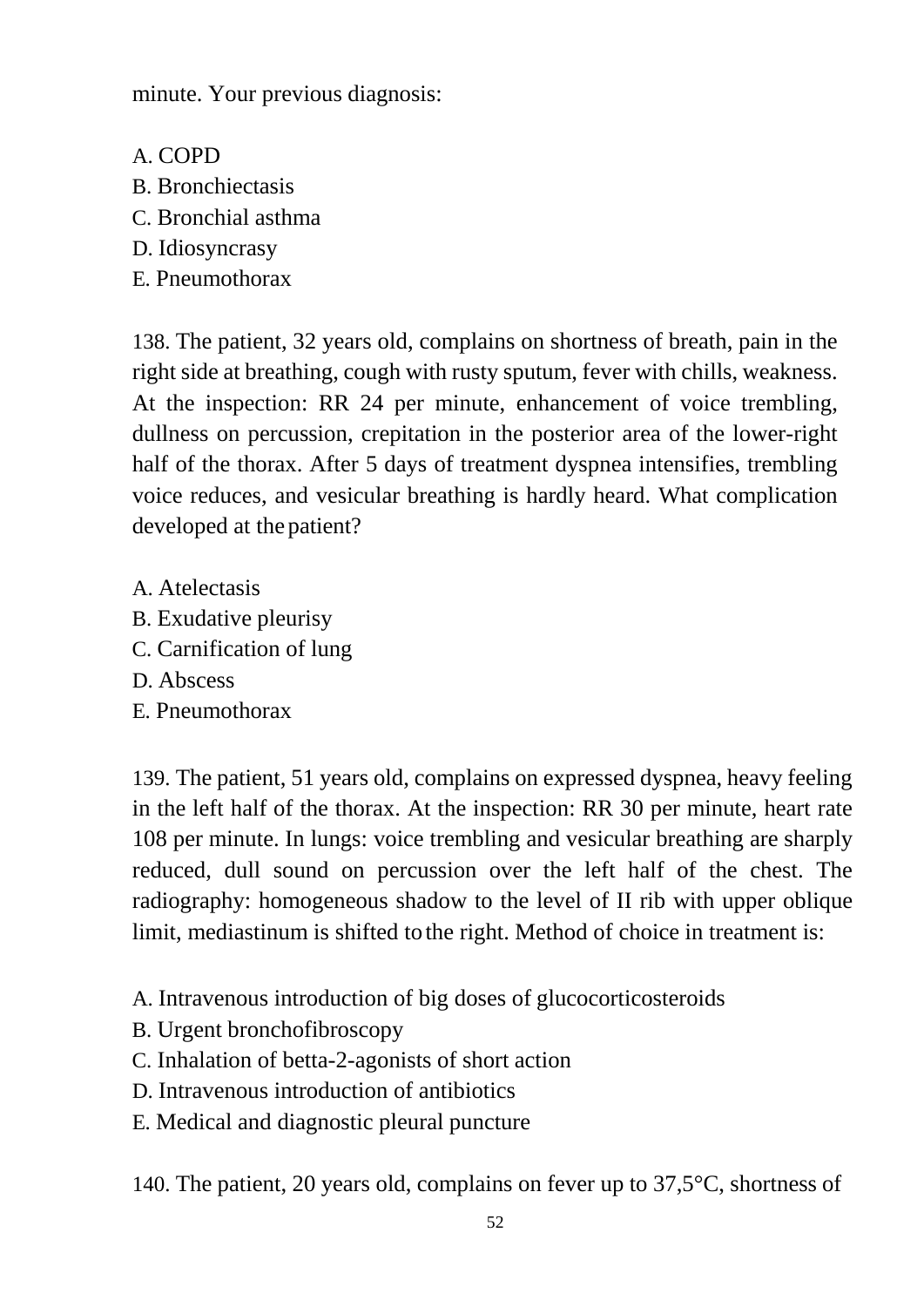breath, cough with purulent sputum, sometimes with blood admixtures. At the inspection: fingers as "drum sticks", harsh breathing, dry and moist rales on auscultation of the lower lungs. At the X-ray: enhancement of pulmonary picture. What is the disease?

A. Bronchiectasis B. Bronchial asthma C. COPD D. Lung abscess E. Carcinomatosis of lungs

141. The patient, 40 years old, complains on fever to 39°C, chill, weakness, pain in the right half of the chest, dry cough. In lungs: dull tympanic sound on percussion, crepitation on the right, below the scapula, from paravertebral to midaxillar lines. In blood: leukocytosis, neutrophilic shift to the left, increased blood sedimentation. Your diagnosis:

A. Pneumonia B. Dry pleurisy C. Pulmonary tuberculosis D. Bronchiectasis E. COPD

142. The patient, 35 years old, complains on rare (less than 1 time per week) asthma attacks, which are easily passed after inhalation of beta-2-agonists of short action. There are dry whistling rales in the attack period; in the intervals between asthma attacks volume of the forced expiration for 1 sec. is 80% of the proper value. The diagnosis:

- A. Persistent bronchial asthma of moderate severity
- B. Easy persistent bronchial asthma
- C. Intermittent bronchial asthma
- D. Severe persistent bronchial asthma
- E. This information is not enough to determine the severity of asthma

143. At the patient, 58 years old, after surgery there were complaints on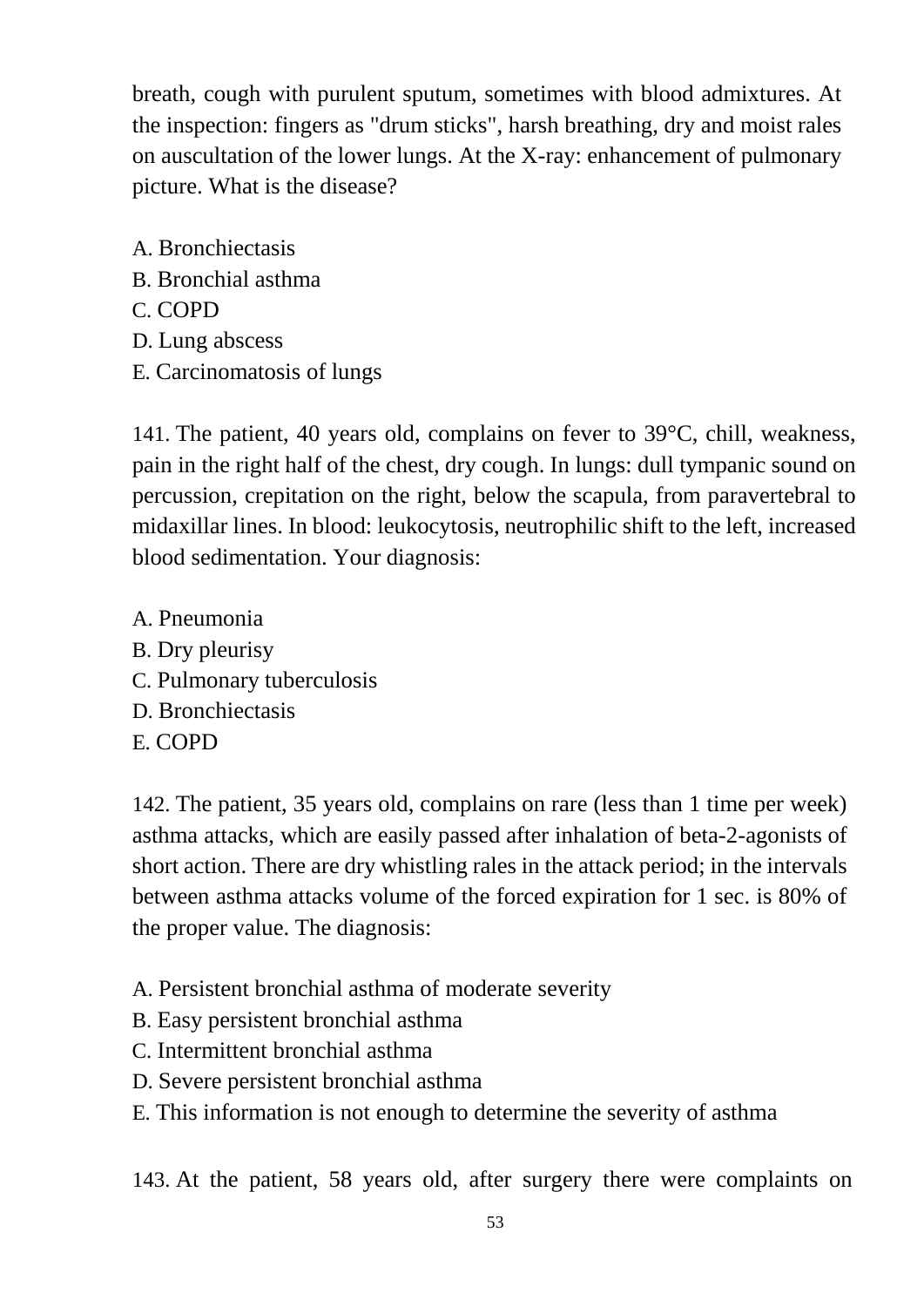pressing pain behind the sternum, cough with hemoptysis, breathlessness. In the anamnesis: COPD. At the inspection: cyanosis, accent of II tone on pulmonary artery, pleural friction noise. The X-ray of the chest cavity: swelling of pulmonary cone. At the ECG: concordant changes in III, aVR, V1- 2. In blood: L 8,0/10/9/l, blood sedimentation 35 mm/hr., increased activity of aldolase (AST-norm). What is the most credible diagnosis?

- A. Myocardial infarction
- B. Stenocardia
- C. Lung cancer
- D. Bronchiectasis
- E. Pulmonary embolism

144. The patient, 28 years, complains on cough with selection of a small amount of rusty sputum, increase of body temperature to 38,5°C, breathlessness, palpitation, general weakness. He is ill for two weeks. At the inspection: dullness on percussion in the right lung lower areas, small- and midbubbly rales. At the roentgenographic research: infiltration of lung tissue in the right lower lung. What is the most credible diagnosis?

- A. Eosinophilic infiltrate
- B. Peripheral lung cancer
- C. Pneumonia
- D. Exudative pleurisy
- E. Chronic obstructive bronchitis

145. The sick, 25 years old, is delivered by ambulance with complaints on sharp piercing pain in the right chest, which radiates to the neck, hands, choking. In the anamnesis: pulmonary tuberculosis during 6 months. At the inspection: the patient is sitting, cold sweat, expanding of the right intercostal spaces, restricting of respiratory movements, tympanic sound on percussion at the 5-7 ribs level on the right from anterior to posterior axillar lines, displacement of cardiac dullness to the left. At the X-ray: no pulmonary picture, along the periphery the lung field is separated from lungs; mediastinum is shifted to the left and the diaphragm cone- down. Your diagnosis: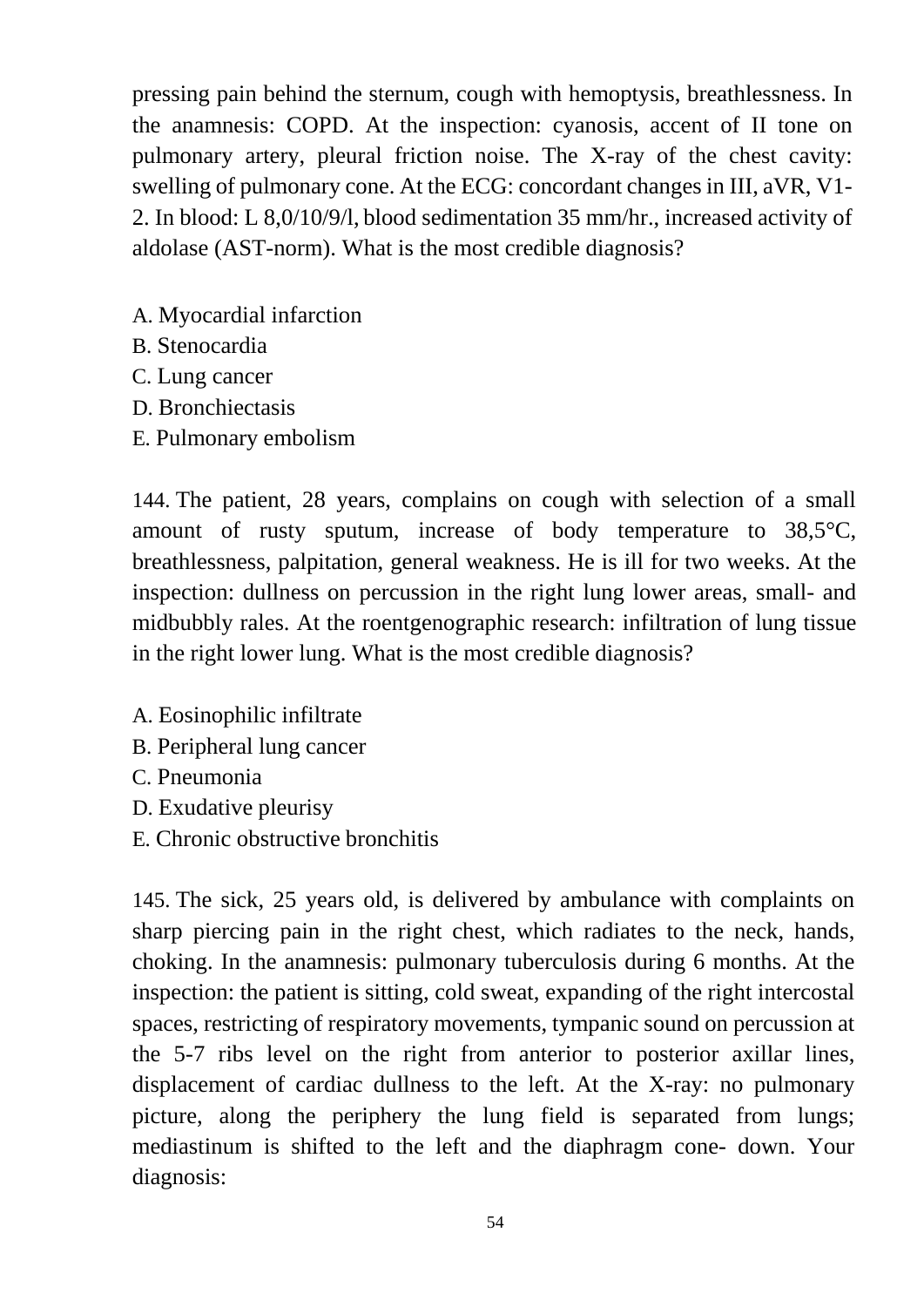- A. Exudative pleurisy
- B. Dry pleurisy
- C. Bronchial asthma
- D. Spontaneous pneumothorax
- E. Lung cancer

146. The patient, 37 years old, complains on cough with rusty sputum, pain in the left half of the chest at altitude of breath, choking of mixed character, fever to 37.6C. At the inspection: RR 28 per minute, dull sound on percussion in the left lung lower lobe, bronchial breathing. Which of antibacterial drugs is the drug of choice in this case?

A. Amoxiclav B. Thienam C. Moxifloxacin D. Biseptol E. Levomycetin

147. The patient, 58 years old, complains on breathlessness during exercise and dry cough mainly in the morning. He is ill for 16 years. At the inspection: pulmonary sounds with boxing shade, harsh breathing, scattered, dry whistling rales. The radiography of the chest cavity: increased transparency of the lung fields, deformed, corded roots. The spirography: moderate decline of lung vital capacity; significant generalized irreversible bronchial obstruction. Your diagnosis?

- A. Bronchial asthma
- B. Bronchiectasis
- C. COPD
- D. Pneumonia
- E. Lung cancer

148. The patient K., 22 years old, after severe hypothermia entered the clinic with complaints on pain in the right side that increased at coughing, fever to 39C, shortness of breath, chill. At the inspection: RR 28 for 1 minute, HR 112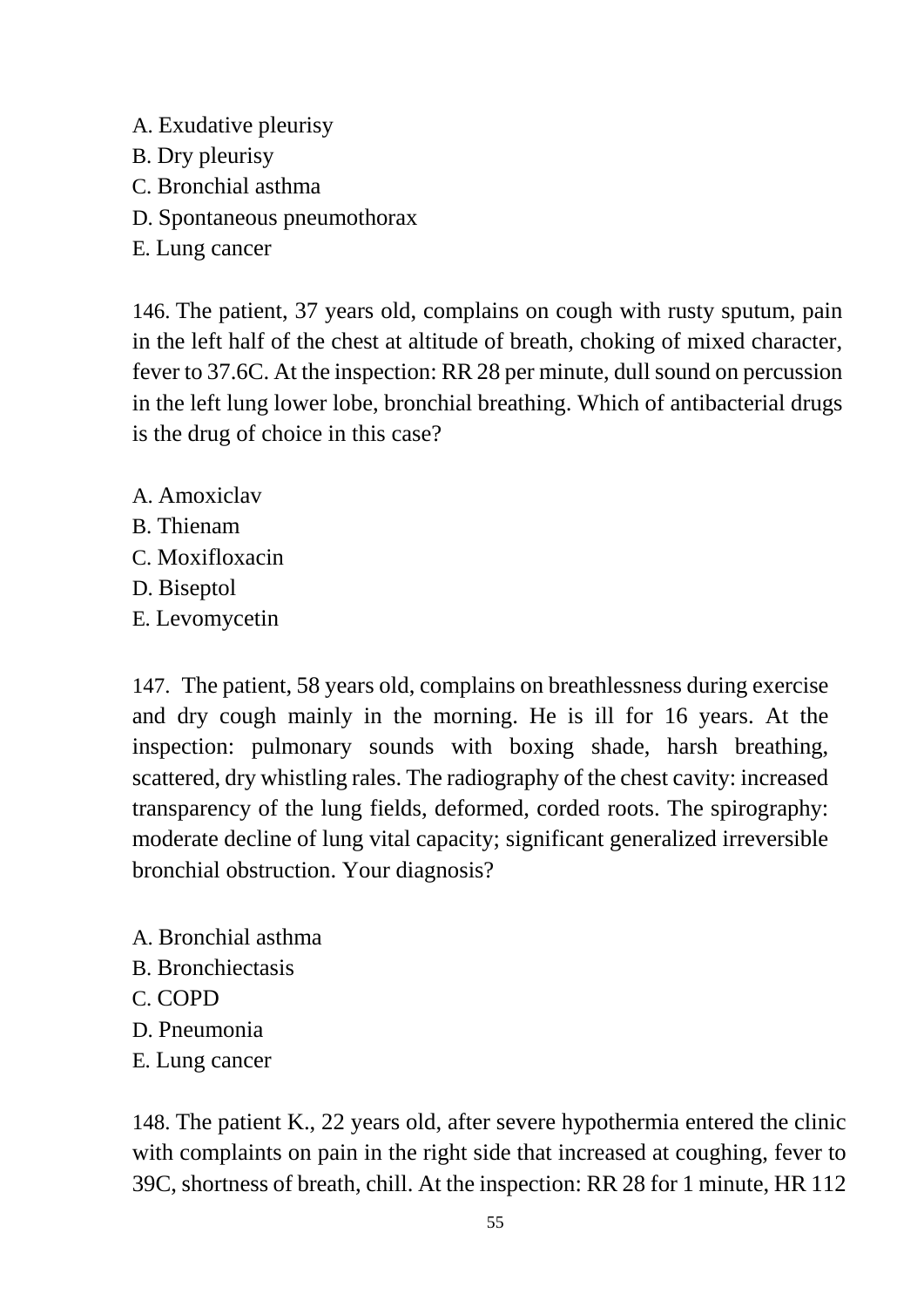for 1 minute, rhythmic, clear heart tones; the right half of the thorax is behind the act of breathing, dull tympanic sound on percussion below the right scapula angle, reduced vesicular breathing, crepitation, voice trembling is enhanced. Your diagnosis?

- A. Focal nosocomial pneumonia
- B. Aspirational pneumonia
- C. Focal right lung pneumonia on the background of immunodeficiency
- D. Croupous pneumonia
- E. Infiltrative tuberculosis of the right lung lower lobe

149. The patient S., 32 years old, a miner, entered the clinic with complaints on severe piercing pain in the left half of the chest, which increased at breathing, fever, chill. At the inspection: forced body position (lying on the right side); the left half of the thorax is behind the act of breathing, percussion is painful; there are smallbubbly rales on the backgroud of sharply reduced breathing along midaxillar line at the 5-6 rib level. Diagnosis?

- A. Dry pleurisy
- B. Lung abscess
- C. Pneumonia
- D. Infiltrative tuberculosis
- E. Loeffler`s eosinophilic pneumonia

150. At the woman, 38 years old, who suffered on chronic sinusitis for a long time, complaints on pain, swelling, redness of the knee joint (after injury) appeared. A doctor appointed NSAIDs. The allergological anamnesis is not overburdened. On the background of that, severe asthma attack developed. The most credible mechanism of bronchospasm is:

- A. Aspirin asthma
- B. Atopic asthma
- C. Mixed asthma
- D. Asthma of physical effort
- E. Dyshormonal asthma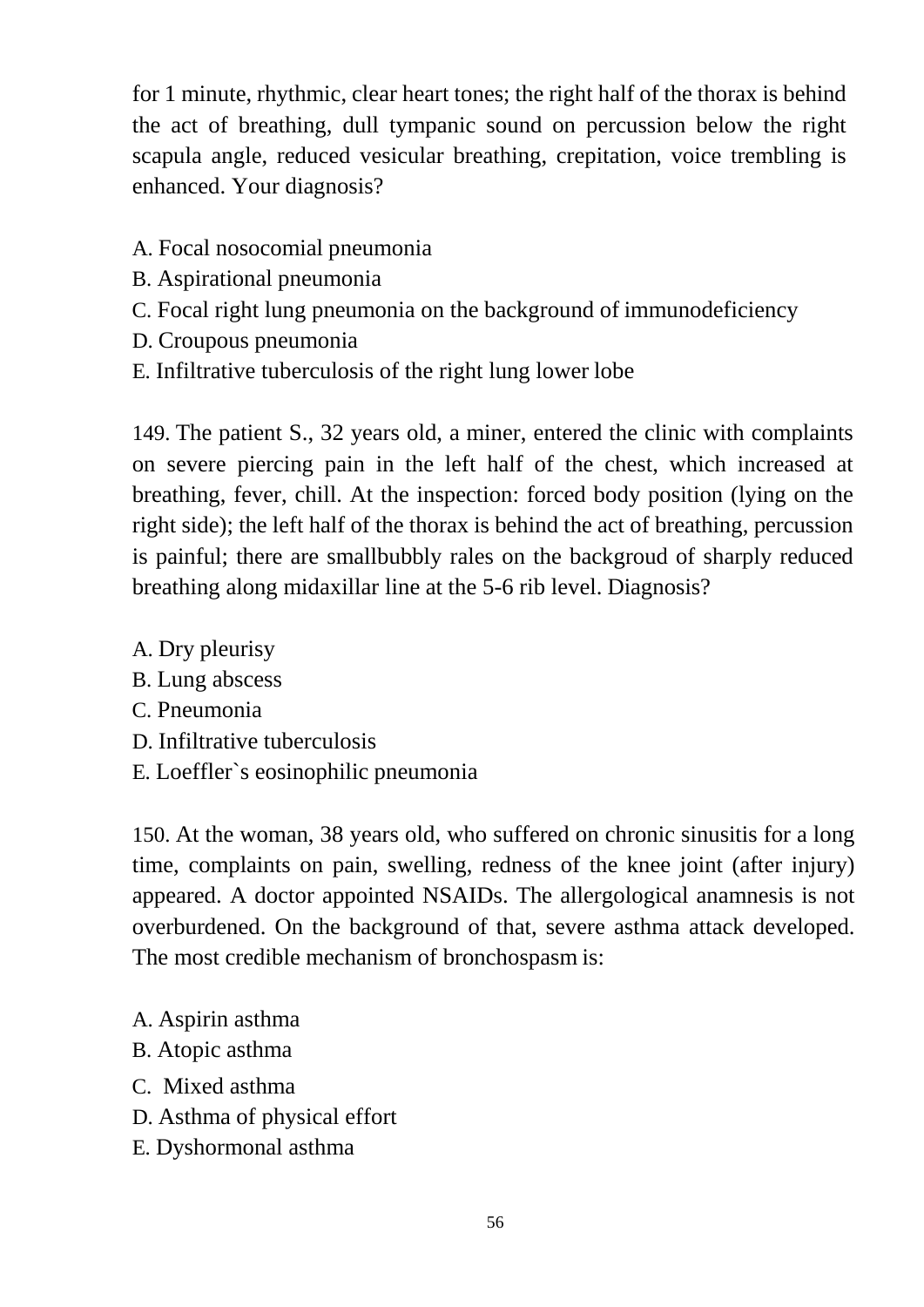151. At the 16-year-old boy, a football player, expressed expiratory dyspnea appears after quick pace of the game. Allergological and hereditary anamnesis are not overburdened. At the inspection, in rest: correct cardiac rhythm, clear tones. In lungs: vesicular breathing, no rales. Spirometry is without changes. The previous diagnosis?

- A. Psychophysiological short breathing
- B. Mental asthma
- C. Asthma of physical effort
- D. Syndrome of obstructive somnolent apnea
- E. Trachea-bronchial dyskinesia

152. The patient Z., 40 years old, complains on cough with purulent sputum, asthma attacks that occur mainly in the morning, weakness, shortness of breath when walking, periodic increase of body temperature 37,6-37,7C. Which of the following cases, this patient will be recommended surgical treatment?

- A. Bilateral diffuse bronchiectasis, complicated with pulmonary heart
- B. Bronchiectasis, complicated with respiratory failure of III stage
- C. Subclinical bronchiectasis within one segment
- D. Bronchiectasis within one lung lobe, complicated with bleeding
- E. Bilateral diffuse bronchiectasis with uncomplicated course

153. The patient, 45 years old, a foundry worker during 15 years, addressed a therapist with complaints on shortness of breath at little physical exercise, cough, piercing feeling in the chest. At the lung X-ray: small shadows of round form with clear contours of diffuse nature with medium intensity in the upper lung. What kind of specialist should set the final diagnosis?

- A. Occupational pathologist
- B. Oncologist
- C. TB
- D. Pulmonologist
- E. District physician of polyclinics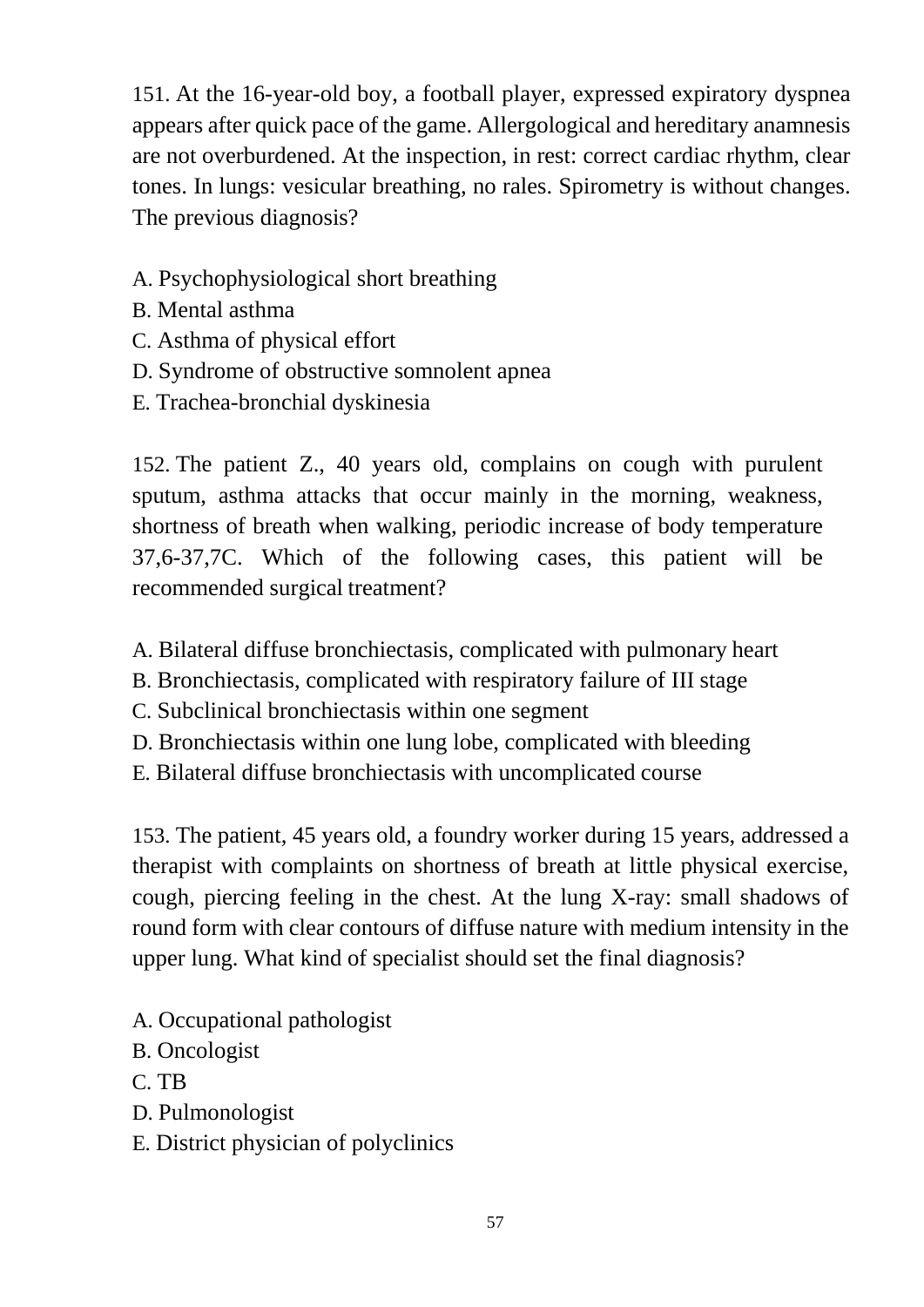154. At the radiography of the chest cavity of the patient, who has been treated during 25 years on bronchial asthma, from the side of the heart the following changes are revealed: swelling of the cone of pulmonary artery, significant increase of right ventricle. On the ECG: deviation of electrical axis to the right, P pulmonale. What caused the appearance of such changes?

- A. Left atrial hypertrophy
- B. Left ventricular hypertrophy
- C. Left heart hypertrophy
- D. Right heart hypertrophy
- E. Right ventricular hypertrophy

155. At the woman, 28 years old, who applied to polyclinics, pneumonia was diagnosed (with localization in the left lung lower lobe). What is the starting treatment:

- A. Clarithromycin
- B. Penicillin
- C. Cyprobay
- D. Vancomycin
- E. Tobromicyn

156. The 35-year-old woman, a seller, fell ill acutely with increase of body temperature 39-40C, chill, cough with a small amount of mucous sputum, pain in the right side. In lungs: dullness on percussion on the right under the scapula, crepitation. The radiography of the chest cavity: unhomogeneous shadow with diffuse contours in the right lung lower lobe. Mantoux test 5mm. Your previous diagnosis:

- A. Infiltrative tuberculosis
- B. Lung infarct
- C. Lung abscess
- D. Lung cancer
- E. Pneumonia

157. During daily round of patients a physician determined at the patient after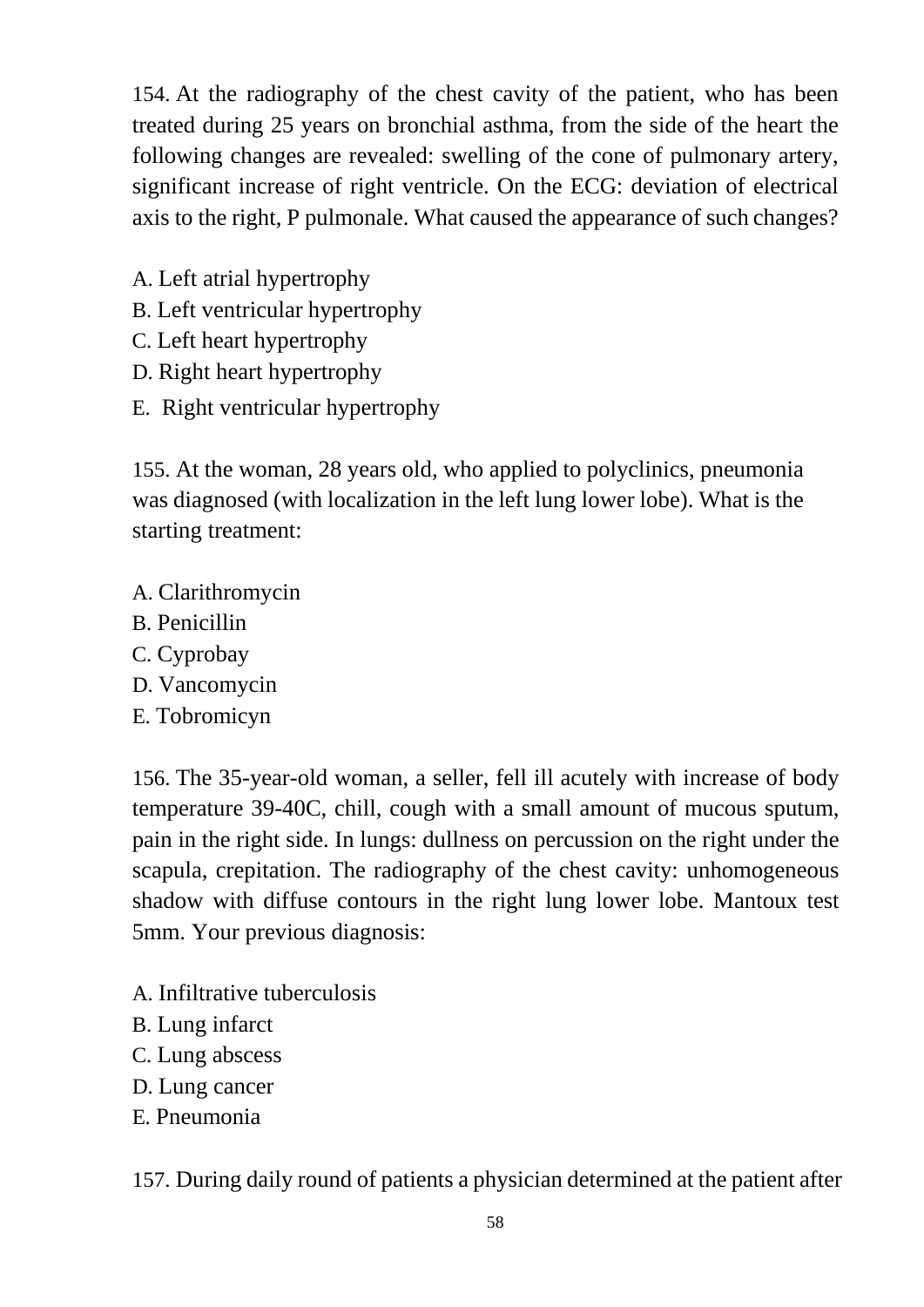appendectomy, which was held on the background of acute respiratory disease, shortness of breath (RR 45 for 1 minute), sharply reduced breathing over both lungs, tachycardia 132 for 1 minute, hypotension 85/40. Symptoms of bleeding, peritonitis were not found. Blood saturation decreased to 60%. What is the urgent treatment at this stage of respiratory failure?

- A. Supply of the upper respiratory tract passage
- B. Appointment of cardiotonics
- C. Appointment of respiratory analeptics
- D. Ventilation with oxygen
- E. Cardiopulmonary and cerebral reanimation

158. The man, 52 years old, was observing on COPD about 20 years. Two months ago breathlessness increased, heavy feeling in the right intercostal area appeared. At the inspection: diffuse cyanosis, body temperature 37,0C, RR 32 for 1 minute, Ps 92 for 1 minute AP 110/80, accent of II tone on pulmonary artery tone, liver+2,0 sm. In lungs: dry rales. What test is it necessary to conduct for diagnostics of the developed complication?

- A. Echo-CG
- B. Picfloumetry
- C. Spirography
- D. Catheterization of the heart cavity
- E. Catheterization of pulmonary vessels

159. The patient, 58 years old, is suffering on COPD for 25 years. During the last six months heart failure symptoms appeared: shortness of breath, edema of the lower extremities. At the inspection: diffuse cyanosis, RR 26 for 1 minute, heart tones are deaf, rhythm is correct, Ps 78 for 1 minute, AP 150/90, liver is on 5,0 sm below the rib arc, edema of the lower extremities. On the ECG: increase of P amplitude in I, III, aVF leads and deep S in V4-V6. What is the starting mechanism of heart changes?

- A. Bronchial obstruction
- B. Hypertension in a small circle of blood circulation
- C. Right ventricular hypertrophy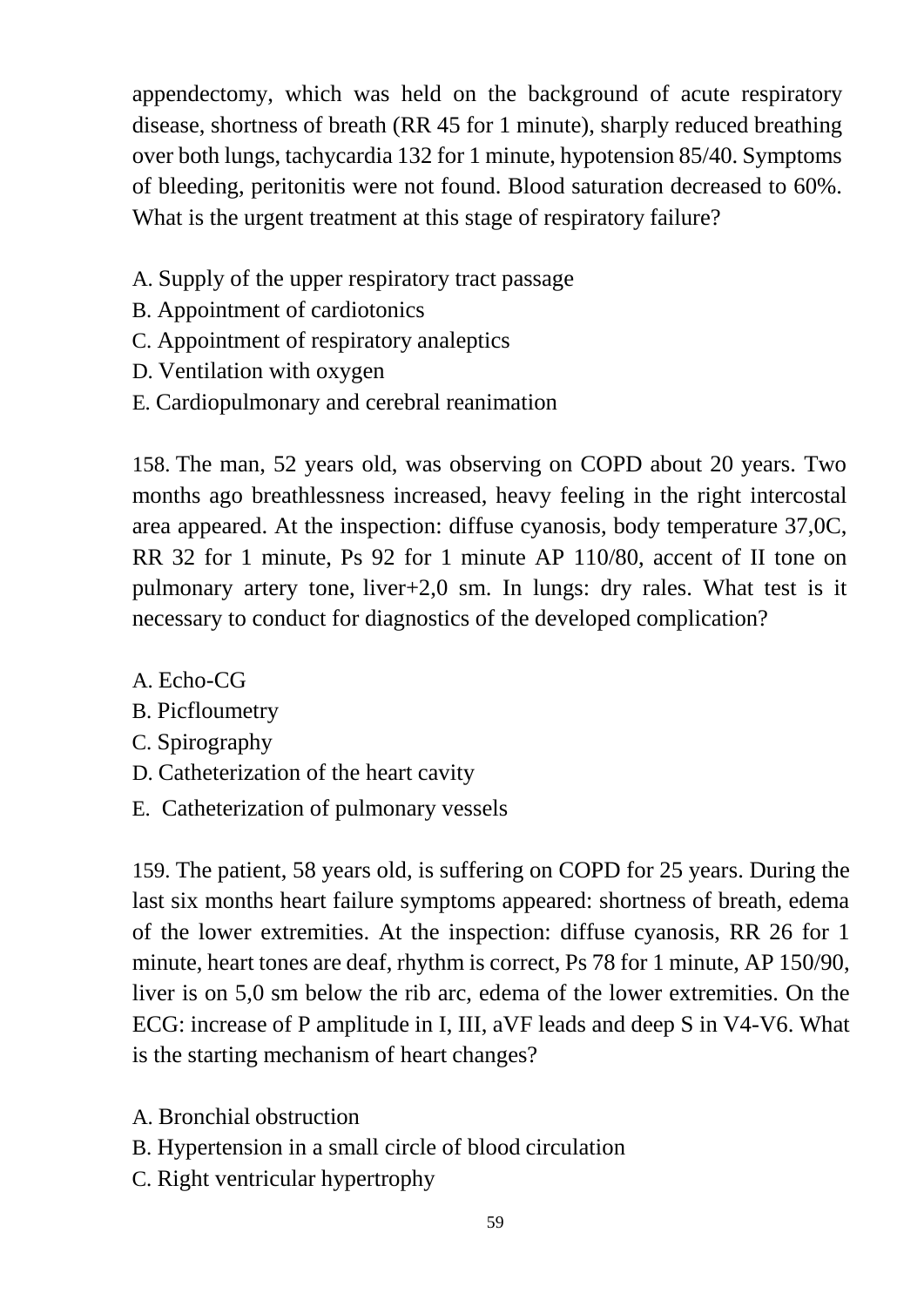D. Arterial hypertension in a large circle of blood circulation E. Arterial hypoxemia

160. At the patient, 43 years old, after taking aspirin, shortness of breath, hard breathing, edema of the face, urticar rash on the limbs appear. At the inspection: severe general state, cyanosis of skin, stridorous breathing, RR 38 for 1 minute. AP 120/80, HR 120/min. What drug should be the first?

- A. Suprastin
- B. Theophylline
- C. Adrenalin
- D. Erius
- E. Dimedrol

161. The patient S., 42 years old, a foundry worker for 16 years, complains on pain in the area of scapula, dry cough, shortness of breath during load. Objectively: pulmonary sound with boxing shade on percussion in the lower lateral areas of the chest, mobility of lower lung edges is not changed, a big amount of dry rales. Spirography: lung vital capacity is 78%. At the radiography: enhancement and deformation of pulmonary picture, mainly in middle and lower lung areas, a small amount of nodular shadows 2-3 mm in diameter, lung roots are expanded, transparency of basal lung is increased. The previous diagnosis.

A. Silicosis of I st. Chronic bronchitis. Pulmonary emphysema. RF of Ist.

- B. Silicosis of I st., uncomplicated
- C. Silicosis of I st. Pulmonary emphysema. RF of I st.
- D. Silicosis of I st. Silicotuberculosis. Pulmonary emphysema. RF of I st.
- E. Silicosis of I st. Pneumonia.

162. The patient, 33 years old, works with materials that contain asbestos, and there is an increased concentration of asbestos dust into air of working place. After 5 years of working dyspnea at small exercise, attacks of cough with hardly eliminated thick sputum, accompanied with pain in the chest, appeared. At the inspection: cyanosis of the face and lips, barrel-shaped thorax. In lungs: boxing sound on percussion, a big amount of dry and moist rales, pleural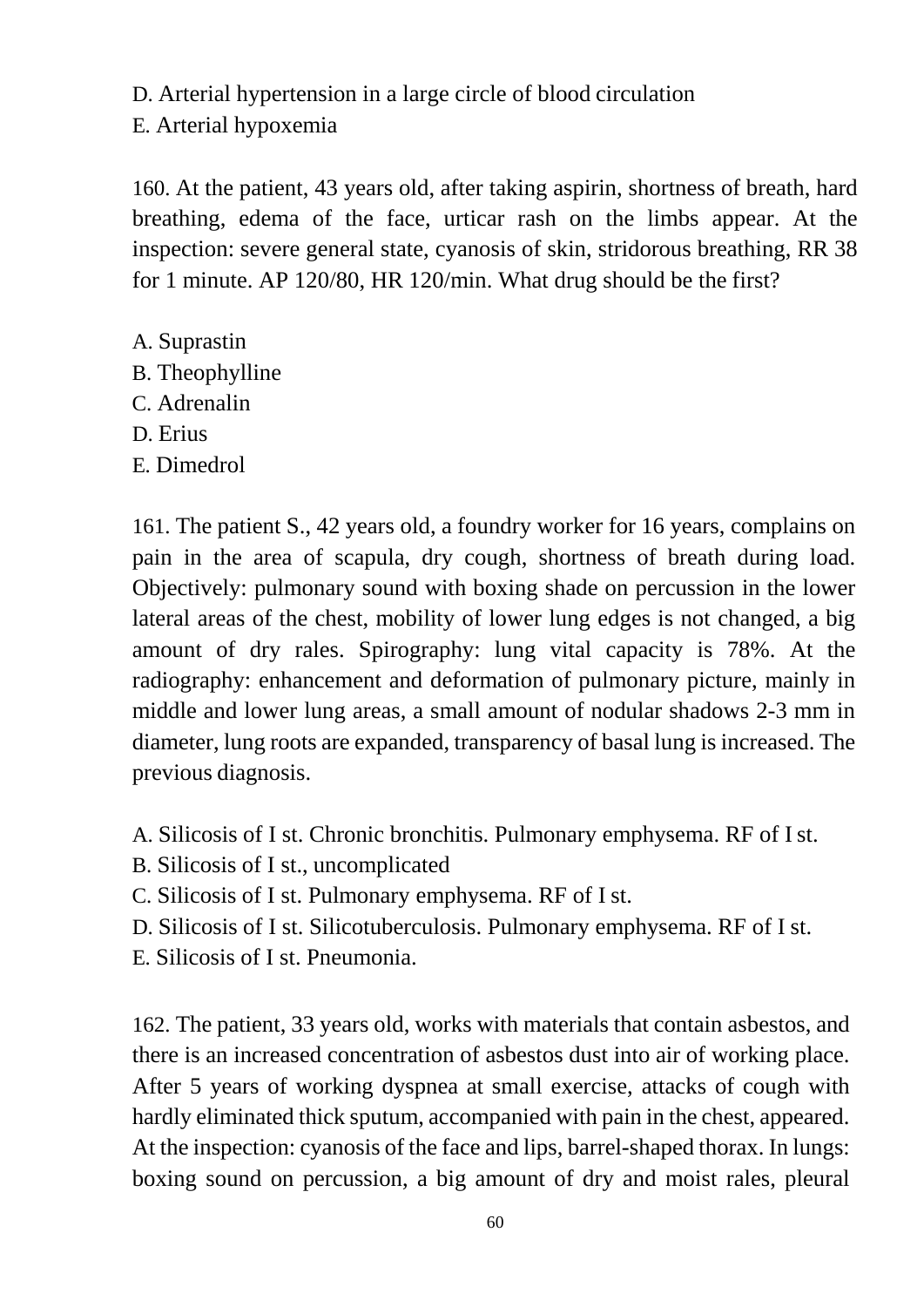friction noise, mobility of lower lung edges is limited. The radiography: vascular and bronchial picture is sharply enhanced and deformed; transparency of lung fields is diffuse increased; pleurodiaphragmatic comissures, interlobar right pleura is thicken; lung roots are expanded. The previous diagnosis:

- A. Chronic obstructive bronchitis
- B. Pleuropneumonia
- C. Asbestosis, adhesive pleurisy
- D. Pulmonary tuberculosis
- E. Right lung tumor

163. What are the main features that characterize the remodelation of bronchi at bronchial asthma?

- A. Increased vascularization (angiogenesis)
- B. Damage of epithelium
- C. Hyperplasia of bronchial smooth musculature
- D. Thickening of basal membrane
- E. All answers are true

164. The worker of the filter production factory with diagnosed asbestosis of I stage is rationally employed, has annually prophylactic treatment, feels good. After 5 years, suddenly starts to complain on expressed increase of breathlessness, appearance of bloody sputum, weightloss, fever. At the lung X-ray: atelectasis of the right lung middle lobe. What complication developed at the patient?

- A. Central right lung tumor
- B. Fibrous-cavernous pulmonary tuberculosis
- C. Right lung abscess
- D. Pneumonia, severe course (IV group)
- E. Exacerbation of chronic bronchitis with bronchiectasis

165. The patient N., 38 years old, is suffering on bronchial asthma for 6 years. At visiting an allergologist the patient is offered to fill in the test of bronchial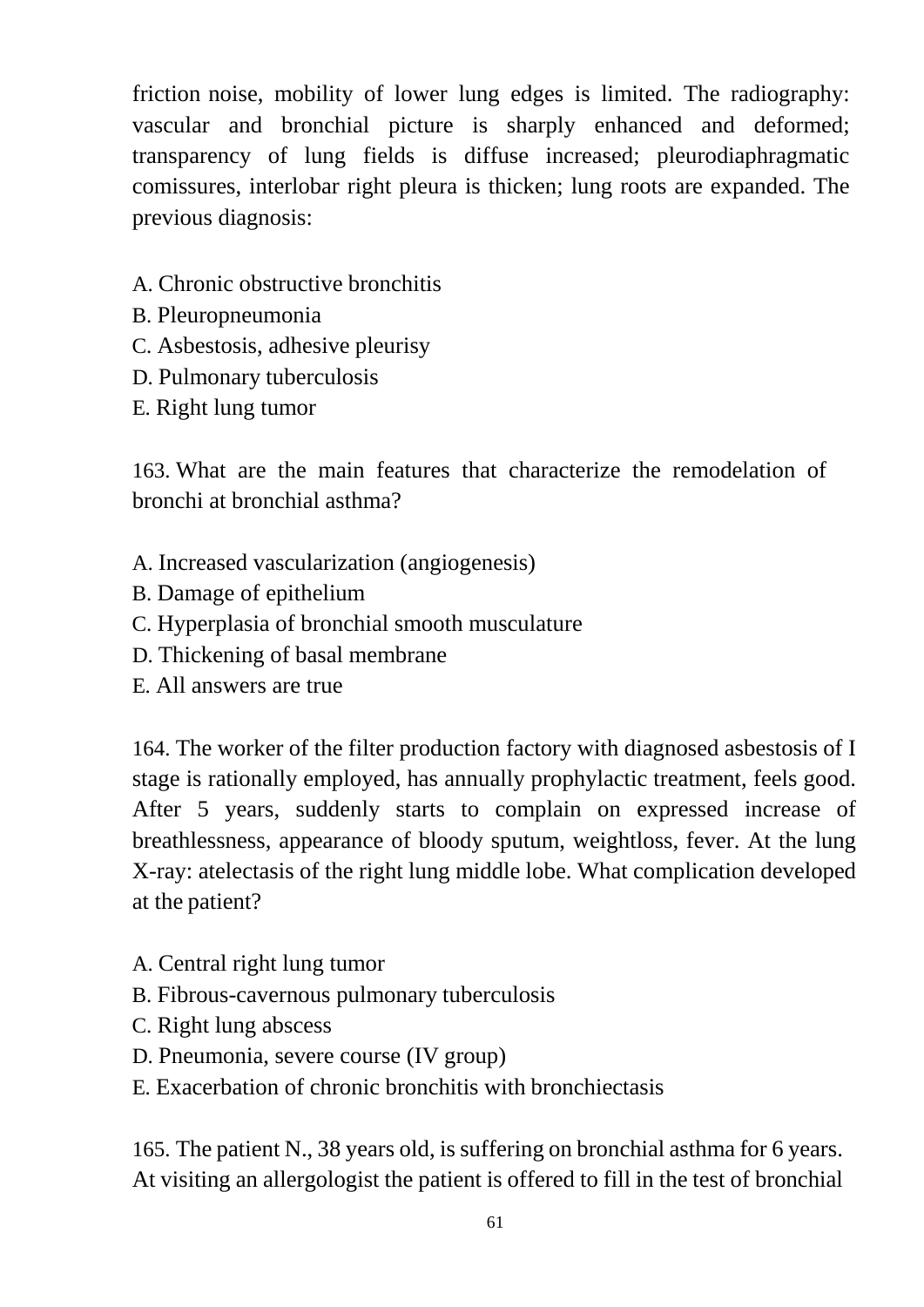asthma control, where he gets 17 points. What is the degree of bronchial asthma control?

- A. Complete control of bronchial asthma
- B. Partial control of bronchial asthma
- C. Incontrol course of bronchial asthma
- D. Exacerbation of bronchial asthma
- E. That number of points is not enough for evaluation of bronchial asthma control

166. The patient, 36 years old, complains on significant breathlessness in rest, heavy sense in the chest. He links the disease with the flu two weeks ago. At the inspection: forced position-sitting with front leaning; puffy face, cyanosis, neck veins are swelling; heart bounds are displaced in both sides, heart tones are deaf, heart rate 106 per minute, AP 100/60. In blood: blood sedimentation 42 mm/hr. At the ECG: low voltage. At the lung X-ray: trapezial heart shadow, signs of stagnation in lungs. What is the most credible diagnosis?

- A. Acute pericarditis
- B. Viral myocarditis
- C. Dilatational cardiomyopathy
- D. Coronary heart disease
- E. Rheumatic heart disease

167. The patient, 52 years old, is hospitalized in the hospital in a very severe state. At the inspection: adynamia, forced position, skin is covered with cold sweat, expressed cyanosis of the face, swelling of neck veins; mixed dyspnea, RR 36 for 1 min., filiform arrhythmic pulse, 118 for 1 minute, AP 80/55; liver is increased  $+5,0$  sm, painful on palpation. At the lung X-ray: spherical heart configuration, signs of stagnation in lungs. What treatment should be used?

- A. Pericardiocentesis
- B. Appointment of glucocorticosteroids
- C. Appointment of diuretics
- D. Pericardectomy
- E. Appointment of cardiac glycosides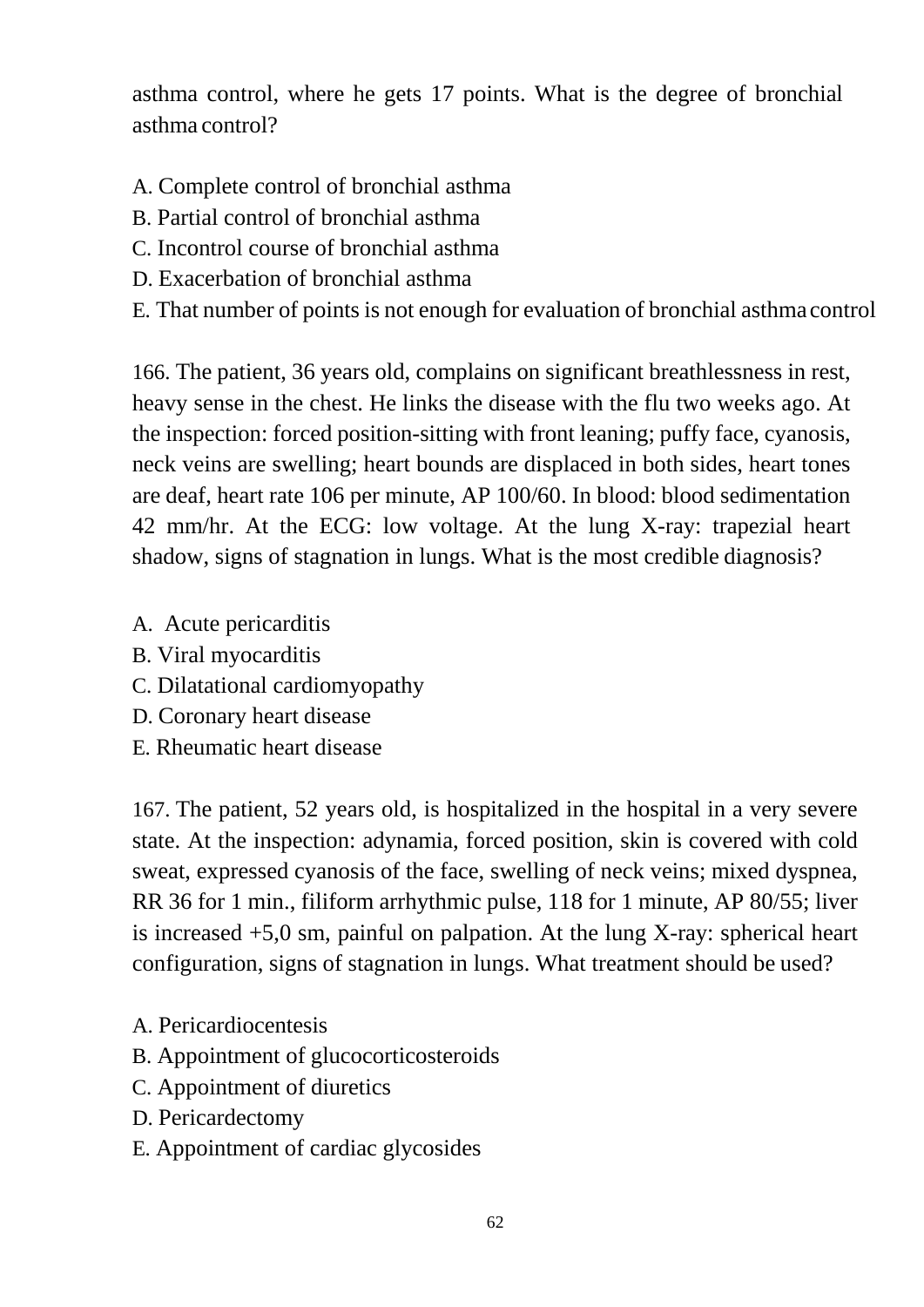168. The patient, 52 years old, complained on cough for 12 years, during the last five years began to notice breathlessness during exercise. A month ago cough with pyoptysis increased. At the inspection: edema of the legs, warm diffuse cyanosis, dyspnea in rest. RR 32 for 1 minute, body temperature 37,5C, heart bounds are displaced to the right, accent of II tone on pulmonary artery, liver +2,0 sm. What is the tactics?

- A. Outpatient treatment
- B. Physiotherapy
- C. Hospital treatment
- D. Extracorporeal methods of treatment
- E. Spa treatment

169. The patient, 60 years old, after gynecological operation is transferred to cardiological unit with the diagnosis: pulmonary embolism. In the anamnesis: ulcer of stomach. At the inspection: skin is pale. HR 88 for 1 minute, RR 20 for 1 minute, AP 90/60, heart tones are reduced, accent of II tone on pulmonary artery. In lungs: reduced breathing, more in the right lower areas. What is the tactics?

- A. Appointment of aspirin
- B. Appointment of prednisolone
- C. Appointment varfarin
- D. Appointment fraxiparin
- E. Appointment of furosemide

170. At the patient, 50 years old, after painting of windows at home, attack of dyspnea started, which did not pass after taking sympathomimetics within 3 days. In the anamnesis: bronchial asthma. During the last year there were 3 attacks that passed after taking salbutamol. At the inspection: HR 120 for 1 minute, AP 155/80, edema of the lower limbs, shallow breathing, RR 36 for 1 minute, dry whistling rales over the lungs, heart bounds are shifted to the right, liver +4,0 sm. What caused the heart failure?

A. Coronary heart disease B. Hypertension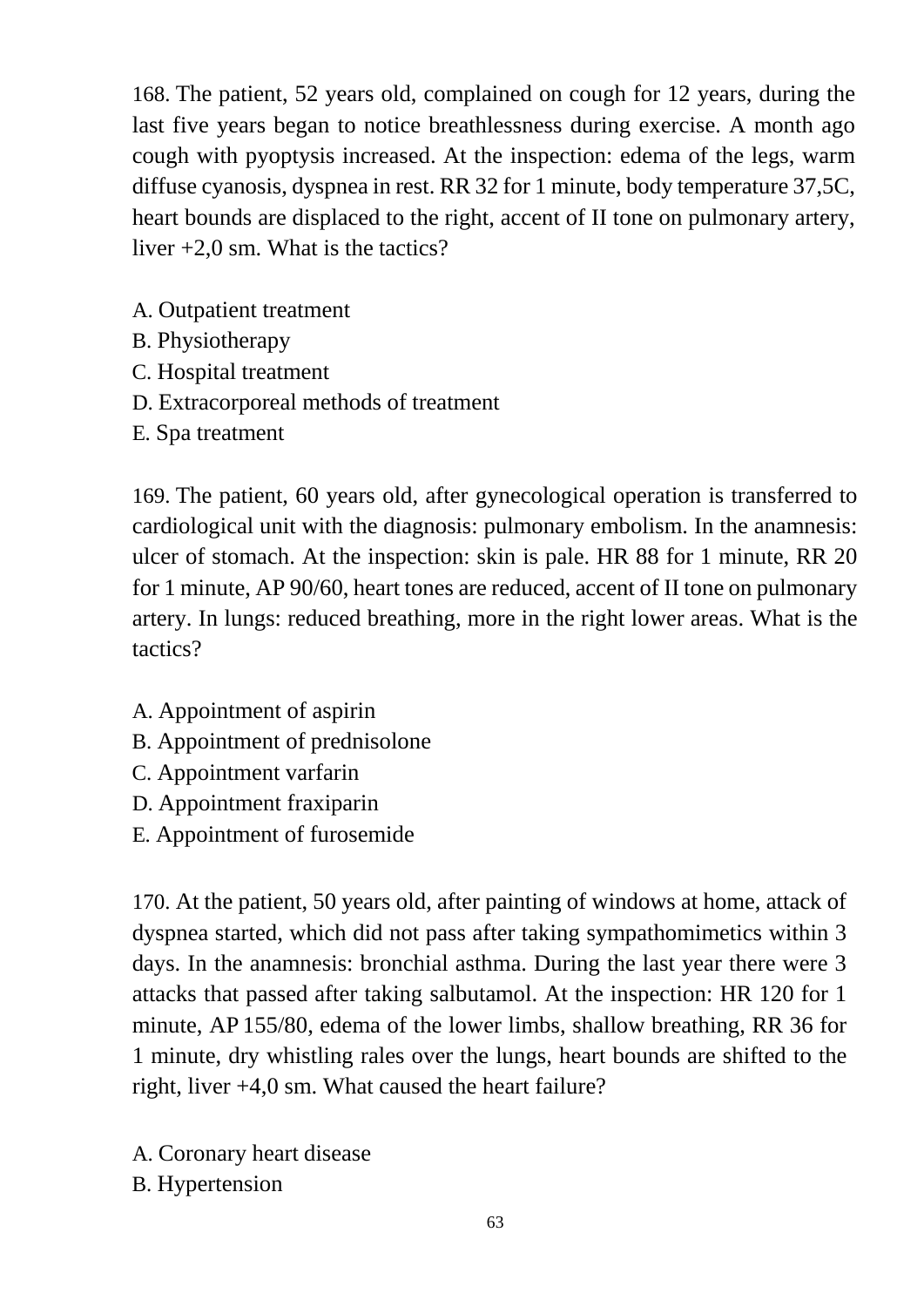C. Pulmonary embolism

D. COPD

E. Acute pulmonary heart

171. The patient P., 54 years old, complains on shortness of breath, cough, palpitation. He is smoking for 30 years. At the inspection: warm diffuse cyanosis, swelling of neck veins, flat chest, reduced breathing, RR 28 for 1 minute, accent of II tone on pulmonary artery, heart rate 90 per 1 minute, AP 150/80, liver is +2,0 sm. On the ECG: P "pulmonale" and signs of right ventricular hypertrophy. What disease is the cause of developed complication?

A. Obesity B. Primary pulmonary hypertension C. Hypertension D. COPD E. Bronchial asthma

172. The patient, 56 years old, is suffering on bronchial asthma over 25 years. At asthma attacks he is using beta 2-agonists of short action. What complication is not connected with overdose of beta 2-agonists?

A. Muscle tremor B. Increase of blood pressure C. Syndrome of "rebound" D. Tachycardia E. Sleepiness

173. Topographic percussion of lungs in a patient who got a serious job-related barotrauma revealed that the lower lungs borders were located one rib below normal, there was a significant increase in both lungs height and Kronig's isthmus. What disease should be suspected in the first place?

- A. Pulmonary emphysema
- B. Exudative pleuritis
- C. Chronic bronchitis
- D. Bronchial asthma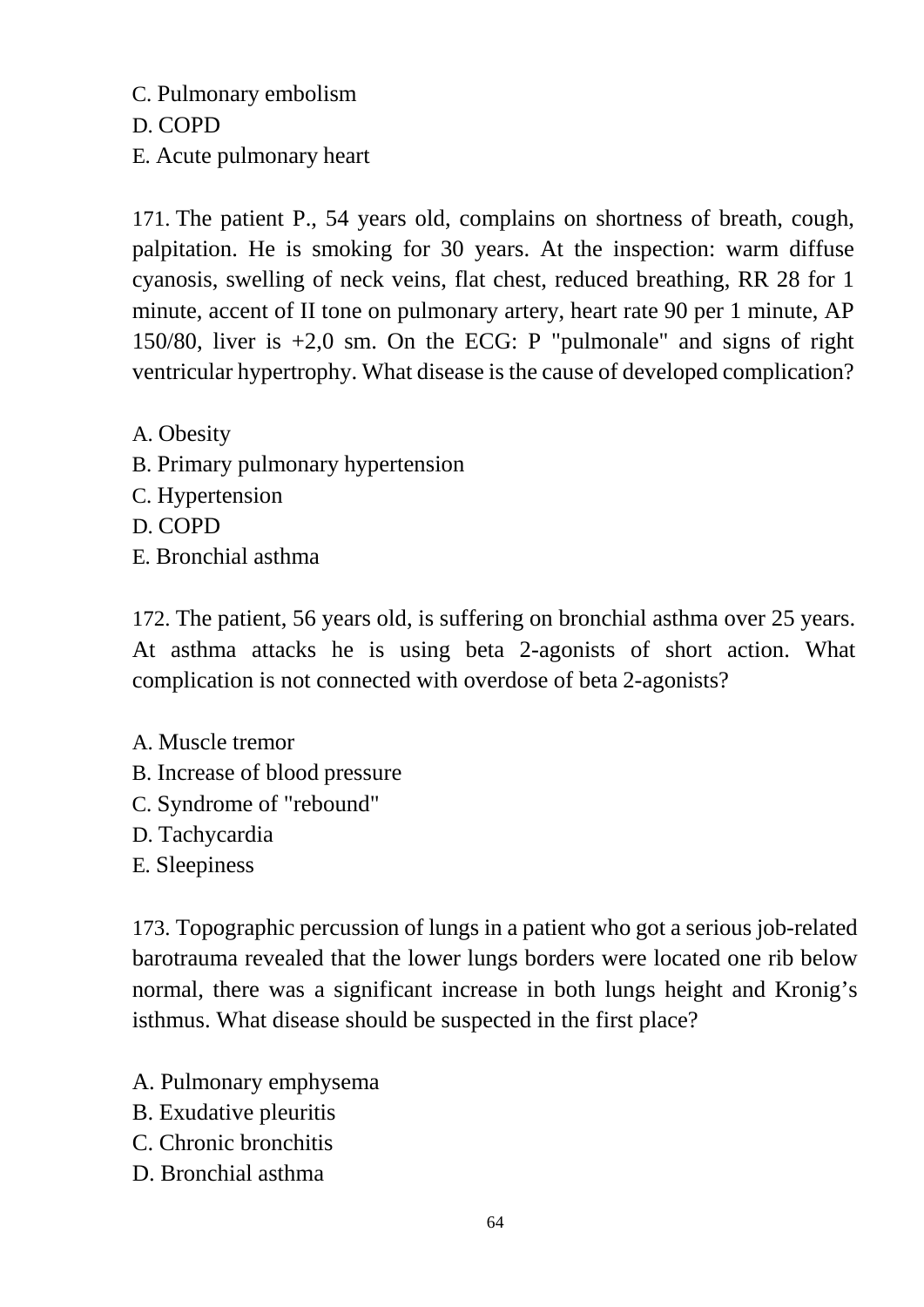## E. Pneumothorax

174. A 47-year-old patient complains about cough with purulent sputum, pain in the lower part of the left chest, periodical body temperature rise. She has been suffering from these presentations for about 10 years. Objectively: "drumstick" distal phalanges. What examination would be the most informative for making a diagnosis?

- A. Survey radiograph of lungs
- B. Pleural puncture
- C. Bacteriological analysis of sputum
- D. Bronchography
- E. Bronchoscopy

175. 4 days ago a 32-year-old patient caught a cold: he presented with sore throat, fatigue. The next morning he felt worse, developed dry cough, body temperature rose up to 38,2oC, there appeared muco-purulent expectoration. Percussion revealed vesicular resonance over lungs, vesicular breathing weakened below the angle of the right scapula, fine sonorous and sibilant wheezes. What is the most likely diagnosis?

- A. Pulmonary carcinoma
- B. Pulmonary gangrene
- C. Focal right-sided pneumonia
- D. Bronchial asthma
- E. Acute bronchitis

176. A 22-year-old patient is a clerk. His working day runs in a conditioned room. In summer he was taken by an acute disease with the following symptoms: fever, dyspnea, dry cough, pleural pain, myalgia, arthralgia. Objectively: moist rales on the right, pleural friction rub. X-ray picture showed infiltration of the inferior lobe. In blood: WBC - 11 • 109/l, stab neutrophils - 6%, segmented neutrophils - 70%, lymphocytes - 8%, ESR - 42 mm/h. What is the etiological factor of pneumonia?

# A. Mycoplasm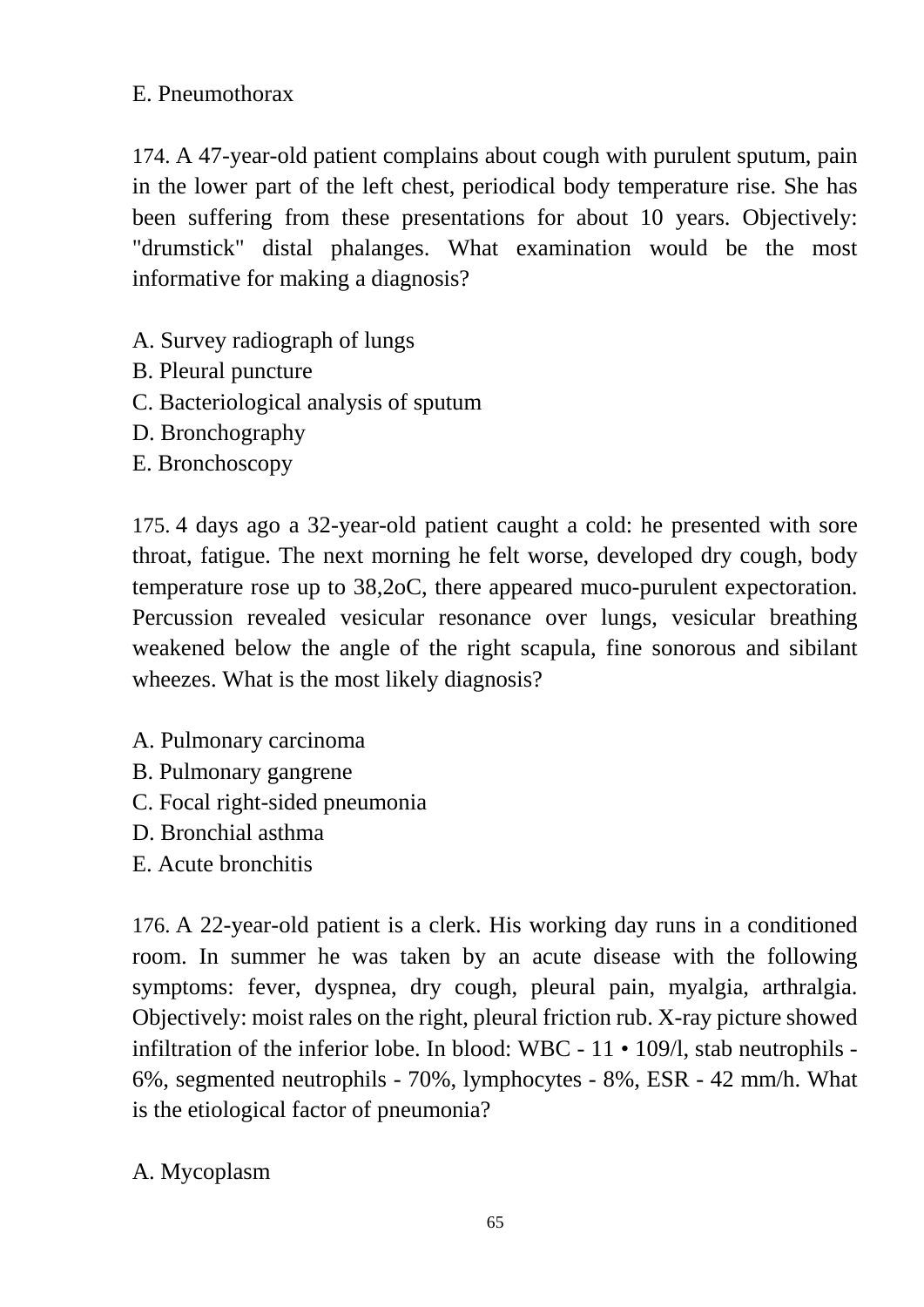## B. Streptococcus

- C. Staphylococcus
- D. Legionella
- E. Pneumococcus

177. A 32-year-old patient has developed an acute condition after hypothermia: temperature - 40oC, cough with 200 ml of sputum per day. The sputum is purulent, foul-smelling. To the right of the lower lobe the mixed moist rales can be auscultated. Blood tst results: WBCs -18,0 • 109/l, ESR - 45 mm/h. Radiographically: in the lower lobe of the right lung there is a thick-walled cavity up to 6 cm in diameter with a high horizontal level. What is the most likely diagnosis?

- A. Fibro-cavernous pulmonary tuberculosis
- B. Lung cyst
- C. Decomposing lung carcinoma
- D. Infiltrative pulmonary tuberculosis
- E. Lung abscess

178. A 40-year-old patient complains of fever up to 39oC, cough with sputum and blood admixtures, dyspnea, weakness, herpetic rash on the lips. Objectively: respiration rate - 32/min. Under the shoulder blade on the right the increased vocal fremitus and dullness of percussion sound were revealed. Auscultation revealed bronchial respiration. Blood count: WBCs - 14 • 109/l, ESR - 35 mm/h. What is the provisional diagnosis?

- A. Right-sided croupous pneumonia
- B. Focal right-sided pneumonia
- C. Cavernous tuberculosis of the right lung
- D. Lung cancer
- E. Exudative pleuritis

179. A 49-year-old patient complains of dyspnea, cough. There are no sputum discharges. He has repeatedly used salbutamol and intal but with no effect. Objectively: he is only able to sit while leaning on the table. Cyanosis of face, acrocyanosis are present. Breathing is shallow, laboured, in some parts it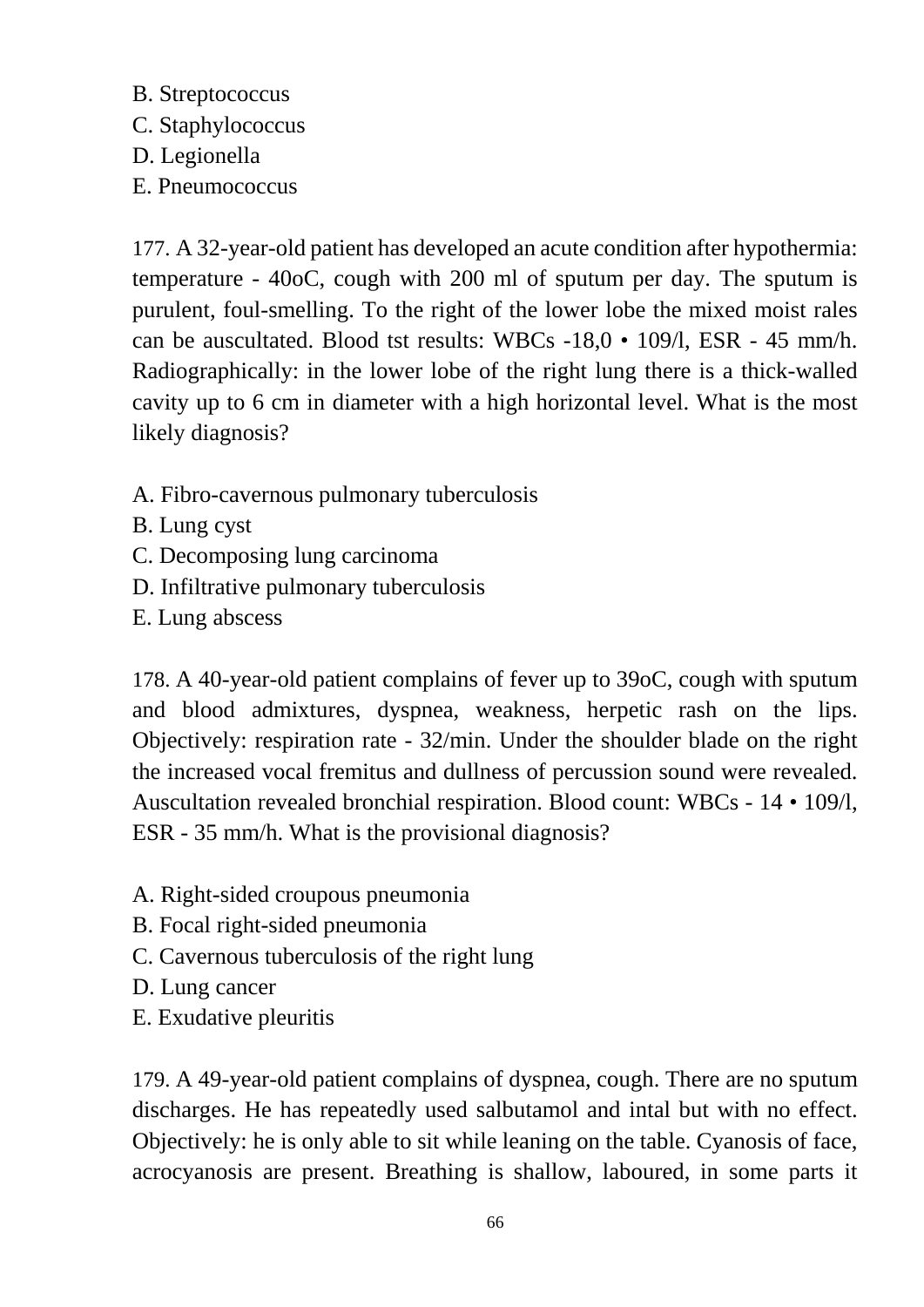cannot be auscultated; there are diffuse rales, expiration is significantly prolonged. Heart sounds are muffled, tachycardia is present. Ps - 112/min, AP-110/70 mm Hg. Liver is located near the costal arch. There are no peripheral edemata. What is your provisional diagnosis?

- A. Cardiac asthma
- B. Status asthmaticus
- C. Chronic obstructive bronchitis
- D. Bronchiale asthma, moderate gravity
- E. Foreign object aspiration

180. A 36-year-old female has a 7-year history of pollen allergy. Over the last 2 years in August and September (during ragweed flowering), the patient has had 2-3 asthma attacks that could be treated with one dose of salbutamol. Objectively: body temperature - 36,5oC, respiratory rate - 18/min, Ps- 78/min, AP-115/70 mm Hg. There is vesicular breathing above the lungs. Cardiac sounds are sonorous, of regular rhythm. What drug would be most effective to prevent asthma attacks during the critical season for the patient?

- A. Intalum inhalation
- B. Berotec inhalation
- C. Atrovent inhalation
- D. Suprastin administration
- E. Theopecum administration

181. A 65-year-old male patient complains of dyspnea that is getting worse with exertion, morning cough with expectoration of mucous sputum. For about 15 years, he has been subject to regular medical check-up for chronic bronchitis. The patient takes berodual (16 inhaled doses per day). Objectively: body temperature is 36,8°C, RR- 24/min, Ps- 110/min, AP- 145/90 mm Hg. Auscultation reveals a lot of dry rales above the lungs. FEV1- 65%. What is the optimal tactics of further management of the patient?

- A. To include short-acting /32-agonists in the therapy
- B. To administer inhalation corticosteroids
- C. To administer antibiotics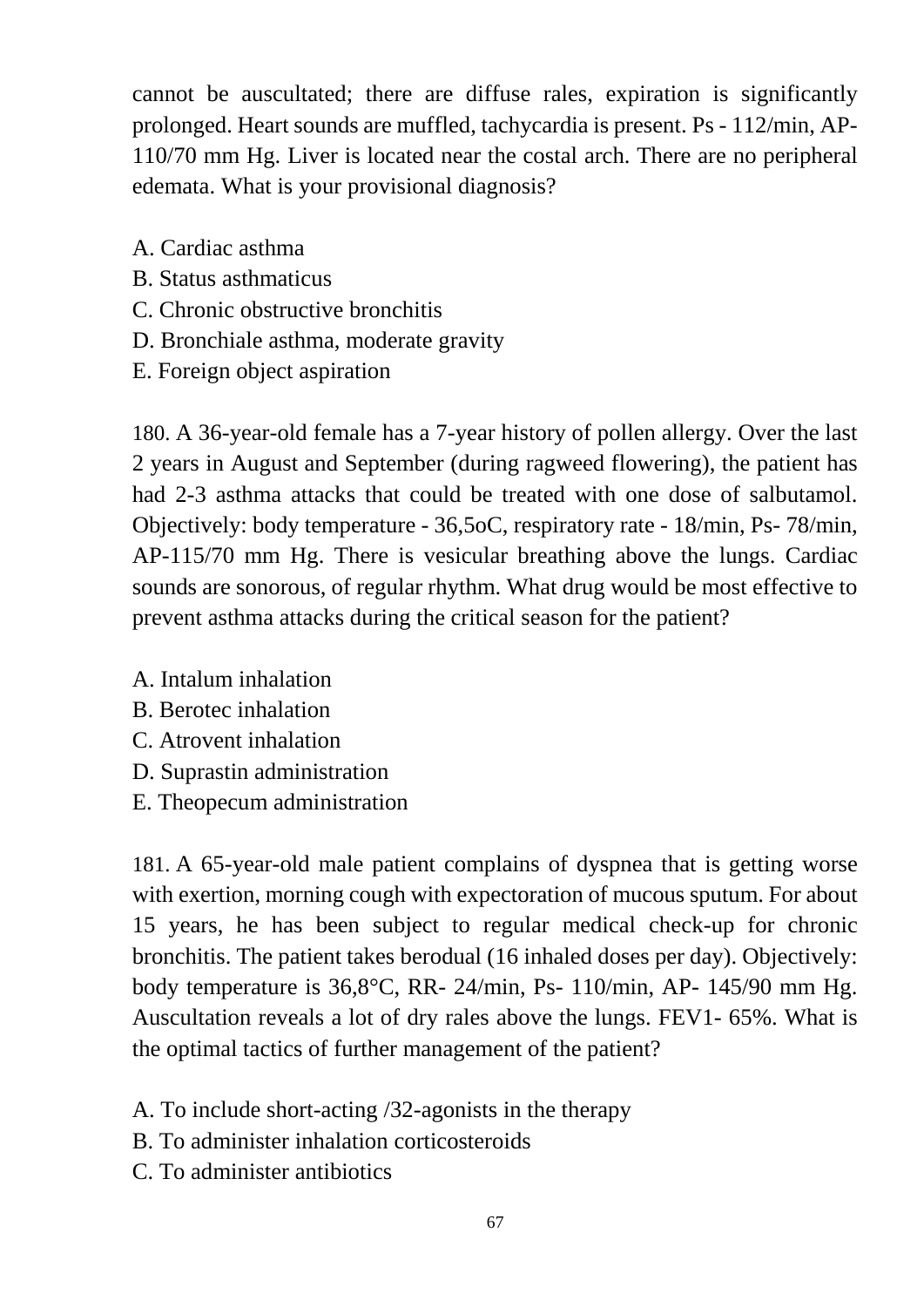D. To administer theophylline

E. To increase the daily dose of berodual

182. A 45-year-old male patient with acute abscess of the left lung has suddenly developed acute chest pain and dyspnea while coughing, tachycardia has increased. The control Ro-gram shows left lung collapse, the air in the left pleural cavity and a horizontal fluid level. What is the mechanism of this complication?

- A. Inflammation spread to the visceral pleura
- B. Atelectasis of the left lung
- C. Acute cardiovascular insufficiency
- D. Abscess burst into the pleural cavity
- E. Bullae rupture of the left lung

183. A 21-year-old female patient has been hospitalized on an emergency basis because of severe dyspnea, pain in the left side of chest. Body temperature is 38,8°C. The condition developed three days ago. Respiratory rate is 42/min, auscultation reveals shallow breathing. There is percussive dullness on the right starting from the middle of the blade, breath sounds cannot be heard. The left border of heart is 3 cm displaced outwards. Embryocardia is present, HR is 110/min. The right hypochondrium is painful on palpation. What urgent therapeutic measures should be taken in this situation?

- A. Injection of cardiac glycosides
- B. Transferring the patient to the thoracic surgery department
- C. Emergency puncture of the pleural cavity
- D. Administration of penicillin antibiotics
- E. Injection of Lasix

184. A 42-year-old male patient has been delivered to a hospital in a grave condition with dyspnea, cough with expectoration of purulent sputum, fever up to 39, 5oC. The first symptoms appeared 3 weeks ago. Two weeks ago, a local therapist diagnosed him with acute right-sided pneumonia. Over the last 3 days, the patient's condition deteriorated: there was a progress of dyspnea, weakness, lack of appetite. Chest radiography confirms a rounded shadow in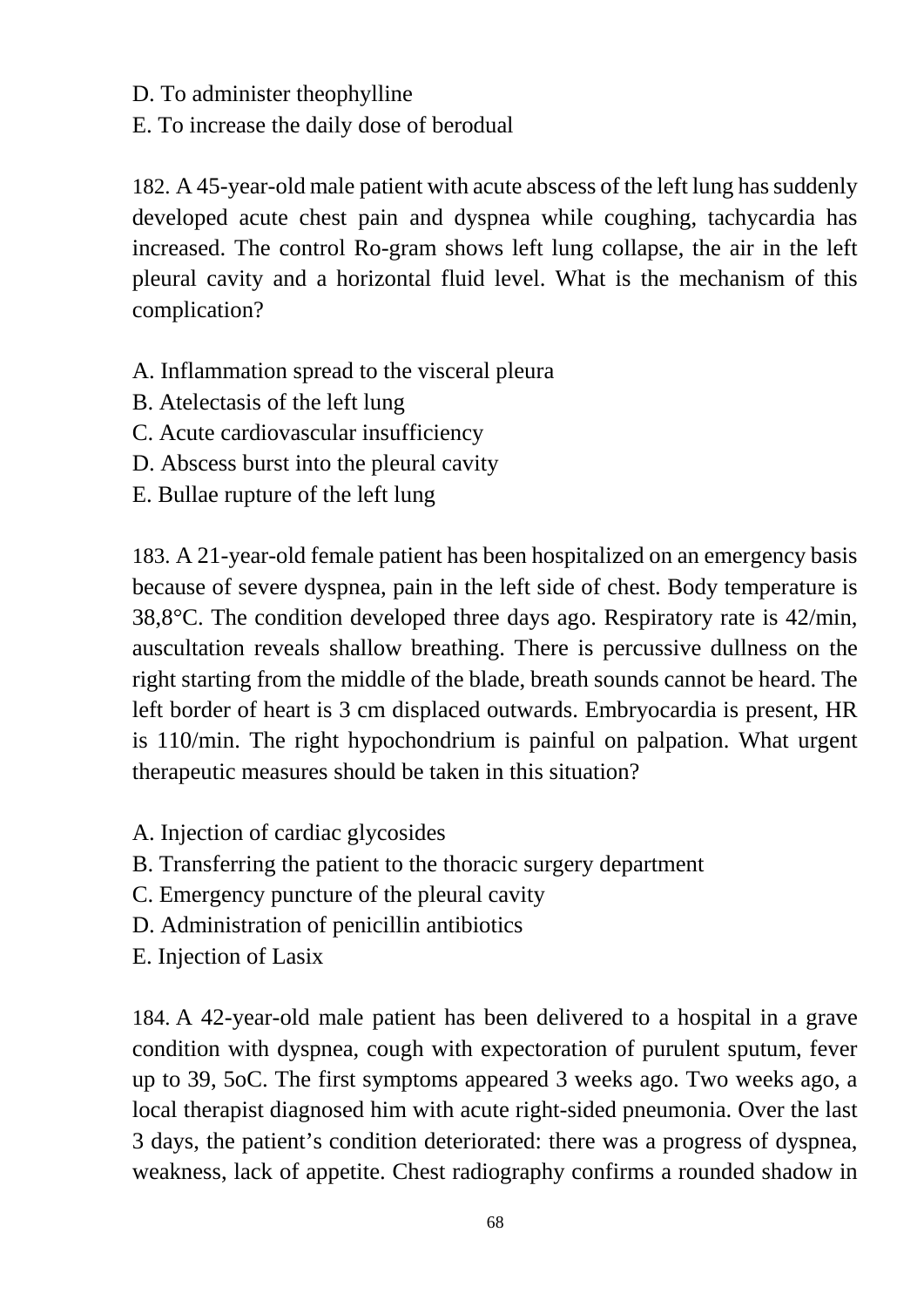the lower lobe of the right lung with a horizontal fluid level, the right sinus is not clearly visualized. What is the most likely diagnosis?

- A. Pleural effusion
- B. Abscess of the right lung
- C. Acute pleuropneumonia
- D. Right pulmonary empyema
- E. Atelectasis of the right lung

185. A 40-year-old woman has been hospitalized for attacks of asphyxia, cough with phlegm. She has a 4-year history of the disease. The first attack of asphyxia occurred during her stay in the countryside. Further attacks occurred while cleaning the room. After 3 days of inpatient treatment the patient's condition has significantly improved. What is the most likely etiological factor?

- A. Household allergens
- B. Pollen
- C. Infectious
- D. Chemicals
- E. Psychogenic

186. A 26-year-old male patient complains of piercing pain during breathing, cough, dyspnea. Objectively: to- 37,3oC, respiration rate is 19/min, heart rate is 92/min; BP is 120/80 mm Hg. Vesicular respiration is observed. In the inferolateral parts of chest auscultation in both inspiration and expiration phase revealed noise that was getting stronger at phonendoscope pressing and could be still heard after cough. ECG showed no pathological changes. What is the most likely diagnosis?

- A. Acute pleuritis
- B. Intercostal neuralgia
- C. Subcutaneous emphysema
- D. Spontaneous pneumothorax
- E. Pericarditis sicca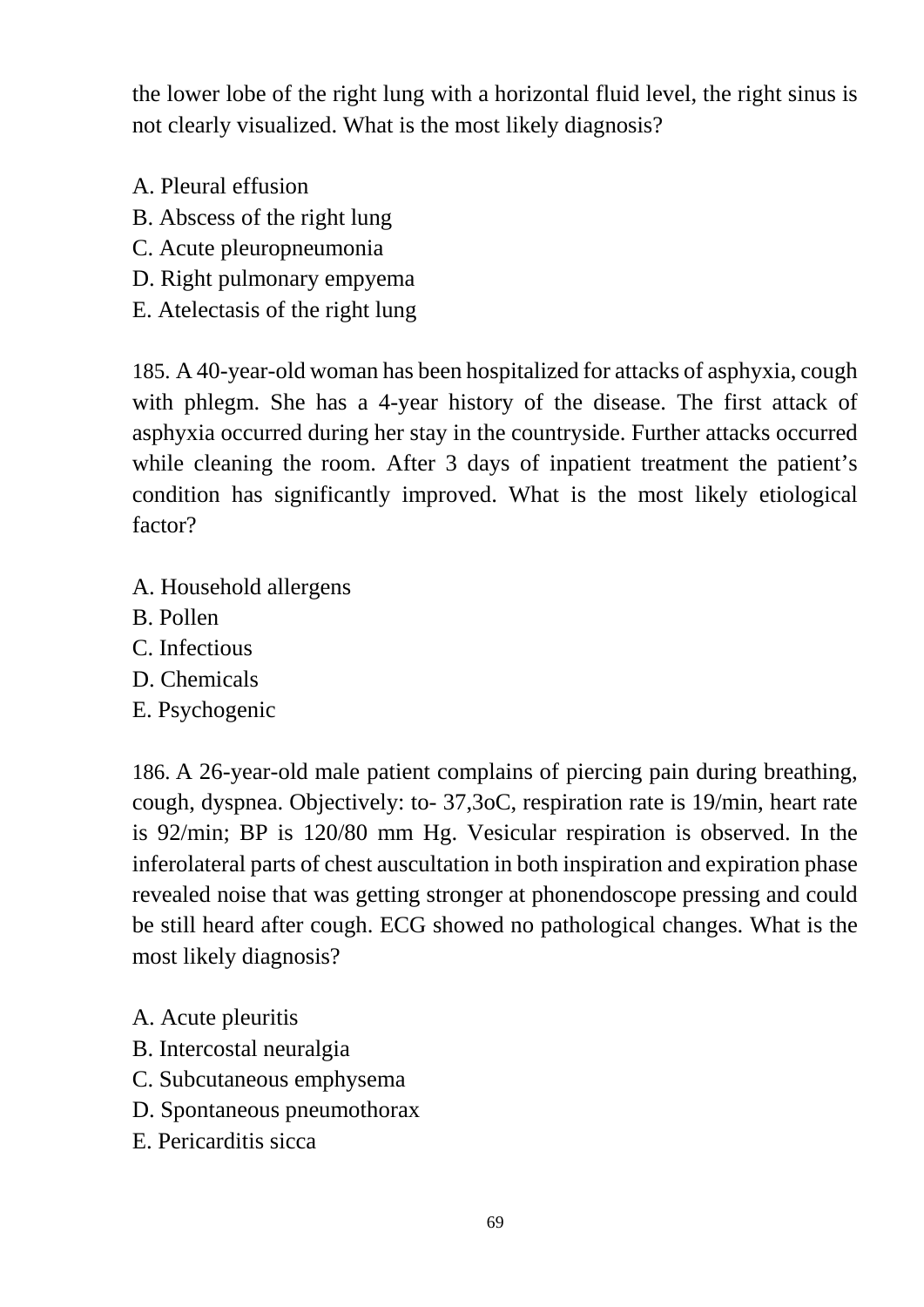187. A 47-year-old female patient complains of cough with purulent sputum, pain in the lower left chest, periodical body temperature rise. She has been suffering from this condition for about 10 years. Objectively: "drumstick" distal phalanges. What examination would be the most informative for making a diagnosis?

- A. Bacteriological analysis of sputum
- B. Bronchography
- C. Bronchoscopy
- D. Survey radiograph of lungs
- E. Pleural puncture

188. A 57-year-old patient complains of dyspnea at rest. The patient presents with orthopnea, acrocyanosis, bulging cervical veins. On percussion: dull sound over the lower lung segments; on auscultation: no respiratory murmurs. Heart rate is 92/min. Right-sided cardiac dilatation is observed. The liver is enlarged by 7 cm. Shins are swollen. Pleural effusion is suspected. What indicator would confirm the presence of transudate in this case?

- A. Total protein content in the pleural fluid above 30 g/l
- B. Presence of atypical cells
- C. Total protein content in the pleural fluid below 25 g/l
- D. Specific gravity exceeding 1015
- E. Positive Rivalta's test

189. A 19-year-old student was urgently hospitalized due to marked dyspnea and chest pain on the left. Her body temperature is 38.8oC. She has been presenting with these signs for 3 days. Respiratory rate is 42/min., shallow. Percussion sound is dull to the left from the center of the scapula, no respiration can be auscultated. The left heart border is displaced outwards by 3 cm. Embryocardia and heart rate of 110/min are observed. Palpation of the right subcostal area is painful. What urgent measures should be taken in this case?

- A. Prescription of penicillin antibiotics
- B. Urgent thoracocentesis
- C. Administration of furosemide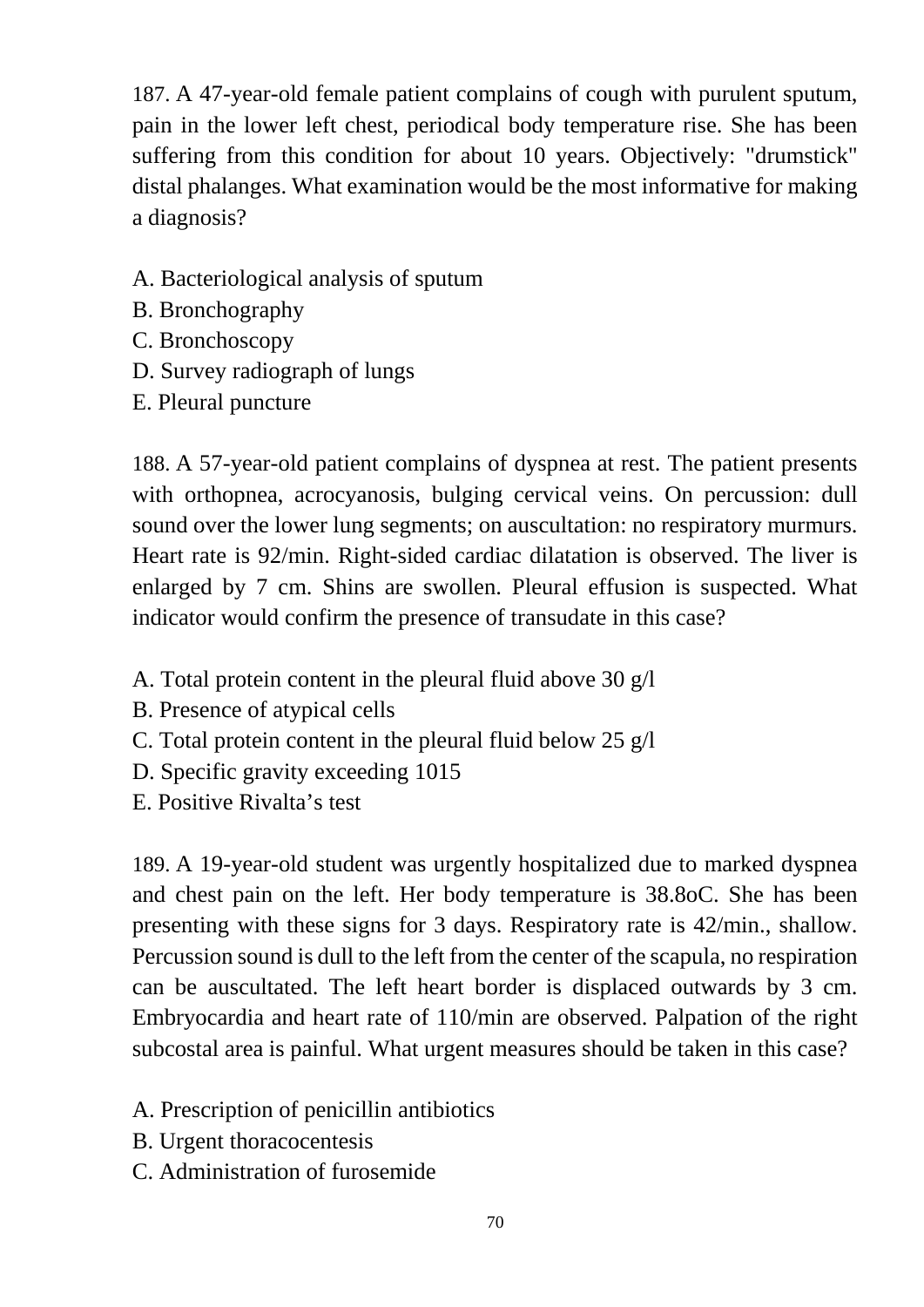D. Administration of cardiac glycosides

E. Referral into thoracic surgery unit

190. A 23-year-old patient had taken 1 g of aspirin to treat acute respiratory infection. After that he developed an asthmatic fit with labored expiration that was arrested by introduction of aminophylline. The patient's medical history is not burdened with allergies. The patient has undergone two surgeries for nasal polyposis in the past. What diagnosis is most likely?

- A. Aspirin-induced asthma
- B. Atopic bronchial asthma
- C. Infectious allergic bronchial asthma
- D. Exercise-induced asthma
- E. Symptomatic bronchospasm

191. A 37-year-old worker during a fire ended up in the area of high CO concentration. He was delivered to a hospital in unconscious state. Objectively: the skin of his face and hands is crimson. Respiration rate is 20/min. ECG: alterations specific for hypoxic myocardium. Hourly diuresis is 40 ml. Blood test: erythrocytes - 4.5 1012/L, Íb- 136 g/L, color index - 0.9, ESR- 3 mm/hour, carboxyhemoglobin - 5%. What criterion allows determining the severity of the patient's condition?

- A. Carboxyhemoglobin concentration
- B. Respiratory disorders
- C. ECG results
- D. Extent of trophic disorders
- E. Development of chronic renal failure

192. During physical exertion a man suddenly developed acute chest pain on the right and dyspnea. Objectively he assumes forced half- sitting position in the bed, presents with diffuse cyanosis, resting tachypnea of 38/min., the right side of the thorax is enlarged and does not participate in the respiratory process; percussion on the right reveals tympanic resonance and absence of respiration.What is the most likely diagnosis in this case?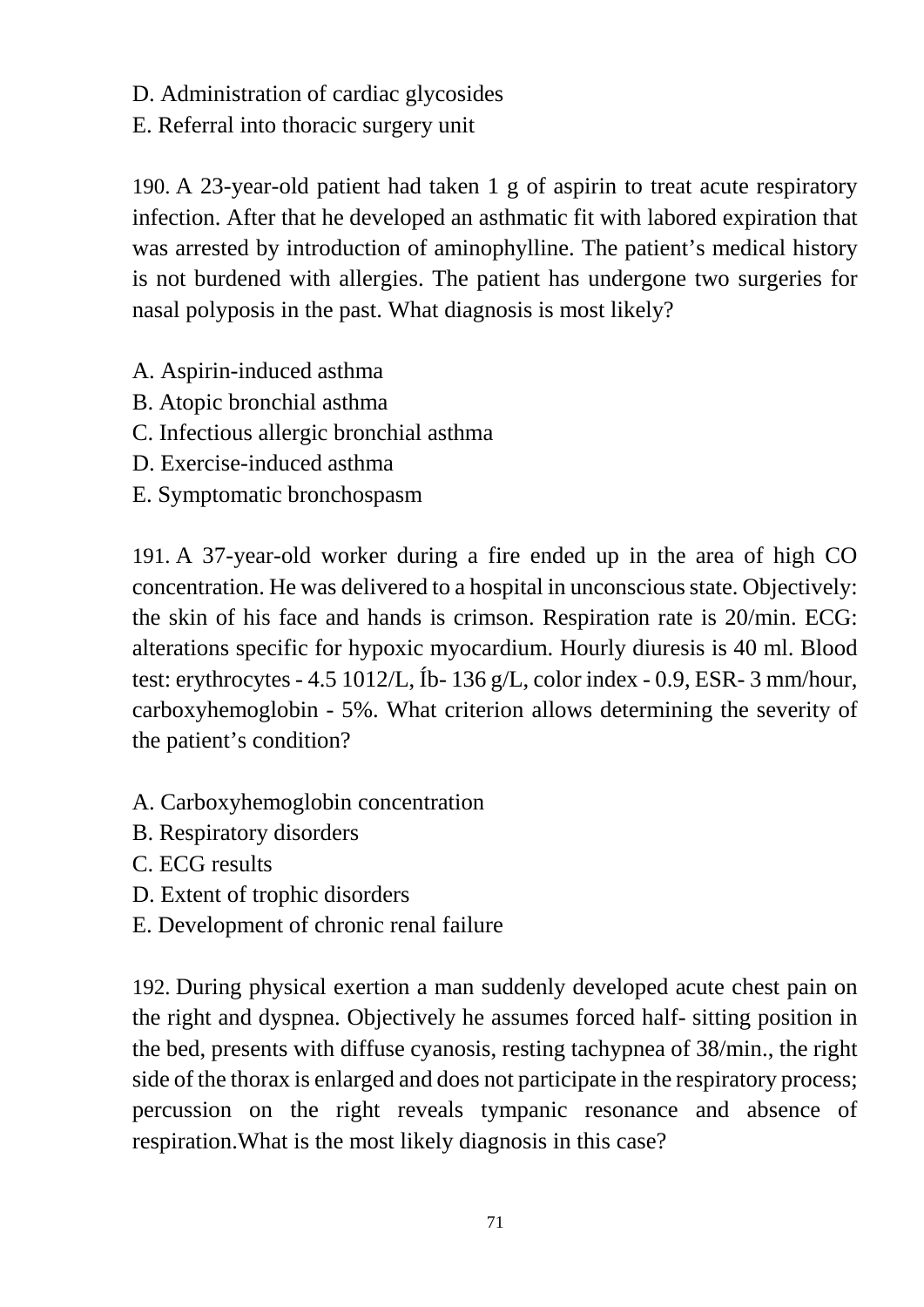- A. Lobar pneumonia
- B. Hemothorax
- C. Spontaneous pneumothorax
- D. Pulmonary embolism
- E. Acute pleurisy

193. A 40-year-old patient has acute onset of disease caused by overexposure to cold. Temperature has increased up to 39oC. Foul-smelling sputum is expectorated during coughig. Various moist crackles can be auscultated above the 3rd segment on the right. Blood test: leukocytes - 15, 0 109/l, stab neutrophils - 12%, ESR- 52 mm/hour. On X- ray: in the 3rd segment on the right there is a focus of shadow 3 cm in diameter, low density, with fuzzy smooth margins and a clearing in its center. What disease is most likely in the given case?

- A. Infiltrative tuberculosis
- B. Pneumonia complicated by an abscess
- C. Peripheral pulmonary cancer
- D. Cystic echinococcosis
- E. Pulmonary cyst

194. A 25-year-old woman complains of fatigue, dizziness, hemorrhagic rashes on the skin. She has been presenting with these signs for a month. Blood test: erythrocytes - 1.0 1012/L, Hb- 37 g/L, color index - 1.1, leukocytes - 1.2 109 /L, platelets - 42 109/L. What analysis would be the most advisable for diagnosis- making in this case?

- A. Coagulation studies
- B. Splenic biopsy
- C. Liver biopsy
- D. Sternal puncture (bone marrow biopsy)
- E. US of the gastrointestinal tract

195. A 62-year-old patient has been hospitalized with complaints of pain in the thorax on the right during breathing, dyspnea, and dry cough. Ten days ago he slipped and fell hitting his right side. On examintaion: the patient lies on the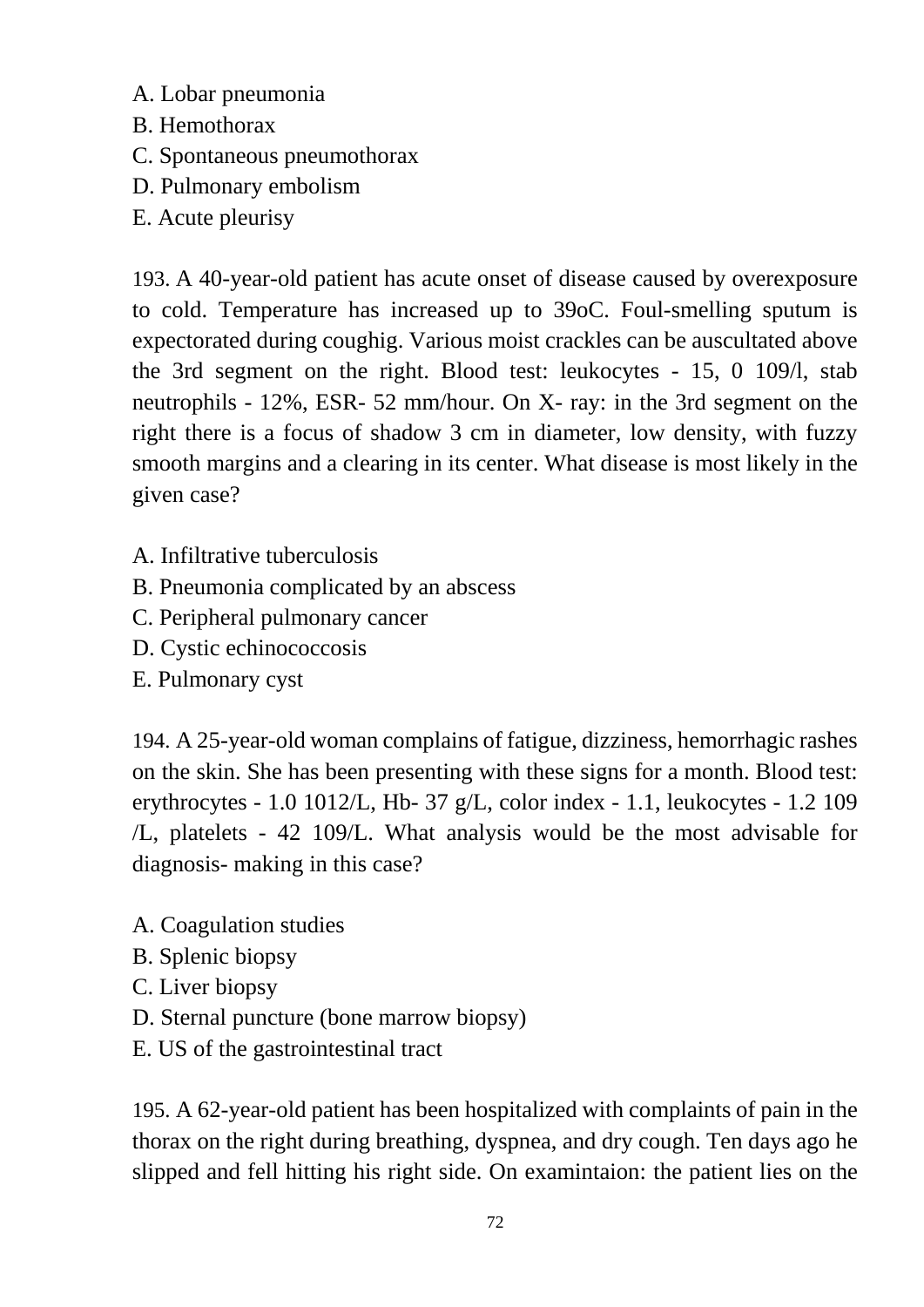left side. The right side of the thorax lags during breathing. On the right there are crepitation and pain in the III-IV ribs. Dullness of percussion sound and sharply diminished breath sounds can be observed. On X-ray: signs of exudate, fracture of the III-IV ribs. On pleurocentesis: blood is detected. Choose the further tactics:

- A. Apply a fixation bandage to the rib cage
- B. Prescribe conservative therapy
- C. Perform repeated pleural taps
- D. Transfer to a thoracic surgery department
- E. Refer to a traumatologist

196. A woman with atopic bronchial asthma was found to have one allergen to dog hair +++. Carpets were removed from the apartment, the apartment was renovated, and air conditioner was installed. However, recurrent asphyxia attacks still occur every night, despite the patient undergoing pathogenetic therapy. What long-term treatment tactics can help this patient to decrease her sensitivity to the allergen?

- A. Buteyko breathing technique
- B. Continuation of prior treatment
- C. Antihistamine therapy
- D. Specific hyposensitization
- E. Referral for speleotherapy

197. A 43-year-old man, a coal-face worker with 15-year-long record of work, complains of cough, thoracic pain, and dyspnea. The cough is mild, usually dry, occurs mostly in the morning. The pain is localized in the interscapular region and aggravates during a deep intake of breath. Dyspnea occurs during physical exertion. Vesicular respiration in the lungs is weakened. Heart sounds are rhythmic, heart rate is 86/min., blood pressure is 135/80 mm Hg. The abdomen is soft and painless. X-ray shows micronodular pulmonary fibrosis. Make the provisional diagnosis:

A. Berylliosis

B. Byssinosis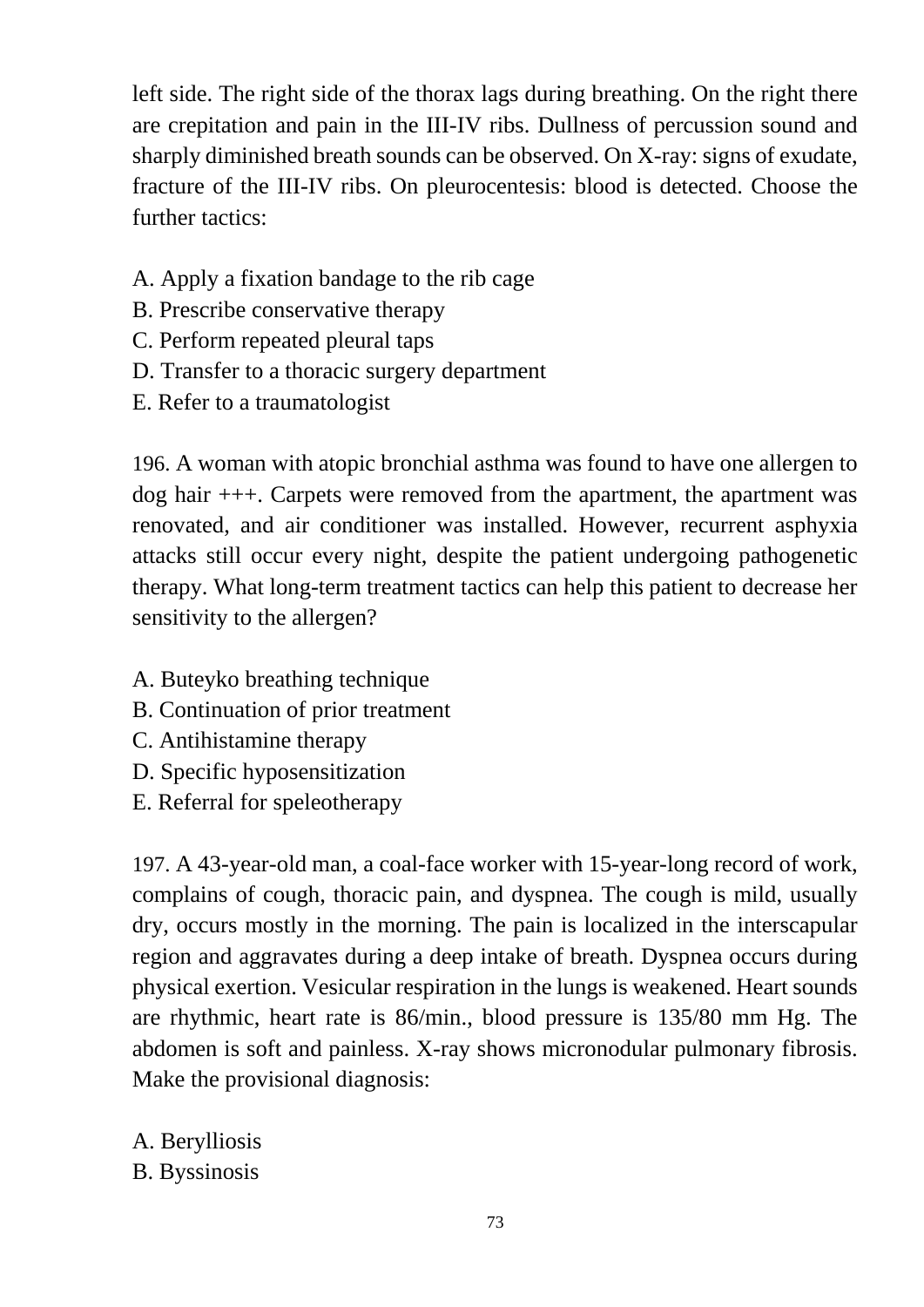C. Siderosis D. Carboconiosis E. Metal pneumoconiosis

198. A 72-year-old man complains of lower extremity edema, sensation of heaviness in the right subcostal area, dyspnea at rest. For over 25 years he has been suffering from COPD. Objectively: orthopnea, jugular venous distention, diffuse cyanosis, acrocyanosis. Barrel chest is observed, on percussion there is a vesiculotympanitic (bandbox) resonance, sharply weakened vesicular respiration on both sides, moist crepitant crackles in the lower segments of the lungs. Heart sounds are weakened, the II heart sound is accentuated over the pulmonary artery. The liver is +3 cm. What complicated the clinical course of COPD in this patient?

- A. Chronic pulmonary heart
- B. Pulmonary embolism
- C. Acute left ventricular failure
- D. Diffuse pneumosclerosis
- E. Community-acquired pneumonia

199. A 72-year-old man with pneumonia complains of marked dyspnea, chest pain, severe cough with expectoration, to is 39.5-40oC, no urination for a whole day. Objectively the patient is conscious. Respiratory rate is 36/min. Over the right lower pulmonary lobe percussion sound is dull; on auscultation there is bronchial respiration and numerous moist crackles. Blood pressure is 80/60 mm Hg. Heart rate is 120/min. Heart sounds are muffled, there is tachycardia. What tactics should the family doctor choose in the management of this patient?

- A. Outpatient treatment
- B. Treatment in the day patient facility
- C. Treatment in the day patient facility
- D. Hospitalization into the pulmonology unit
- E. Hospitalization into the neurology unit

200. 64. A 45-year-old man with thrombophlebitis of the deep veins in his legs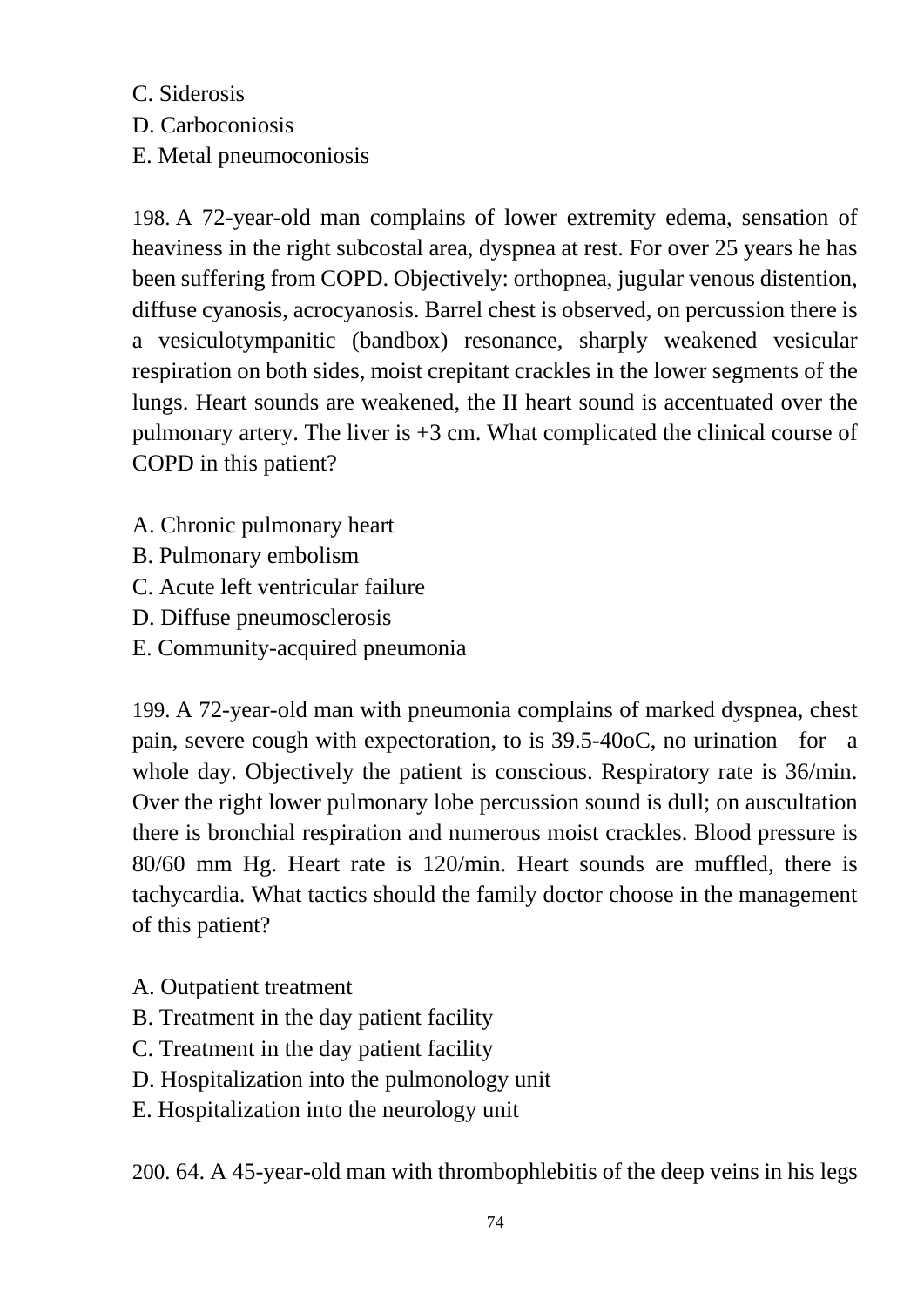suddenly after physical exertion developed sharp pain in his thorax on the right, dyspnea, and hemoptysis. Objectively his condition is severe; he presents with acrocyanosis, shortening of pulmonary percussion sound on the right, and weakened respiration. Respiration is 30/min., blood pressure is 110/80 mm Hg. ECG shows sinus tachycardia, heart rate is 120/min., electrical axis of the heart deviates to the right, SI-QIII. What is the most likely diagnosis?

- A. Left-sided pulmonary cystic dysplasia
- B. Pulmonary embolism
- C. Community-acquired right-sided pneumonia
- D. Right-sided exudative pleurisy
- E. Cancer of the right lung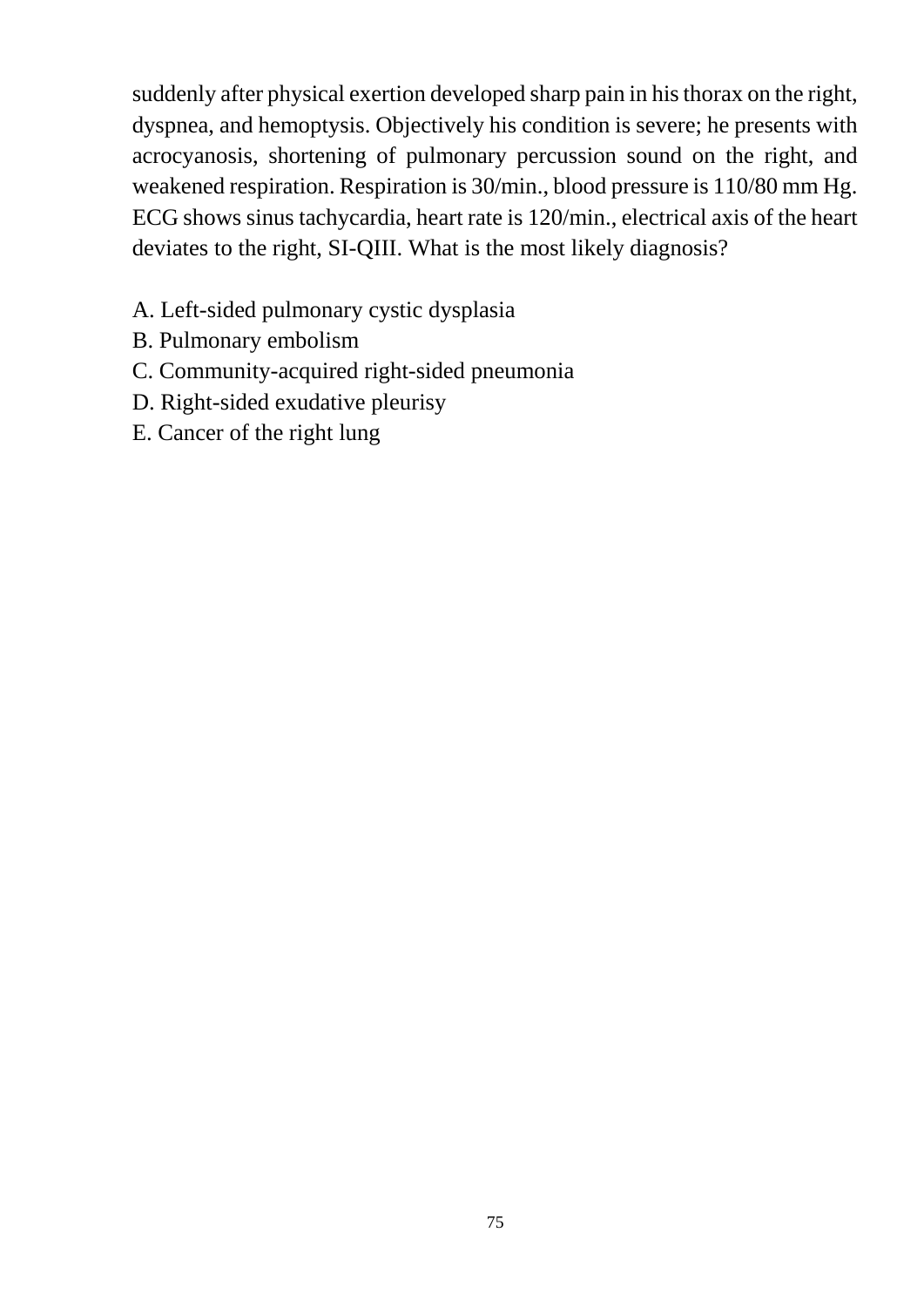| Nº of           | <b>True</b>             | Nº of            |
|-----------------|-------------------------|------------------|
| test            |                         |                  |
| tas             | answe                   | test             |
| k               | r                       | task             |
| 1               | A                       | $\overline{51}$  |
| $\overline{2}$  | В                       | $\overline{52}$  |
|                 | D                       |                  |
| 3               |                         | $\overline{53}$  |
| 4               | Ē                       | $\overline{54}$  |
| $\overline{5}$  | D                       | $\overline{55}$  |
| 6               | Ē                       | $\overline{56}$  |
| 7               | B                       | $\overline{57}$  |
| 8               | D                       | 58               |
| 9               | Ā                       | $\overline{59}$  |
| 10              | $\overline{\mathbf{c}}$ | 60               |
| $\overline{11}$ | B                       | 61               |
| $\overline{12}$ | D                       | 62               |
| $\overline{13}$ | Ē                       | 63               |
| $\overline{14}$ | E                       | 64               |
| 15              | $\overline{\textbf{c}}$ | 65               |
| $\overline{16}$ | $\overline{\mathbf{c}}$ | 66               |
| $\overline{17}$ | D                       | 67               |
|                 |                         |                  |
| $\overline{18}$ | Ā                       | 68               |
| 19              | $\overline{\textbf{c}}$ | 69               |
| $\overline{20}$ | D                       | $\overline{70}$  |
| $\overline{21}$ | Ē                       | $\overline{71}$  |
| $\overline{22}$ | $\overline{\textbf{c}}$ | $\overline{72}$  |
| $\overline{23}$ | Ā                       | $\overline{73}$  |
| $\overline{24}$ | В                       | $\overline{74}$  |
| $\overline{25}$ | Ā                       | $\overline{75}$  |
| $\overline{26}$ | D                       | $\overline{76}$  |
| 27              | Ē                       | 77               |
| 28              | B                       | $\overline{78}$  |
| $\overline{29}$ | $\overline{\mathbf{c}}$ | $\overline{79}$  |
| 30              | Ā                       | 80               |
| $\overline{31}$ | В                       | 81               |
| $\overline{32}$ | B                       | $\overline{82}$  |
|                 |                         |                  |
| $\overline{33}$ | Ē                       | $\overline{83}$  |
| $\overline{34}$ | A                       | $\overline{84}$  |
| 35              | C                       | 85               |
| 36              | В                       | 86               |
| 37              | $\overline{\mathsf{c}}$ | $\overline{8}$ 7 |
| 38              | D                       | 88               |
| 39              | $\overline{\mathbf{c}}$ | 89               |
| 40              | В                       | 90               |
| $\overline{41}$ | E                       | 91               |
| $\overline{42}$ | Ā                       | 92               |
| 43              | В                       | 93               |
| 44              | $\overline{\mathsf{c}}$ | 94               |
| 45              | D                       | 95               |
| 46              | $\overline{\mathbf{c}}$ | 96               |
| $\overline{47}$ |                         |                  |
|                 | B                       | 97               |
| 48              | Ā                       | 98               |
| 49              | В                       | 99               |
| 50              | D                       | 100              |

## **Standarts of true answers**  $\overline{of}$ **True**

answe

 $\overline{\mathsf{D}}$  $\overline{E}$  $\overline{\mathsf{B}}$ D  $\overline{\mathbf{A}}$  $\overline{\mathbf{c}}$ B E  $\overline{\mathsf{A}}$ E  $\overline{\mathbf{c}}$  $\overline{\mathsf{D}}$  $rac{A}{C}$ E  $\overline{E}$  $\overline{\mathsf{D}}$ Έ  $\overline{\mathbf{c}}$  $\overline{\mathsf{A}}$  $\overline{\mathsf{B}}$  $\overline{\mathsf{A}}$  $\overline{\mathsf{D}}$ Έ  $\overline{\mathsf{B}}$  $\overline{\mathbf{c}}$  $\overline{\mathsf{A}}$  $\overline{\mathsf{B}}$  $\overline{\mathbf{B}}$  $\overline{\mathsf{D}}$  $\overline{\mathsf{A}}$  $\overline{\mathbf{c}}$ D  $\overline{\mathsf{B}}$  $\overline{\mathbf{c}}$  $\overline{\mathsf{D}}$  $\overline{\mathbf{c}}$  $\overline{B}$ Έ A  $\overline{\mathsf{A}}$  $\overline{\mathbf{c}}$  $\overline{E}$  $\overline{\mathbf{c}}$  $\overline{\mathsf{D}}$  $rac{A}{C}$  $\overline{\mathsf{D}}$  $\overline{\mathbf{c}}$ 

 $\mathbf{r}$ 

| ັ     | υ<br>u<br>ч<br>טש בו<br>u | טווו     |
|-------|---------------------------|----------|
| lº of | <b>True</b>               | Nº of    |
| st    | answe                     | test     |
| sk    | r                         | tas      |
|       | Ē                         | k<br>101 |
|       |                           |          |
|       | D                         | 102      |
|       | В                         | 103      |
|       | D                         | 104      |
|       | Ā                         | 105      |
|       | $\overline{\textbf{c}}$   | 106      |
|       | D                         | 107      |
|       | Ē                         | 108      |
|       | $\overline{\textbf{c}}$   | 109      |
|       | D                         | 110      |
|       | Ā                         | 111      |
|       | Ē                         | 112      |
|       | $\overline{\mathsf{c}}$   | 113      |
|       | Ē                         | 114      |
|       | $\overline{\mathsf{c}}$   | 115      |
|       | Ā                         | 116      |
|       | В                         | 117      |
|       | Ā                         | 118      |
|       | D                         | 119      |
|       | Ē                         |          |
|       |                           | 120      |
|       | B                         | 121      |
|       | $\overline{\mathsf{c}}$   | 122      |
|       | B                         | 123      |
|       | Ē                         | 124      |
|       | Ā                         | 125      |
|       | D                         | 126      |
|       | B                         | 127      |
|       | $\overline{\mathsf{c}}$   | 128      |
|       | $\overline{\mathsf{B}}$   | 129      |
|       | $\overline{\mathsf{c}}$   | 130      |
|       | В                         | 131      |
|       | Ē                         | 132      |
|       | Ā                         | 133      |
|       | Δ                         | 134      |
|       | $\overline{\textbf{c}}$   | 135      |
|       | $\overline{\mathbf{c}}$   | 136      |
|       | В                         | 137      |
|       | Ā                         | 138      |
|       | В                         | 139      |
|       | D                         | 140      |
|       | Ā                         | 141      |
|       | Ā                         | 142      |
|       | D                         | 143      |
|       | E                         | 144      |
|       | Ā                         | 145      |
|       | Ā                         | 146      |
|       | E                         | 147      |
|       | Ā                         | 148      |
|       | D                         | 149      |
| C     | Ē                         | 150      |
|       |                           |          |

| Nº of            | <b>True</b>                  |
|------------------|------------------------------|
| test             | answe                        |
| task             | r                            |
| 151              | $\overline{\textbf{c}}$      |
| 152              | D                            |
| 153              | $\overline{\mathsf{c}}$      |
| 154              | D                            |
| 155              | Ā                            |
| 156              | E                            |
| 157              | D                            |
| 158              | Ā                            |
| 159              | Ē                            |
| 160              | $\overline{\mathsf{c}}$      |
| 161              | Ā                            |
| 162              | $\overline{\mathbf{c}}$      |
| 163              | Ā                            |
| 164              | $\overline{\mathsf{A}}$      |
| 165              | $\overline{\mathsf{c}}$      |
| 166              | Ā                            |
|                  | Ā                            |
| 167<br>168       |                              |
| 169              | $\overline{\mathsf{C}}$<br>D |
| 170              | Ē                            |
|                  | D                            |
| 171              |                              |
| 172              | Ē                            |
| 173              | Ā<br>D                       |
| 174              |                              |
| 175              | $\overline{\mathsf{C}}$      |
| 176              | D<br>Ē                       |
| 177              | Ā                            |
| 178              | В                            |
| 179<br>180       | Ā                            |
| 181              | В                            |
| 182              | D                            |
| 183              |                              |
| 184              | $\overline{\mathsf{C}}$      |
|                  | В                            |
| 185              | A                            |
| 186              | Ā                            |
| 187              | В                            |
| 188              | $\overline{\textbf{c}}$      |
| 189              | В                            |
| 190              | Ā                            |
| 191              | Ā                            |
| 192              | $\overline{\mathbf{c}}$      |
| 193              | В                            |
| 194              | D                            |
| 195              | D                            |
| 196              | D                            |
| 197              | D                            |
| 198              | Ā                            |
| 199              | D                            |
| $\overline{200}$ | В                            |

A